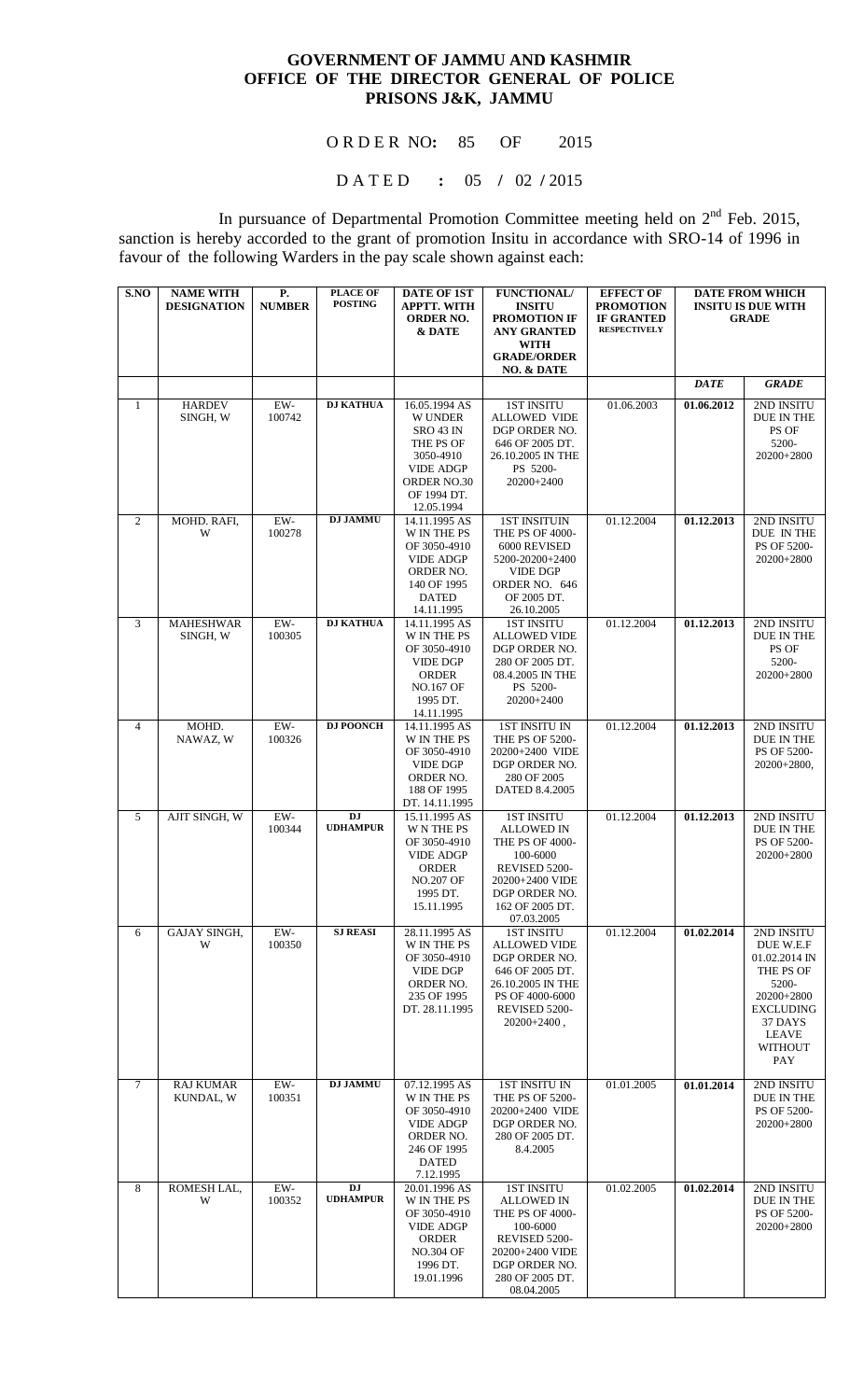| 18                                                                                                                                                                                            | 17                                                                                                                                                                   | 16                                                                                                                                                                                        | 15                                                                                                                                         | 14                                                                                                                                                                                                               | 13                                                                                                                             | 12                                                                                                                                                    | 11                                                                                                                                             | 10                                                                                                                                                                                                                       | 9                                                                                                                                                                  |
|-----------------------------------------------------------------------------------------------------------------------------------------------------------------------------------------------|----------------------------------------------------------------------------------------------------------------------------------------------------------------------|-------------------------------------------------------------------------------------------------------------------------------------------------------------------------------------------|--------------------------------------------------------------------------------------------------------------------------------------------|------------------------------------------------------------------------------------------------------------------------------------------------------------------------------------------------------------------|--------------------------------------------------------------------------------------------------------------------------------|-------------------------------------------------------------------------------------------------------------------------------------------------------|------------------------------------------------------------------------------------------------------------------------------------------------|--------------------------------------------------------------------------------------------------------------------------------------------------------------------------------------------------------------------------|--------------------------------------------------------------------------------------------------------------------------------------------------------------------|
| <b>ASHWANI</b><br>KUMAR, W                                                                                                                                                                    | <b>JAGMOHAN</b><br>SINGH, W                                                                                                                                          | NEK RAM, W                                                                                                                                                                                | <b>RAJESH</b><br>KUMAR, W                                                                                                                  | <b>GOPAL DASS,</b><br>W                                                                                                                                                                                          | <b>ASHOK</b><br>KUMAR, W                                                                                                       | HARI SINGH,<br>W                                                                                                                                      | <b>KEWAL</b><br>SINGH, W                                                                                                                       | <b>RAJESHWAR</b><br>SINGH, W                                                                                                                                                                                             | SMT.<br><b>JOSPHINE</b><br>MARTHA, W                                                                                                                               |
| $EW-$<br>100364                                                                                                                                                                               | $EW-$<br>100362                                                                                                                                                      | EW-<br>100361                                                                                                                                                                             | $EW-$<br>100360                                                                                                                            | EW-<br>100359                                                                                                                                                                                                    | $EW-$<br>100358                                                                                                                | 100356                                                                                                                                                | $EW-$<br>100353<br>$EW-$                                                                                                                       | $EW-$<br>100355                                                                                                                                                                                                          | EW-<br>100354                                                                                                                                                      |
| SJ<br><b>HIRANAGAR</b>                                                                                                                                                                        | <b>DJ KATHUA</b>                                                                                                                                                     | <b>DJ KATHUA</b>                                                                                                                                                                          | <b>DJ JAMMU</b>                                                                                                                            | SJ<br><b>HIRANAGAR</b>                                                                                                                                                                                           | <b>DJ KATHUA</b>                                                                                                               | <b>HIRANAGAR</b>                                                                                                                                      | <b>DJ KATHUA</b><br><b>SJ</b>                                                                                                                  | <b>DJ JAMMU</b>                                                                                                                                                                                                          | <b>CJ JAMMU</b><br>KB                                                                                                                                              |
| 01.07.1996 AS<br>W VIDE ADGP<br>ORDER NO.<br>504 OF 1996<br>DT. 22.6.1996<br>IN THE PS OF<br>3050-4910<br>(REVISED<br>5200-<br>$20200+1900$                                                   | 01.07.1996 AS<br>W IN THE PS<br>OF 3050-4910<br><b>VIDE ADGP</b><br><b>ORDER</b><br><b>NO.502 OF</b><br>1996 DT.<br>22.06.1996                                       | 01.07.1996 AS<br>W IN THE PS<br>OF 3050-4910<br><b>VIDE DGP</b><br><b>ORDER</b><br><b>NO.501 OF</b><br>1996 DT.<br>22.06.1996                                                             | 01.07.1996 AS<br>W IN THE PS<br>OF 3050-4910<br><b>VIDE ADGP</b><br>ORDER NO.<br>500 OF 1996<br><b>DATED</b><br>22.6.1996                  | 01.07.1996 AS<br>W VIDE ADGP<br>ORDER NO.<br>499 OF 1996<br>DT. 22.6.1996<br>IN THE PS OF<br>3050-4910<br>(REVISED)<br>5200-<br>20200+1900)                                                                      | 01.07.1996 AS<br>W IN THE PS<br>OF 3050-4910<br><b>VIDE ADGP</b><br><b>ORDER</b><br><b>NO.498 OF</b><br>1996 DT.<br>22.06.1996 | W VIDE ADGP<br>ORDER NO.<br>496 OF 1996<br>DT. 22.6.1996<br>IN THE PS OF<br>3050-4910<br>(REVISED)<br>5200-<br>$20200+1900$                           | 09.04.1996 AS<br>W IN THE PS<br>OF 3050-4910<br><b>VIDE DGP</b><br><b>ORDER</b><br><b>NO.420 OF</b><br>1996 DT.<br>08.04.1996<br>01.07.1996 AS | 23.01.1996 AS<br>W VIDE ADGP<br>ORDER NO.<br>321 OF 1996<br>DT. 23.01.1996<br>IN THE PS OF<br>3050-4910<br><b>REVISED</b><br>5200-<br>20200+1900                                                                         | 22.01.1996 AS<br>W IN THE PS<br>OF 3050-4910<br><b>REVISED</b><br>5200-<br>20200+1900<br><b>VIDE ADGP</b><br>ORDER NO.<br>316 OF 1996<br><b>DATED</b><br>20.1.1996 |
| <b>1ST INSITU</b><br><b>ALLOWED VIDE</b><br>DGP ORDER NO.<br>603 OF 2008 DT.<br>23.12.2008 IN THE<br>PS OF ₹ 4000-<br>6000 REVISED<br>5200-20200+2400,<br>excluding 5 days<br>dies non period | <b>1ST INSITU</b><br><b>ALLOWED VIDE</b><br>DGP ORDER NO.<br>603 OF 2008 DT.<br>23.12.2008 IN THE<br>PS 5200-<br>20200+2400,<br><b>EXCLUDING 36</b><br>DAYS DIES NON | <b>1ST INSITU</b><br><b>ALLOWED VIDE</b><br>DGP ORDER NO.<br>646 OF 2005 DT.<br>26.10.2005 IN THE<br>PS 5200-<br>$20200+2400,$<br><b>EXCLUDING</b><br><b>FIVE DAYS DIES</b><br><b>NON</b> | <b>1ST INSITUIN</b><br>THE PS OF 4000-<br>6000 REVISED<br>5200-20200+2400<br><b>VIDE DGP</b><br>ORDER NO. 780<br>OF 2006 DT.<br>24.10.2006 | <b>1ST INSITU</b><br><b>ALLOWED VIDE</b><br>DGP ORDER NO.<br>603 OF 2008 DT.<br>23.12.2008 IN THE<br>PS OF ₹ 4000-<br>6000 REVISED<br>5200-20200+2400<br><b>EXCLUDING</b><br><b>FIVE DAYS DIES</b><br><b>NON</b> | <b>1ST INSITU</b><br><b>ALLOWED VIDE</b><br>DGP ORDER NO.<br>780 OF 2006 DT.<br>24.10.2006 IN THE<br>PS 5200-<br>20200+2400    | <b>1ST INSITU</b><br><b>ALLOWED VIDE</b><br>DGP ORDER NO.<br>780 OF 2006 DT.<br>24.08.2006 IN THE<br>PS OF ₹ 4000-<br>6000 REVISED<br>5200-20200+2400 | <b>1ST INSITU</b><br><b>ALLOWED VIDE</b><br>DGP ORDER NO.<br>646 OF 2005 DT.<br>26.10.2005 IN THE<br>PS 5200-<br>20200+2400                    | <b>1ST INSITU</b><br><b>ALLOWED IN</b><br>THE PS OF 4000-<br>6000 REVISED<br>5200-20200+2400<br><b>VIDE DGP</b><br>ORDER NO. 280<br>OF 2005 DATED<br>08.04.2005,<br><b>EXCLUDING 5</b><br>DAYS DIES NON<br><b>PERIOD</b> | <b>1ST INSITU</b><br><b>ALLOWED IN</b><br>THE PS OF 4000-<br>6000 REVISED<br>5200-20200+2400<br><b>VIDE DGP</b><br>ORDER NO. 280<br>OF 2005 DATED<br>8.4.2005,     |
| 01.08.2005                                                                                                                                                                                    | 01.09.2005                                                                                                                                                           | 01.08.2005                                                                                                                                                                                | 01.08.2005                                                                                                                                 | 01.08.2005                                                                                                                                                                                                       | 01.08.2005                                                                                                                     | 01.08.2005                                                                                                                                            | 01.05.2005                                                                                                                                     | 01.02.2005                                                                                                                                                                                                               | 01.02.2005                                                                                                                                                         |
| 01.08.2014                                                                                                                                                                                    | 01.09.2014                                                                                                                                                           | 01.08.2014                                                                                                                                                                                | 01.08.2014                                                                                                                                 | 01.08.2014                                                                                                                                                                                                       | 01.08.2014                                                                                                                     | 01.08.2014                                                                                                                                            | 01.05.2014                                                                                                                                     | 01.02.2014                                                                                                                                                                                                               | 01.05.2014                                                                                                                                                         |
| 2ND INSITU<br>DUE IN THE<br>PS OF ₹5200-<br>20200+2800                                                                                                                                        | 2ND INSITU<br>DUE IN THE<br>PS OF<br>5200-<br>20200+2800,                                                                                                            | 2ND INSITU<br>DUE IN THE<br>PS OF<br>5200-<br>20200+2800                                                                                                                                  | 2ND INSITU<br>DUE IN THE<br>PS OF 5200-<br>20200+2800                                                                                      | 2ND INSITU<br><b>DUE IN THE</b><br>PS OF ₹5200-<br>20200+2800                                                                                                                                                    | 2ND INSITU<br>DUE IN THE<br>PS OF<br>5200-<br>20200+2800                                                                       | 2ND INSITU<br>DUE IN THE<br>PS OF ₹5200-<br>20200+2800                                                                                                | 2ND INSITU<br>DUE IN THE<br>PS OF<br>5200-<br>20200+2800                                                                                       | 2ND INSITU<br>DUE IN THE<br>PS OF 5200-<br>20200+2800                                                                                                                                                                    | 2ND INSITU<br>DUE IN THE<br>PS OF 5200-<br>$20200+2800$ ,<br><b>EXCLUDING</b><br>70 DAYS<br><b>DIES</b><br>NON/LWP                                                 |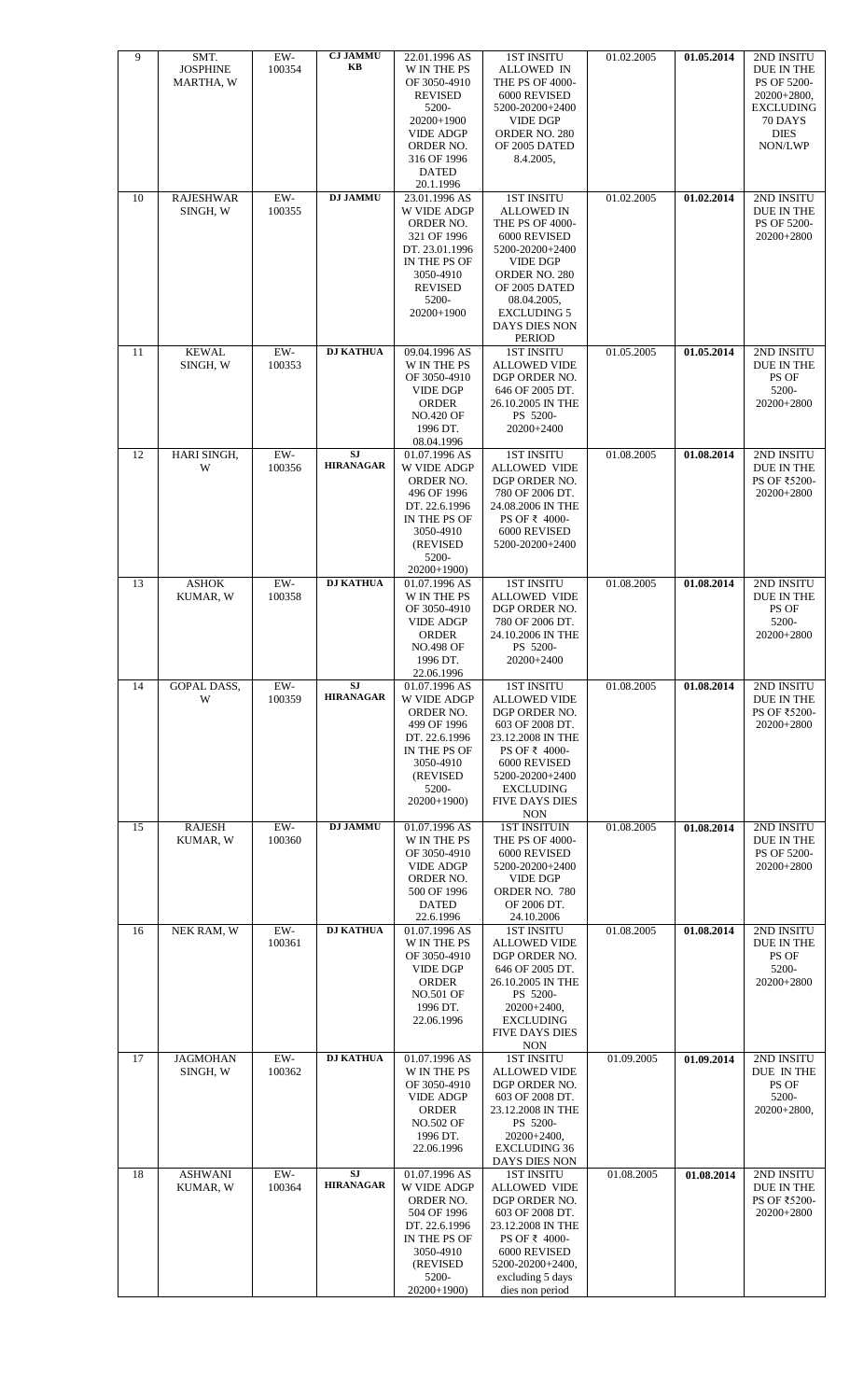| 19 | <b>KARNAIL</b><br>SINGH, W              | EW-<br>100365   | <b>SJ REASI</b>               | 01.07.1996 AS<br><b>W IN THE PS</b><br>OF 3050-4910<br><b>VIDE DGP</b><br>ORDER NO.<br>505 OF 1996<br>DT. 22.06.1996                                               | <b>1ST INSITU</b><br><b>ALLOWED VIDE</b><br>DGP ORDER NO.<br>780 OF 2006 DT.<br>24.10.2006 IN THE<br>PS 5200-<br>20200+2400                                                                                              | 01.08.2005 | 01.08.2014 | 2ND INSITU<br>DUE IN THE<br>PS OF<br>5200-<br>20200+2800        |
|----|-----------------------------------------|-----------------|-------------------------------|--------------------------------------------------------------------------------------------------------------------------------------------------------------------|--------------------------------------------------------------------------------------------------------------------------------------------------------------------------------------------------------------------------|------------|------------|-----------------------------------------------------------------|
| 20 | ROMESH LAL,<br>W                        | EW-<br>100366   | <b>DJ JAMMU</b>               | 01.07.1996 AS<br>W IN THE PS<br>OF 3050-4910<br><b>VIDE ADGP</b><br>ORDER NO.<br>506 OF 1996<br><b>DATED</b><br>22.6.1996                                          | 1ST INSITU IN<br>THE PS OF 4000-<br>6000 REVISED<br>5200-20200+2400<br><b>VIDE DGP</b><br>ORDER NO. 646<br>OF 2005 DT.<br>26.10.2005,<br><b>EXCLUDING 5</b><br>DAYS DIES NON<br>PERIOD                                   | 01.08.2005 | 1.8.2014   | 2ND INSITU<br>DUE IN THE<br>PS OF 5200-<br>20200+2800,          |
| 21 | DHIAN SINGH,<br>W                       | EW-<br>100367   | <b>SJ</b><br><b>HIRANAGAR</b> | 01.07.1996 AS<br>W VIDE ADGP<br>ORDER NO.<br>507 OF 1996<br>DT. 22.06.1996<br>IN THE PS OF<br>3050-4910<br>(REVISED<br>5200-<br>$20200+1900$                       | <b>1ST INSITU</b><br><b>ALLOWED VIDE</b><br>DGP ORDER NO.<br>603 OF 2008 DT.<br>23.12.2008 IN THE<br>PS OF ₹ 4000-<br>6000 REVISED<br>5200-20200+2400                                                                    | 01.08.2005 | 01.08.2014 | 2ND INSITU<br>DUE IN THE<br>PS OF ₹5200-<br>20200+2800          |
| 22 | <b>SHADILAL, W</b>                      | EW-<br>100368   | <b>DJ KATHUA</b>              | 01.07.1996 AS<br>W IN THE PS<br>OF 3050-4910<br><b>VIDE ADGP</b><br><b>ORDER</b><br><b>NO.508 OF</b><br>1996 DT.<br>22.6.1996                                      | <b>1ST INSITU</b><br><b>ALLOWED VIDE</b><br>DGP ORDER NO.<br>646 OF 2005 DT.<br>26.10.2005 IN THE<br>PS 5200-<br>20200+2400                                                                                              | 01.08.2005 | 01.08.2014 | 2ND INSITU<br>DUE IN THE<br>PS OF<br>5200-<br>20200+2800        |
| 23 | <b>DOLLY</b><br>KUMARI, F/W             | $EW-$<br>100369 | <b>DJ KATHUA</b>              | 01.07.1996 AS<br>W IN THE PS<br>OF 3050-4910<br><b>VIDE DGP</b><br><b>ORDER</b><br><b>NO.509 OF</b><br>1996 DT.<br>22.06.1996                                      | <b>1ST INSITU</b><br><b>ALLOWED VIDE</b><br>DGP ORDER NO.<br>603 OF 2008 DT.<br>23.12.2008 IN THE<br>PS 5200-<br>$20200+2400,$<br><b>EXCLUDING</b><br><b>DIES NON</b><br>PERIOD.                                         | 01.08.2005 | 01.08.2014 | 2ND INSITU<br>DUE IN THE<br>PS OF<br>5200-<br>$20200+2800,$     |
| 24 | <b>RAKESH</b><br>KUMAR, W               | $EW-$<br>100370 | <b>DJ KATHUA</b>              | 01.07.1996 AS<br>W IN THE PS<br>OF 3050-4910<br><b>VIDE ADGP</b><br><b>ORDER</b><br><b>NO.512 OF</b><br>1996 DT.<br>22.06.1996                                     | <b>1ST INSITU</b><br><b>ALLOWED VIDE</b><br>DGP ORDER NO.<br>603 OF 2008 DT.<br>23.12.2008 IN THE<br>PS 5200-<br>20200+2400                                                                                              | 01.07.2005 | 01.07.2014 | 2ND INSITU<br><b>DUE IN THE</b><br>PS OF<br>5200-<br>20200+2800 |
| 25 | <b>GULBAHAR</b><br>KHAN, W              | EW-<br>100371   | <b>DJ POONCH</b>              | 01.07.1996 AS<br>W IN THE PS<br>OF 3050-4910<br><b>VIDE DGP</b><br>ORDER NO.<br>515 OF 1996<br>DT. 22.6.1996                                                       | 1ST INSITU IN<br><b>THE PS OF 5200-</b><br>20200+2400 VIDE<br>DGP ORDER NO.<br>646 OF 2005 DT.<br>26.10.2005                                                                                                             | 01.08.2005 | 01.08.2014 | 2ND INSITU<br>DUE IN THE<br>PS OF 5200-<br>20200+2800,          |
| 26 | ZAHIR ABASS,<br>W                       | $EW-$<br>100372 | <b>CJ JAMMU</b><br>KB         | 01.07.1996 AS<br>W IN THE PS<br>OF 3050-4910<br><b>REVISED</b><br>5200-<br>20200+1900<br><b>VIDE ADGP</b><br>ORDER NO.<br>516 OF 1996<br><b>DATED</b><br>22.6.1996 | <b>1ST INSITU</b><br><b>ALLOWED IN</b><br>THE PS OF 4000-<br>6000 REVISED<br>5200-20200+2400<br><b>VIDE DGP</b><br>ORDER NO. 646<br>OF 2005 DATED<br>26.10.2005,<br><b>EXCLUDING 4</b><br>DAYS DIES NON<br><b>PERIOD</b> | 01.08.2005 | 01.08.2014 | 2ND INSITU<br>DUE IN THE<br>PS OF 5200-<br>20200+2800,          |
| 27 | SMT.<br><b>SHAHEENA</b><br>PARVEEN, F/W | $EW-$<br>100374 | <b>DJ POONCH</b>              | 01.07.1996 AS<br>W IN THE PS<br>OF 3050-4910<br><b>VIDE DGP</b><br>ORDER NO.<br>518 OF 1996<br>DT. 22.6.1996                                                       | <b>1ST INSITU IN</b><br>THE PS OF 5200-<br>20200+2400 VIDE<br>DGP ORDER NO.<br>646 OF 2005 DT.<br>26.10.2005                                                                                                             | 01.08.2005 | 01.08.2014 | 2ND INSITU<br>DUE IN THE<br>PS OF 5200-<br>20200+2800,          |
| 28 | <b>SUKHVINDER</b><br>SINGH, W           | $EW-$<br>100376 | <b>SJ</b><br><b>HIRANAGAR</b> | 01.07.1996 AS<br>W VIDE ADGP<br>ORDER NO.<br>522 OF 1996                                                                                                           | <b>1ST INSITU</b><br><b>ALLOWED VIDE</b><br>DGP ORDER NO.<br>780 OF 2006                                                                                                                                                 | 01.08.2005 | 01.08.2014 | 2ND INSITU<br>DUE IN THE<br>PS OF ₹5200-<br>20200+2800          |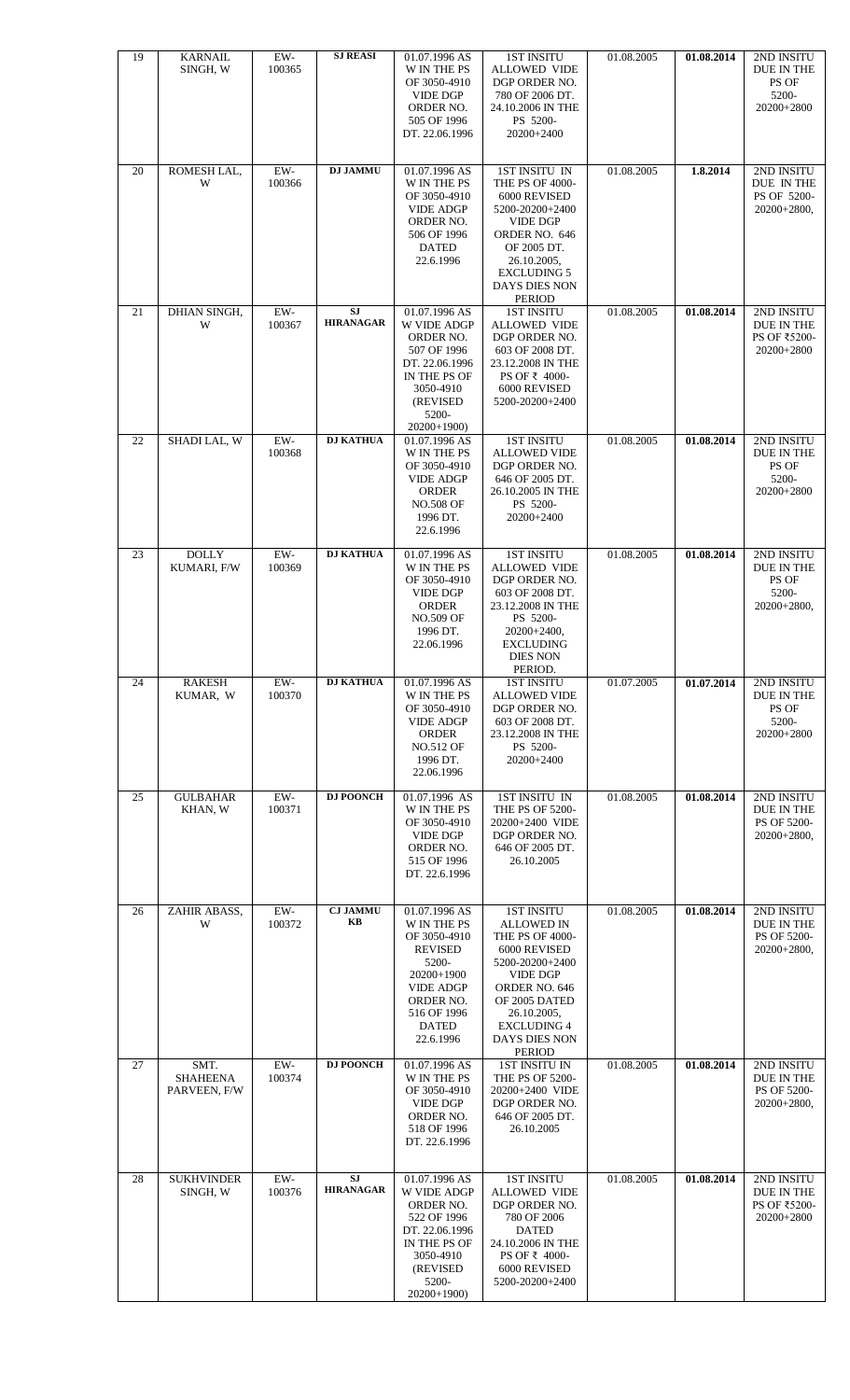| 29 | HIRANAND, W                                   | $EW-$           | <b>DJ KATHUA</b>              | 01.07.1996 AS                                                                                                                                                       | <b>1ST INSITU</b>                                                                                                                                               | 01.08.2005 | 01.08.2014 | 2ND INSITU                                               |
|----|-----------------------------------------------|-----------------|-------------------------------|---------------------------------------------------------------------------------------------------------------------------------------------------------------------|-----------------------------------------------------------------------------------------------------------------------------------------------------------------|------------|------------|----------------------------------------------------------|
|    |                                               | 100377          |                               | W IN THE PS<br>OF 3050-4910<br><b>VIDE DGP</b><br><b>ORDER</b><br><b>NO.523 OF</b><br>1996 DT.                                                                      | <b>ALLOWED VIDE</b><br>DGP ORDER NO.<br>646 OF 2005 DT.<br>26.10.2005 IN THE<br>PS 5200-<br>20200+2400                                                          |            |            | DUE IN THE<br>PS OF<br>5200-<br>20200+2800               |
|    |                                               |                 |                               | 22.06.1996                                                                                                                                                          |                                                                                                                                                                 |            |            |                                                          |
| 30 | <b>BAHADUR</b><br><b>SINGH</b><br>JASROTIA, W | EW-<br>100378   | <b>CJ JAMMU</b><br>KB         | 01.07.1996 AS<br>W IN THE PS<br>OF 3050-4910<br><b>REVISED</b><br>5200-<br>20200+1900<br><b>VIDE ADGP</b><br>ORDER NO.<br>524 OF 1996<br><b>DATED</b><br>22.06.1996 | <b>1ST INSITU</b><br><b>ALLOWED IN</b><br>THE PS OF 4000-<br>6000 REVISED<br>5200-20200+2400<br><b>VIDE DGP</b><br>ORDER NO. 780<br>OF 2006 DATED<br>24.10.2006 | 01.08.2005 | 01.08.2014 | 2ND INSITU<br>DUE IN THE<br>PS OF 5200-<br>20200+2800,   |
| 31 | <b>RAJINDER</b><br>KUMAR, W                   | $EW-$<br>100379 | <b>SJ REASI</b>               | 01.07.1996 AS<br><b>W IN THE PS</b><br>OF 3050-4910<br><b>VIDE DGP</b><br>ORDER NO.<br>525 OF 1996<br>DT. 22.06.1996                                                | <b>1ST INSITU</b><br><b>ALLOWED VIDE</b><br>DGP ORDER NO.<br>646 OF 2005 DT.<br>26.10.2005 IN THE<br>PS OF 4000-6000<br>REVISED 5200-<br>20200+2400             | 01.08.2005 | 01.08.2014 | 2ND INSITU<br>DUE IN THE<br>PS OF<br>5200-<br>20200+2800 |
| 32 | <b>SUBASH</b><br>SINGH-I, W                   | $EW-$<br>100380 | <b>SJ REASI</b>               | 01.07.1996 AS<br>W IN THE PS<br>OF 3050-4910<br><b>VIDE DGP</b><br>ORDER NO.<br>526 OF 1996<br>DT. 22.06.1996                                                       | <b>1ST INSITU</b><br><b>ALLOWED VIDE</b><br>DGP ORDER NO.<br>780 OF 2006 DT.<br>24.10.2006 IN THE<br>PS OF 4000-6000<br>REVISED 5200-<br>20200+2400             | 01.08.2005 | 01.08.2014 | 2ND INSITU<br>DUE IN THE<br>PS OF<br>5200-<br>20200+2800 |
| 33 | <b>PARSIDH</b><br>SINGH, W                    | EW-<br>100381   | <b>SJ</b><br><b>HIRANAGAR</b> | 01.07.1996 AS<br>W VIDE ADGP<br>ORDER NO.<br>527 OF 1996<br>DT. 22.06.1996<br>IN THE PS OF<br>3050-4910<br>(REVISED)<br>5200-<br>$20200+1900$ ).                    | <b>1ST INSITU</b><br><b>ALLOWED VIDE</b><br>DGP ORDER NO.<br>780 OF 2006 DT.<br>24.10.2006 IN THE<br>PS OF ₹ 4000-<br>6000 REVISED<br>5200-20200+2400           | 01.08.2005 | 01.08.2014 | 2ND INSITU<br>DUE IN THE<br>PS OF ₹5200-<br>20200+2800   |
| 34 | <b>BHARAT</b><br>SINGH, W                     | $EW-$<br>100382 | <b>CJ JAMMU</b><br>KВ         | 01.07.1996 AS<br>W IN THE PS<br>OF 950-1500<br><b>VIDE ADGP</b><br>ORDER NO.<br>528 OF 96<br><b>DATED</b><br>22.6.1996                                              | <b>1ST INSITU</b><br><b>ALLOWED IN</b><br>THE PS OF 4000-<br>6000 REVISED<br>5200-20200+2400<br><b>VIDE DGP</b><br>ORDER NO. 646<br>OF 2005 DATED<br>26.10.2005 | 01.08.2005 | 01.08.2014 | 2ND INSITU<br>DUE IN THE<br>PS OF ₹5200-<br>20200+2800   |
| 35 | <b>JAI LAL</b><br>SHARMA, W                   | EW-<br>100384   | SJ<br><b>HIRANAGAR</b>        | 01.07.1996 AS<br>W VIDE ADGP<br>ORDER NO.<br>530 OF 1996<br>DT. 22.06.1996<br>IN THE PS OF<br>3050-4910<br>(REVISED<br>5200-<br>$20200+1900$                        | <b>1ST INSITU</b><br><b>ALLOWED VIDE</b><br>DGP ORDER NO.<br>780 OF 2006 DT.<br>24.10.2006 IN THE<br>PS OF ₹ 4000-<br>6000 REVISED<br>5200-20200+2400           | 01.08.2005 | 01.08.2014 | 2ND INSITU<br>DUE IN THE<br>PS OF ₹5200-<br>20200+2800   |
| 36 | <b>BALWAN</b><br>SINGH, W                     | EW-<br>100385   | SJ<br><b>HIRANAGAR</b>        | 01.07.1996 AS<br>W VIDE ADGP<br>ORDER NO.<br>531 OF 1996<br>DT. 22.06.1996<br>IN THE PS OF<br>3050-4910<br>(REVISED)<br>5200-<br>$20200+1900$                       | <b>1ST INSITU</b><br><b>ALLOWED VIDE</b><br>DGP ORDER NO.<br>646 OF 2005 DT.<br>26.10.2005 IN THE<br>PS OF ₹ 4000-<br>6000 REVISED<br>5200-20200+2400           | 01.08.2005 | 01.08.2014 | 2ND INSITU<br>DUE IN THE<br>PS OF ₹5200-<br>20200+2800   |
| 37 | <b>GIRDHARI</b><br>LAL, W                     | $EW-$<br>100386 | <b>DJ JAMMU</b>               | 01.07.1996 AS<br>W IN THE PS<br>OF 3050-4910<br><b>VIDE ADGP</b><br>ORDER NO.<br>532 OF 1996<br>DT. 22.6.1996                                                       | 1ST INSITU IN<br>THE PS OF 5200-<br>20200+2400 VIDE<br><b>DGP ORDER</b><br>NO.3646 OF 2005<br>DT. 26.10.2005                                                    | 01.08.2005 | 01.08.2014 | 2ND INSITU<br>DUE IN THE<br>PS OF ₹5200-<br>20200+2800   |
| 38 | RAM LAL, W                                    | EW-<br>100387   | <b>DJ KATHUA</b>              | 01.07.1996 AS<br>W IN THE PS<br>OF 3050-4910<br><b>VIDE DGP</b><br><b>ORDER</b><br><b>NO.533 OF</b><br>1996 DT.<br>22.06.1996                                       | <b>1ST INSITU</b><br><b>ALLOWED VIDE</b><br>DGP ORDER NO.<br>603 OF 2008 DT.<br>23.12.2008 IN THE<br>PS 5200-<br>20200+2400                                     | 01.08.2005 | 01.08.2014 | 2ND INSITU<br>DUE IN THE<br>PS OF<br>5200-<br>20200+2800 |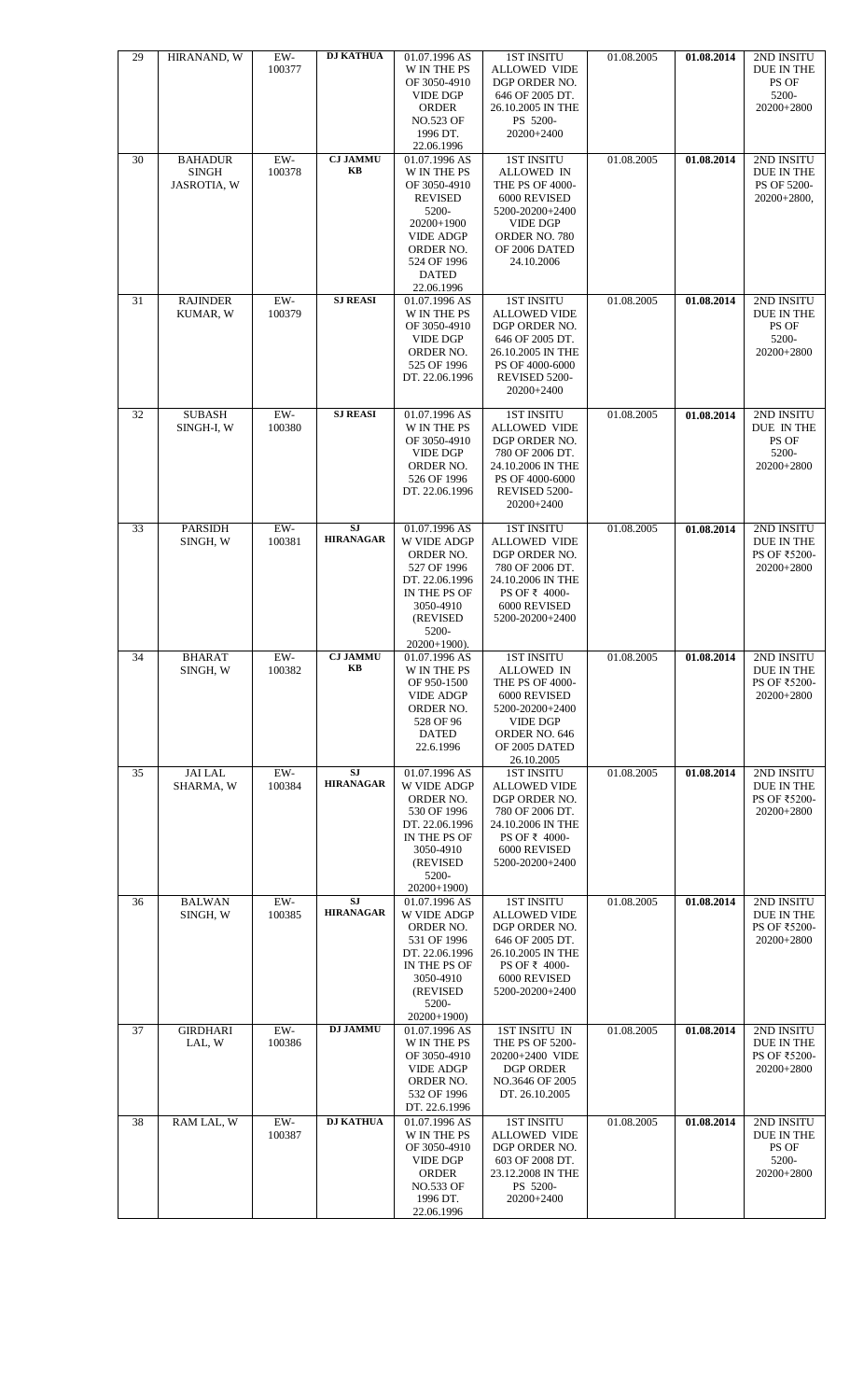| 39 | VIJAY KUMAR,<br>W                         | $EW-$<br>100388 | <b>SJ</b><br><b>HIRANAGAR</b> | 01.07.1996 AS<br>W VIDE ADGP<br>ORDER NO.<br>534 OF 1996<br>DT. 22.06.1996<br>IN THE PS OF<br>3050-4910<br>(REVISED<br>5200-<br>$20200+1900$                                                            | <b>1ST INSITU</b><br><b>ALLOWED VIDE</b><br>DGP ORDER NO.<br>646 OF 2005 DT.<br>26.10.2005 IN THE<br>PS OF ₹ 4000-<br>6000 REVISED<br>5200-20200+2400                                                                    | 01.08.2005 | 01.10.2014 | 2ND INSITU<br>DUE IN THE<br>PS OF ₹5200-<br>20200+2800,<br><b>EXCLUDING</b><br>42 DAYS<br><b>DIES NON</b><br><b>PERIOD</b> |
|----|-------------------------------------------|-----------------|-------------------------------|---------------------------------------------------------------------------------------------------------------------------------------------------------------------------------------------------------|--------------------------------------------------------------------------------------------------------------------------------------------------------------------------------------------------------------------------|------------|------------|----------------------------------------------------------------------------------------------------------------------------|
| 40 | <b>HARBANS LAL</b><br>SHARMA, W           | EW-<br>100389   | <b>CJ JAMMU</b><br>KB         | 01.07.1996 AS<br>W IN THE PS<br>OF 950-1500<br><b>VIDE ADGP</b><br><b>ORDER</b><br><b>NO.535 OF</b><br>1995 DATED<br>22.6.1996                                                                          | <b>1ST INSITU</b><br><b>ALLOWED IN</b><br>THE PS OF 4000-<br>6000 VIDE DGP<br>ORDER NO.780<br>OF 2006 DATED<br>24.10.2006                                                                                                | 01.08.2005 | 01.08.2014 | 2ND INSITU<br>DUE IN THE<br>PS OF 5200-<br>20200+2800                                                                      |
| 41 | <b>SHAMBU</b><br><b>NATH</b><br>SHARMA, W | $EW-$<br>100390 | <b>CJ JAMMU</b><br>KB         | 01.07.1996 AS<br>W IN THE PS<br>OF 950-1500<br><b>REVISED</b><br>5200-<br>20200+1900<br><b>VIDE ADGP</b><br><b>ORDER</b><br><b>NO.536OF</b><br>1996 DT.<br>22.6.1996                                    | <b>1ST INSITU</b><br><b>ALLOWED IN</b><br>THE PS OF 4000-<br>6000 REVISED<br>5200-20200+2400<br><b>VIDE DGP</b><br>ORDER NO. 780<br>OF 2006 DATED<br>24.10.2006                                                          | 01.08.2005 | 01.08.2014 | 2ND INSITU<br>DUE IN THE<br>PS OF 5200-<br>20200+2800,                                                                     |
| 42 | <b>MANOHAR</b><br>LAL, W                  | EW-<br>100391   | <b>CJ JAMMU</b><br>KB         | 01.07.1996 AS<br>W IN THE PS<br>OF 3050-4910<br><b>REVISED</b><br>5200-<br>20200+1900<br><b>VIDE ADGP</b><br>ORDER NO.<br>537 OF 1996<br><b>DATED</b><br>22.6.1996                                      | <b>1ST INSITU</b><br>ALLOWED IN<br>THE PS OF 4000-<br>6000 REVISED<br>5200-20200+2400<br><b>VIDE DGP</b><br>ORDER NO. 780<br>OF 2006 DATED<br>24.10.2006                                                                 | 01.08.2005 | 01.08.2014 | 2ND INSITU<br>DUE IN THE<br>PS OF 5200-<br>$20200+2800,$                                                                   |
| 43 | LAL SINGH, W                              | EW-<br>100393   | <b>DJ KATHUA</b>              | 01.07.1996 AS<br>W IN THE PS<br>OF 3050-4910<br><b>VIDE ADGP</b><br><b>ORDER</b><br><b>NO.539 OF</b><br>1996 DT.<br>22.06.1996                                                                          | <b>1ST INSITU</b><br><b>ALLOWED VIDE</b><br>DGP ORDER NO.<br>780 OF 2006 DT.<br>24.10.2006 IN THE<br>PS 5200-<br>20200+2400                                                                                              | 01.08.2005 | 01.08.2014 | 2ND INSITU<br>DUE IN THE<br>PS OF<br>5200-<br>20200+2800                                                                   |
| 44 | <b>GANESH</b><br>KUMAR, W                 | $EW-$<br>100394 | <b>SJ REASI</b>               | 01.07.1996 AS<br>W IN THE PS<br>OF 3050-4910<br><b>VIDE DGP</b><br>ORDER NO.<br>546 OF 1996<br>DT. 01.07.1996                                                                                           | <b>1ST INSITU</b><br><b>ALLOWED VIDE</b><br>DGP ORDER NO.<br>780 OF 2006 DT.<br>24.10.2006 IN THE<br>PS OF 4000-6000<br>REVISED 5200-<br>20200+2400                                                                      | 01.08.2005 | 01.08.2014 | 2ND INSITU<br><b>DUE IN THE</b><br>PS OF<br>5200-<br>20200+2800                                                            |
| 45 | RAM PAUL, W                               | $EW-$<br>100395 | <b>SJ</b><br><b>HIRANAGAR</b> | 01.07.1996 AS<br>W VIDE ADGP<br>ORDER NO.<br>541 OF 1996<br>DT. 01.7.1996<br>IN THE PS OF<br>3050-4910<br>(REVISED)<br>5200-<br>$20200+1900$                                                            | <b>1ST INSITU</b><br><b>ALLOWED VIDE</b><br>DGP ORDER NO.<br>646 OF 2005 DT.<br>26.10.2005 IN THE<br>PS OF ₹ 4000-<br>6000 REVISED<br>5200-20200+2400                                                                    | 01.08.2005 | 01.08.2014 | 2ND INSITU<br>DUE IN THE<br>PS OF ₹5200-<br>20200+2800                                                                     |
| 46 | <b>RAJINDER</b><br>SINGH, W               | EW-<br>100396   | <b>DJ KATHUA</b>              | 01.07.1996 AS<br>W IN THE PS<br>OF 3050-4910<br><b>VIDE DGP</b><br><b>ORDER</b><br><b>NO.542 OF</b><br>1996 DT.<br>22.06.1996                                                                           | <b>1ST INSITU</b><br><b>ALLOWED VIDE</b><br>DGP ORDER NO.<br>780 OF 2006 DT.<br>24.10.2006 IN THE<br>PS 5200-<br>20200+2400                                                                                              | 01.08.2005 | 01.08.2014 | 2ND INSITU<br>DUE IN THE<br>PS OF<br>5200-<br>20200+2800                                                                   |
| 47 | KRISHAN LAL,<br>W                         | $EW-$<br>100397 | <b>CJ JAMMU</b><br>KB         | 01.07.1996 AS<br>W IN THE PS<br>OF 950-1500<br><b>REVISED</b><br>3050-4910<br><b>REVISED</b><br>5200-<br>20200+1900<br><b>VIDE ADGP</b><br><b>ORDER</b><br><b>NO.543 OF</b><br>1996 DATED<br>22.06.1996 | <b>1ST INSITU</b><br><b>ALLOWED IN</b><br>THE PS OF 4000-<br>6000 REVISED<br>5200-20200+2400<br><b>VIDE DGP</b><br>ORDER NO. 646<br>OF 2005 DATED<br>26.10.2005,<br><b>EXCLUDING 5</b><br>DAYS DIES NON<br><b>PERIOD</b> | 01.08.2005 | 01.08.2014 | 2ND INSITU<br>DUE IN THE<br>PS OF 5200-<br>20200+2800,                                                                     |
| 48 | VIJAY KUMAR,<br>W                         | $EW-$<br>100399 | <b>SJ</b><br><b>HIRANAGAR</b> | 01.07.1996 AS<br>W VIDE ADGP<br>ORDER NO.<br>547 OF 1996<br>DT. 22.06.1996<br>IN THE PS OF<br>3050-4910<br>(REVISED<br>5200-<br>20200+1900)                                                             | <b>1ST INSITU</b><br><b>ALLOWED VIDE</b><br>DGP ORDER NO.<br>780 OF 2006 DT.<br>24.10.2006 IN THE<br>PS OF ₹ 4000-<br>6000 REVISED<br>5200-20200+2400                                                                    | 01.08.2005 | 01.08.2014 | 2ND INSITU<br>DUE IN THE<br>PS OF ₹5200-<br>20200+2800                                                                     |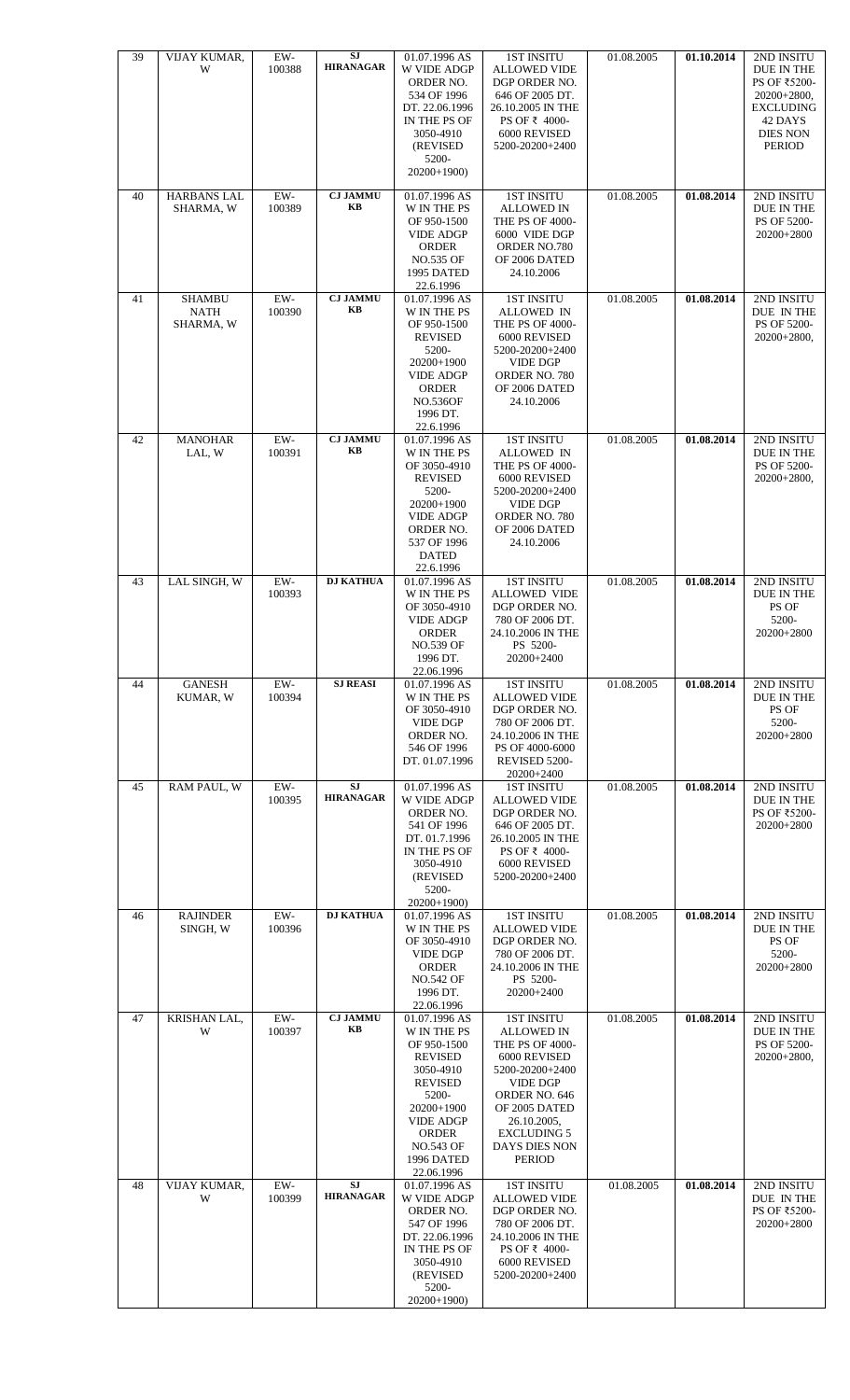| 49 | PREM NATH,<br>W                | EW-<br>100400                  | <b>CJ JAMMU</b><br>KB         | 01.07.1996 AS<br>W IN THE PS<br>OF 950-1500<br><b>REVISED</b><br>3050-4910<br><b>REVISED</b><br>5200-<br>20200+1900<br><b>VIDE ADGP</b><br>ORDER NO.<br>548 OF 1996<br><b>DATED</b><br>22.6.1996 | <b>1ST INSITU</b><br><b>ALLOWED IN</b><br>THE PS OF 4000-<br>6000 REVISED<br>5200-20200+2400<br><b>VIDE DGP</b><br>ORDER NO. 646<br>OF 2005 DATED<br>26.10.2005                  | 01.08.2005 | 01.08.2014 | 2ND INSITU<br>DUE IN THE<br>PS OF 5200-<br>$20200+2800,$        |
|----|--------------------------------|--------------------------------|-------------------------------|--------------------------------------------------------------------------------------------------------------------------------------------------------------------------------------------------|----------------------------------------------------------------------------------------------------------------------------------------------------------------------------------|------------|------------|-----------------------------------------------------------------|
| 50 | <b>PAWAN</b><br>SINGH, W       | EW-<br>100403                  | <b>DJ</b><br><b>UDHAMPUR</b>  | 01.07.1996 AS<br><b>W N THE PS</b><br>OF 3050-4910<br><b>VIDE ADGP</b><br><b>ORDER</b><br><b>NO.550 OF</b><br>1996 DT.<br>22.6.1996                                                              | <b>1ST INSITU</b><br><b>ALLOWED IN</b><br><b>THE PS OF 4000-</b><br>100-6000<br>REVISED 5200-<br>20200+2400 VIDE<br>DGP ORDER NO.<br>646 OF 2005 DT.<br>26.10.2005               | 01.08.2005 | 01.08.2014 | 2ND INSITU<br>DUE IN THE<br>PS OF 5200-<br>20200+2800           |
| 51 | <b>RAJINDER</b><br>KUMAR, W    | $EW-$<br>100404                | <b>DJ JAMMU</b>               | 01.07.1996 AS<br>W IN THE PS<br>OF 3050-4910<br><b>VIDE ADGP</b><br>ORDER NO.<br>551 OF 1996<br><b>DATED</b><br>22.6.1996                                                                        | <b>1ST INSITU IN</b><br>THE PS OF 4000-<br>6000 REVISED<br>5200-20200+2400<br><b>VIDE DGP</b><br>ORDER NO. 780<br>OF 2006 DT.<br>24.10.2006                                      | 01.08.2005 | 01.08.2014 | 2ND INSITU<br>DUE IN THE<br>PS OF 5200-<br>20200+2800           |
| 52 | <b>SANJEEV</b><br>KUMAR, W     | EW-<br>100405                  | <b>DJ JAMMU</b>               | 01.07.1996 AS<br>W IN THE PS<br>OF 3050-4910<br><b>VIDE ADGP</b><br>ORDER NO.<br>552 OF 1996<br><b>DATED</b><br>22.6.1996                                                                        | 1ST INSITU IN<br>THE PS OF 4000-<br>6000 REVISED<br>5200-20200+2400<br><b>VIDE DGP</b><br>ORDER NO. 646<br>OF 2005 DT.<br>26.10.2005                                             | 01.08.2005 | 01.08.2014 | 2ND INSITU<br>DUE IN THE<br>PS OF 5200-<br>20200+2800           |
| 53 | <b>SURAJ</b><br>PARKASH, W     | EW-<br>100406                  | <b>SJ</b><br><b>HIRANAGAR</b> | 01.07.1996 AS<br>W VIDE ADGP<br>ORDER NO.<br>553 OF 1996<br>DT. 22.06.1996<br>IN THE PS OF<br>3050-4910<br>(REVISED<br>5200-<br>20200+1900)                                                      | <b>1ST INSITU</b><br><b>ALLOWED VIDE</b><br>DGP ORDER NO.<br>780 OF 2006 DT.<br>24.10.2006 IN THE<br>PS OF ₹ 4000-<br>6000 REVISED<br>5200-20200+2400                            | 01.08.2005 | 01.08.2014 | 2ND INSITU<br>DUE IN THE<br>PS OF ₹5200-<br>20200+2800          |
| 54 | <b>ASHWANI</b><br>KHAJURIA, W  | ${\rm EW}\textrm{-}$<br>100407 | <b>DJ KATHUA</b>              | 01.07.1996 AS<br>W IN THE PS<br>OF 3050-4910<br><b>VIDE ADGP</b><br>ORDER<br><b>NO.554 OF</b><br>1996 DT.<br>22.06.1996                                                                          | <b>1ST INSITU</b><br><b>ALLOWED VIDE</b><br>DGP ORDER NO.<br>646 OF 2005 DT.<br>26.10.2005 IN THE<br>PS 5200-<br>20200+2400                                                      | 01.08.2005 | 01.08.2014 | 2ND INSITU<br><b>DUE IN THE</b><br>PS OF<br>5200-<br>20200+2800 |
| 55 | <b>SUBASH</b><br>SINGH, W      | $EW-$<br>100408                | <b>SJ</b><br><b>HIRANAGAR</b> | 01.07.1996 AS<br>W VIDE ADGP<br>ORDER NO.<br>559 OF 1996<br>DT. 22.06.1996<br>IN THE PS OF<br>3050-4910<br>(REVISED<br>5200-<br>20200+1900)                                                      | <b>1ST INSITU</b><br><b>ALLOWED VIDE</b><br>DGP ORDER NO.<br>646 OF 2005 DT.<br>26.10.2005 IN THE<br>PS OF ₹ 4000-<br>6000 REVISED<br>5200-20200+2400                            | 01.08.2005 | 01.08.2014 | 2ND INSITU<br>DUE IN THE<br>PS OF ₹5200-<br>20200+2800          |
| 56 | <b>MOHINDER</b><br>PAUL, W     | EW-<br>100409                  | <b>CJ SRINGAR</b>             | 01.07.1996 AS<br>W IN THE PS<br>OF 3050-4910<br><b>VIDE ADGP</b><br>ORDER NO.<br>556 OF 1996<br><b>DATED</b><br>22.06.1996                                                                       | <b>1ST INSITU</b><br>ALLOWED IN<br>THE PS OF 4000-<br>6000 REVISED<br>5200-20200+2400<br><b>VIDE DGP</b><br>ORDER NO. 646<br>OF 2005 DT.<br>26.10.2005                           | 01.08.2005 | 01.08.2014 | 2ND INSITU<br>DUE IN THE<br>PS OF 5200-<br>$20200+2800,$        |
| 57 | <b>OMKAR DASS</b><br>SHARMA, W | $EW-$<br>100410                | <b>CJ JAMMU</b><br>KB         | 01.07.1996 AS<br>W IN THE PS<br>OF 950-1500<br><b>REVISED</b><br>3050-4910<br><b>REVISED</b><br>5200-<br>20200+1900<br><b>VIDE ADGP</b><br>ORDER<br><b>NO.557 OF</b><br>1996 DT.<br>22.6.1996    | <b>1ST INSITU</b><br><b>ALLOWED IN</b><br>THE PS OF 4000-<br>6000 REVISED<br>5200-20200+2400<br>$\ensuremath{\mathsf{VIDE}}$ DGP<br>ORDER NO. 780<br>OF 2006 DATED<br>24.10.2006 | 01.08.2005 | 01.08.2014 | 2ND INSITU<br>DUE IN THE<br>PS OF 5200-<br>$20200+2800,$        |
| 58 | <b>SAT PAUL, W</b>             | EW-<br>100411                  | <b>DJ JAMMU</b>               | 01.07.1996 AS<br>W IN THE PS<br>OF 3050-4910<br><b>VIDE ADGP</b><br>ORDER NO.<br>558 OF 1996<br><b>DATED</b><br>22.6.1996                                                                        | 1ST INSITU IN<br>THE PS OF 5200-<br>20200+2400 VIDE<br>DGP ORDER NO.<br>780 OF 2006<br><b>DATED</b><br>24.10.2006                                                                | 01.08.2005 | 01.08.2014 | 2ND INSITU<br>DUE IN THE<br>PS OF 5200-<br>20200+2800           |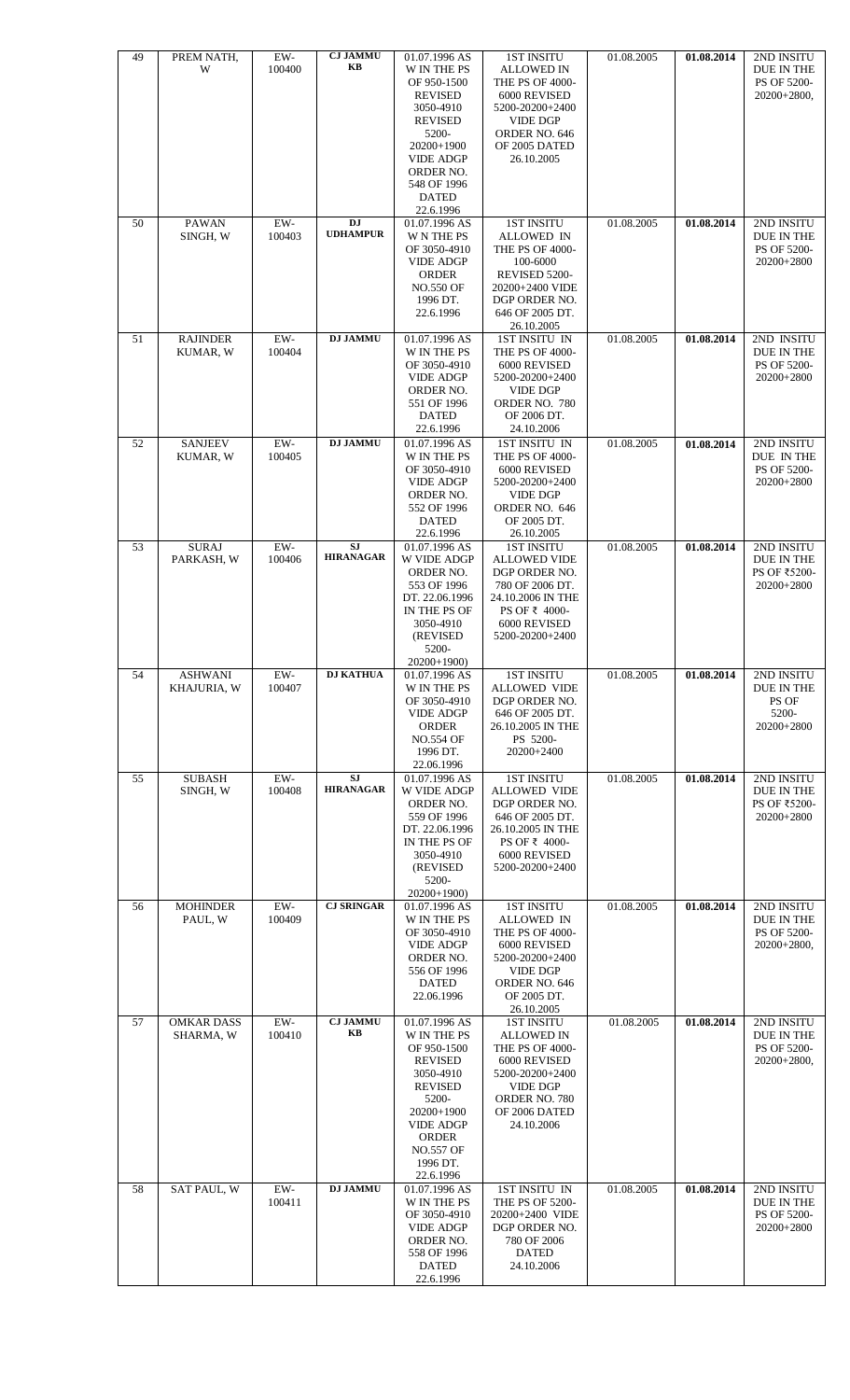| 59 | <b>HARDEV</b>              | $EW-$  | <b>DJ KATHUA</b> | 01.07.1996 AS                       | <b>1ST INSITU</b>                    | 01.08.2005 | 01.08.2014              | 2ND INSITU                        |
|----|----------------------------|--------|------------------|-------------------------------------|--------------------------------------|------------|-------------------------|-----------------------------------|
|    | SINGH, W                   | 100412 |                  | W IN THE PS<br>OF 3050-4910         | <b>ALLOWED VIDE</b><br>DGP ORDER NO. |            |                         | DUE IN THE<br>PS OF               |
|    |                            |        |                  | <b>VIDE DGP</b>                     | 780 OF 2006 DT.                      |            |                         | 5200-                             |
|    |                            |        |                  | <b>ORDER</b>                        | 24.10.2006 IN THE                    |            |                         | 20200+2800                        |
|    |                            |        |                  | <b>NO.559 OF</b><br>1996 DT.        | PS 5200-<br>20200+2400               |            |                         |                                   |
|    |                            |        |                  | 22.06.1996                          |                                      |            |                         |                                   |
| 60 | <b>ASHOK</b>               | $EW-$  | <b>DJ JAMMU</b>  | 01.07.1996 AS                       | 1ST INSITU IN                        | 01.08.2005 | 01.08.2014              | 2ND INSITU                        |
|    | <b>KUMAR</b><br>GUPTA, W   | 100413 |                  | W IN THE PS<br>OF 3050-4910         | THE PS OF 4000-                      |            |                         | DUE IN THE<br>PS OF 5200-         |
|    |                            |        |                  | <b>VIDE ADGP</b>                    | 6000 REVISED<br>5200-20200+2400      |            |                         | 20200+2800                        |
|    |                            |        |                  | ORDER NO.                           | <b>VIDE DGP</b>                      |            |                         |                                   |
|    |                            |        |                  | 560 OF 1996                         | ORDER NO. 646                        |            |                         |                                   |
|    |                            |        |                  | DT. 22.6.1996                       | OF 2005 DT.<br>26.10.2005            |            |                         |                                   |
| 61 | SETHI RAM, W               | $EW-$  | <b>DJ JAMMU</b>  | 01.07.1996 AS                       | <b>1ST INSITU</b>                    | 01.08.2005 | 01.08.2014              | 2ND INSITU                        |
|    |                            | 100417 |                  | W IN THE PS                         | ALLOWED IN                           |            |                         | DUE IN THE                        |
|    |                            |        |                  | OF 3050-4910<br><b>VIDE ADGP</b>    | THE PS OF 4000-<br>6000 REVISED      |            |                         | PS OF 5200-<br>20200+2800         |
|    |                            |        |                  | ORDER NO.                           | 5200-20200+2400                      |            |                         |                                   |
|    |                            |        |                  | 564 OF 1996                         | VIDE DGP                             |            |                         |                                   |
|    |                            |        |                  | DT. 22.6.1996                       | ORDER NO. 646<br>OF 2005 DATED       |            |                         |                                   |
|    |                            |        |                  |                                     | 26.10.2005                           |            |                         |                                   |
| 62 | <b>RATTAN</b>              | $EW-$  | <b>DJ JAMMU</b>  | 01.07.1996 AS                       | 1ST INSITU IN                        | 01.08.2005 | 01.08.2014              | 2ND INSITU                        |
|    | CHAND, W                   | 100418 |                  | W IN THE PS<br>OF 3050-4910         | THE PS OF 4000-<br>6000 REVISED      |            |                         | DUE IN THE<br>PS OF 5200-         |
|    |                            |        |                  | <b>VIDE ADGP</b>                    | 5200-20200+2400                      |            |                         | 20200+2800                        |
|    |                            |        |                  | ORDER NO.                           | <b>VIDE DGP</b>                      |            |                         |                                   |
|    |                            |        |                  | 567 OF 1996<br>DT. 22.6.1996        | ORDER NO. 646<br>OF 2005 DT.         |            |                         |                                   |
|    |                            |        |                  |                                     | 26.10.2005                           |            |                         |                                   |
| 63 | SHRI DHAR, W               | $EW-$  | <b>SJ REASI</b>  | 01.07.1996 AS                       | <b>1ST INSITU</b>                    | 01.08.2005 | 01.08.2014              | 2ND INSITU                        |
|    |                            | 100419 |                  | W IN THE PS<br>OF 3050-4910         | <b>ALLOWED VIDE</b><br>DGP ORDER NO. |            |                         | DUE IN THE<br>PS OF               |
|    |                            |        |                  | <b>VIDE DGP</b>                     | 646 OF 2005 DT.                      |            |                         | 5200-                             |
|    |                            |        |                  | ORDER NO.                           | 26.10.2005 IN THE                    |            |                         | 20200+2800,                       |
|    |                            |        |                  | 569 OF 1996<br>DT. 22.06.1996       | PS OF 4000-6000<br>REVISED 5200-     |            |                         |                                   |
|    |                            |        |                  |                                     | $20200+2400,$                        |            |                         |                                   |
|    |                            |        |                  |                                     | <b>EXCLUDING 5</b>                   |            |                         |                                   |
|    |                            |        |                  |                                     | DAYS DIES NON<br><b>PERIOD</b>       |            |                         |                                   |
| 64 | <b>SUBASH</b>              | EW-    | <b>SJ REASI</b>  | 01.07.1996 AS                       | <b>1ST INSITU</b>                    | 01.08.2005 | 01.08.2014              | 2ND INSITU                        |
|    | SINGH-II, W                | 100420 |                  | <b>W IN THE PS</b>                  | <b>ALLOWED VIDE</b>                  |            |                         | DUE IN THE                        |
|    |                            |        |                  | OF 3050-4910<br><b>VIDE DGP</b>     | DGP ORDER NO.<br>780 OF 2006 DT.     |            |                         | PS OF<br>5200-                    |
|    |                            |        |                  | ORDER NO.                           | 24.10.2006 IN THE                    |            |                         | 20200+2800                        |
|    |                            |        |                  | 570 OF 1996<br>DT. 22.06.1996       | PS OF 4000-6000<br>REVISED 5200-     |            |                         |                                   |
|    |                            |        |                  |                                     | 20200+2400                           |            |                         |                                   |
|    |                            | EW-    | <b>DJ</b>        |                                     | <b>1ST INSITU</b>                    |            | 01.08.2014              |                                   |
| 65 | <b>PARDEEP</b><br>KUMAR, W | 100422 | <b>UDHAMPUR</b>  | 01.07.1996 AS<br><b>W IN THE PS</b> | ALLOWED IN                           | 01.07.2005 |                         | 2ND INSITU<br>DUE IN THE          |
|    |                            |        |                  | OF 3050-4910                        | THE PS OF 4000-                      |            |                         | PS OF 5200-                       |
|    |                            |        |                  | <b>VIDE ADGP</b><br><b>ORDER</b>    | 100-6000<br>REVISED 5200-            |            |                         | $20200+2800,$<br><b>EXCLUDING</b> |
|    |                            |        |                  | <b>NO.572 OF</b>                    | 20200+2400 VIDE                      |            |                         | <b>FIVE DAYS</b>                  |
|    |                            |        |                  | 1996 DT.                            | DGP ORDER NO.                        |            |                         | <b>DIES NON</b>                   |
|    |                            |        |                  | 22.6.1996                           | 960 OF 2006 DT.<br>15.11.2013,       |            |                         |                                   |
| 66 | <b>ASHOK</b>               | EW-    | <b>DJ</b>        | 01.07.1996 AS                       | <b>1ST INSITU</b>                    | 01.08.2005 | 01.08.2014              | 2ND INSITU                        |
|    | KUMAR, W                   | 100423 | <b>UDHAMPUR</b>  | W IN THE PS                         | <b>ALLOWED IN</b>                    |            |                         | DUE IN THE                        |
|    |                            |        |                  | OF 3050-4910<br><b>VIDE ADGP</b>    | THE PS OF 4000-<br>100-6000          |            |                         | PS OF 5200-<br>20200+2800         |
|    |                            |        |                  | <b>ORDER</b>                        | REVISED 5200-                        |            |                         |                                   |
|    |                            |        |                  | <b>NO.573 OF</b>                    | 20200+2400 VIDE                      |            |                         |                                   |
|    |                            |        |                  | 1996 DT.<br>22.6.1996               | DGP ORDER NO.<br>603 OF 2008 DT.     |            |                         |                                   |
|    |                            |        |                  |                                     | 23.12.2008,                          |            |                         |                                   |
|    |                            |        |                  |                                     | <b>EXCLUDING 5</b>                   |            |                         |                                   |
|    |                            |        |                  |                                     | DAYS DIES NON<br><b>PERIOD</b>       |            |                         |                                   |
| 67 | <b>BALWAN</b>              | EW-    | <b>CJ JAMMU</b>  | 01.07.1996 AS                       | <b>1ST INSITU</b>                    | 01.08.2005 | $\overline{01.08.2014}$ | <b>1ST INSITU</b>                 |
|    | RAM, W                     | 100424 | KB               | W IN THE PS                         | <b>ALLOWED IN</b>                    |            |                         | DUE IN THE                        |
|    |                            |        |                  | OF 3050-4910<br><b>REVISED</b>      | THE PS OF 4000-<br>6000 REVISED      |            |                         | PS OF 5200-<br>20200+2800         |
|    |                            |        |                  | 5200-                               | 5200-20200+2400                      |            |                         |                                   |
|    |                            |        |                  | 20200+1900                          | <b>VIDE DGP</b>                      |            |                         |                                   |
|    |                            |        |                  | <b>VIDE ADGP</b><br>ORDER NO.       | ORDER NO. 646<br>OF 2005 DATED       |            |                         |                                   |
|    |                            |        |                  | 574 OF 1996                         | 26.10.2005                           |            |                         |                                   |
|    |                            |        |                  | DATED.                              |                                      |            |                         |                                   |
| 68 | <b>BIMLA DEVI,</b>         | EW-    | <b>DJ</b>        | 22.6.1996<br>01.07.1996 AS          | <b>1ST INSITU</b>                    | 01.08.2005 | 01.08.2014              | 2ND INSITU                        |
|    | W                          | 100426 | <b>UDHAMPUR</b>  | W IN THE PS                         | <b>ALLOWED IN</b>                    |            |                         | DUE IN THE                        |
|    |                            |        |                  | OF 3050-4910<br><b>VIDE ADGP</b>    | THE PS OF 4000-<br>100-6000          |            |                         | PS OF 5200-<br>20200+2800         |
|    |                            |        |                  | <b>ORDER</b>                        | REVISED 5200-                        |            |                         |                                   |
|    |                            |        |                  | <b>NO.577 OF</b>                    | 20200+2400 VIDE                      |            |                         |                                   |
|    |                            |        |                  | 1996 DT.<br>22.6.1996               | DGP ORDER NO.<br>646 OF 2005 DT.     |            |                         |                                   |
|    |                            |        |                  |                                     | 26.10.2005,                          |            |                         |                                   |
|    |                            |        |                  |                                     | <b>EXCLUDING</b>                     |            |                         |                                   |
|    |                            |        |                  |                                     | <b>SEVEN DAYS</b><br><b>DIES NON</b> |            |                         |                                   |
|    |                            |        |                  |                                     |                                      |            |                         |                                   |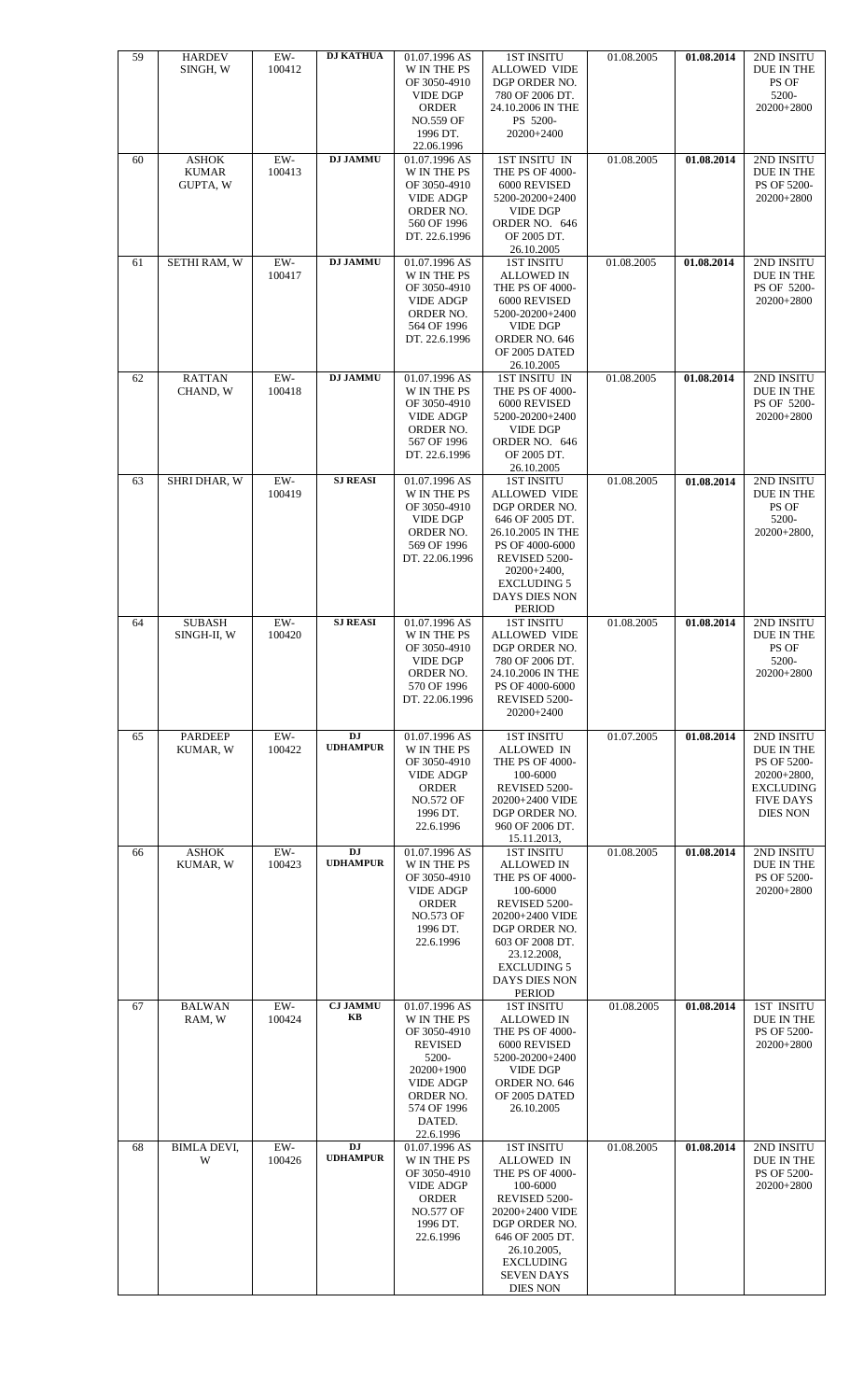| 69 | GOPAL DASS,<br>W                          | EW-<br>100427   | <b>DJ JAMMU</b>                                 | 01.07.1996 AS<br><b>W IN THE PS</b><br>OF 3050-4910<br><b>VIDE ADGP</b><br>ORDER NO.<br>578 OF 1996<br><b>DATED</b><br>22.6.1996                                                                            | 1ST INSITU IN<br>THE PS OF 4000-<br>6000 REVISED<br>5200-20200+2400<br><b>VIDE DGP</b><br>ORDER NO. 646<br>OF 2005 DT.<br>26.10.2005,<br><b>EXCLUDING 4</b><br>DAYS DIES NON | 01.08.2005 | 01.08.2014 | 2ND INSITU<br>DUE IN THE<br>PS OF 5200-<br>20200+2800          |
|----|-------------------------------------------|-----------------|-------------------------------------------------|-------------------------------------------------------------------------------------------------------------------------------------------------------------------------------------------------------------|------------------------------------------------------------------------------------------------------------------------------------------------------------------------------|------------|------------|----------------------------------------------------------------|
| 70 | RAVI DUTT, W                              | EW-<br>100428   | <b>DJ JAMMU</b>                                 | 01.07.1996 AS<br><b>W IN THE PS</b><br>OF 3050-4910<br><b>VIDE ADGP</b><br>ORDER NO.<br>579 OF 1996<br><b>DATED</b><br>22.6.1996                                                                            | <b>1ST INSITU IN</b><br>THE PS OF 5200-<br>20200+2400 VIDE<br>DGP ORDER NO.<br>646 OF 2005 DT.<br>26.10.2005                                                                 | 01.08.2005 | 01.08.2014 | 2ND INSITU<br>DUE IN THE<br>PS OF 5200-<br>20200+2800          |
| 71 | <b>JAGDEEP</b><br>KUMAR,<br><b>WARDER</b> | EW-<br>100429   | <b>DISTRICT</b><br><b>JAIL</b><br><b>KATHUA</b> | 01.07.1996 AS<br><b>WARDER IN</b><br>THE PAY<br><b>SCALE OF</b><br>3050-4910<br><b>VIDE ADGP</b><br><b>ORDER</b><br><b>NO.580 OF</b><br>1996 DT.<br>22.6.1996                                               | 1ST TBP<br><b>ALLOWED VIDE</b><br>DGP ORDER NO.<br>346 OF 2008 DT.<br>24.07.2008 IN THE<br>PAY SCALE<br>5200-20200+2400                                                      | 01.08.2005 | 01.08.2014 | 2ND TBP<br>DUE IN THE<br>PAY BAND<br>OF<br>5200-<br>20200+2800 |
| 72 | ASHA RAM, W                               | $EW-$<br>100430 | <b>CJ JAMMU</b><br>KB                           | 01.07.1996 AS<br>W IN THE PS<br>OF 950-1500<br><b>REVISED</b><br>3050-4910<br><b>REVISED</b><br>5200-<br>20200+1900<br><b>VIDE ADGP</b><br><b>ORDER</b><br><b>NO.581OF</b><br>1996 DT.<br>22.6.1996         | <b>1ST INSITU</b><br><b>ALLOWED IN</b><br>THE PS OF 4000-<br>6000 REVISED<br>5200-20200+2400<br><b>VIDE DGP</b><br>ORDER NO. 780<br>OF 2006 DATED<br>24.10.2006              | 01.08.2005 | 01.08.2014 | 2ND INSITU<br>DUE IN THE<br>PS OF 5200-<br>$20200+2800,$       |
| 73 | PRITAM DASS,<br>W                         | $EW-$<br>100431 | <b>CJ JAMMU</b><br>KB                           | 01.07.1996 AS<br><b>W IN THE PS</b><br>OF 950-1500<br><b>REVISED</b><br>3050-4910<br><b>REVISED</b><br>5200-<br>20200+1900<br><b>VIDE ADGP</b><br><b>ORDER</b><br><b>NO.582 OF</b><br>1996 DT.<br>22.6.1996 | <b>1ST INSITU</b><br><b>ALLOWED IN</b><br>THE PS OF 4000-<br>6000 REVISED<br>5200-20200+2400<br><b>VIDE DGP</b><br>ORDER NO. 780<br>OF 2006 DATED<br>24.10.2006              | 01.08.2005 | 01.08.2014 | 2ND INSITU<br>DUE IN THE<br>PS OF 5200-<br>$20200+2800,$       |
| 74 | <b>AJEET</b><br>KUMAR, W                  | EW-<br>100433   | <b>DJ POONCH</b>                                | 01.07.1996 AS<br><b>W IN THE PS</b><br>OF 3050-4910<br><b>VIDE DGP</b><br>ORDER NO.<br>584 OF 1996<br>DT. 22.6.1996                                                                                         | 1ST INSITU IN<br><b>THE PS OF 5200-</b><br>20200+2400 VIDE<br>DGP ORDER NO.<br>646 OF 2005 DT.<br>26.10.2005                                                                 | 01.08.2005 | 01.08.2014 | 2ND INSITU<br>DUE IN THE<br>PS OF 5200-<br>20200+2800,         |
| 75 | <b>KRISHAN</b><br>SINGH, W                | $EW-$<br>100434 | <b>DJ JAMMU</b>                                 | 01.07.1996 AS<br>W IN THE PS<br>OF 3050-4910<br><b>VIDE ADGP</b><br>ORDER NO.<br>585 OF 1996<br>DT. 22.6.1996                                                                                               | 1ST INSITU IN<br>THE PS OF 4000-<br>6000 REVISED<br>5200-20200+2400<br><b>VIDE DGP</b><br>ORDER NO. 44<br>OF 2010 DT.<br>14.01.2010                                          | 01.07.2005 | 01.07.2014 | 2ND INSITU<br>DUE IN THE<br>PS OF 5200-<br>20200+2800          |
| 76 | <b>NASEEM</b><br>AHMAD, W                 | EW-<br>100436   | <b>DJ</b><br><b>KISHTWAR</b>                    | 01.07.1996 AS<br>W IN THE PS<br>OF 3050-4910<br><b>VIDE DGP</b><br>ORDER NO.<br>594 OF 1996<br>DT. 22.06.1996                                                                                               | <b>1ST INSITU</b><br><b>ALLOWED VIDE</b><br>DGP ORDER NO.<br>646 OF 2005 DT.<br>26.10.2005 IN THE<br>PS 5200-<br>20200+2400,<br><b>EXCLUDING 1</b><br>DAY DIES NON           | 01.08.2005 | 01.08.2014 | 2ND INSITU<br>DUE IN THE<br>PS OF 5200-<br>20200+2800          |
| 77 | MOHD.<br>RAZAK, W                         | $EW-$<br>100437 | <b>DJ JAMMU</b>                                 | 01.07.1996 AS<br>W IN THE PS<br>OF 3050-4910<br><b>VIDE ADGP</b><br>ORDER NO.<br>601 OF 1996<br>DT. 22.6.1996                                                                                               | 1ST INSITU IN<br>THE PS OF 4000-<br>6000 REVISED<br>5200-20200+2400<br><b>VIDE DGP</b><br>ORDER NO. 646<br>OF 2005 DT.<br>26.10.2005                                         | 01.08.2005 | 01.08.2014 | 2ND INSITU<br>DUE IN THE<br>PS OF 5200-<br>20200+2800          |
| 78 | <b>SUBASH</b><br>CHANDER, W               | EW-<br>100438   | <b>DJ RAJOURI</b>                               | 01.07.1996 AS<br><b>W IN THE PS</b><br>OF 3050-4910<br><b>VIDE DGP</b><br>ORDER NO.<br>602 OF 1996<br>DT. 22.6.1996                                                                                         | 1ST INSITU IN<br><b>THE PS OF 4000-</b><br>6000 REVISED<br>5200-20200+2400<br><b>VIDE DGP</b><br>ORDER NO. 646<br>OF 2005 DT.<br>26.10.2005                                  | 01.08.2005 | 01.08.2014 | 2ND INSITU<br>DUE IN THE<br>PS OF 5200-<br>20200+2800          |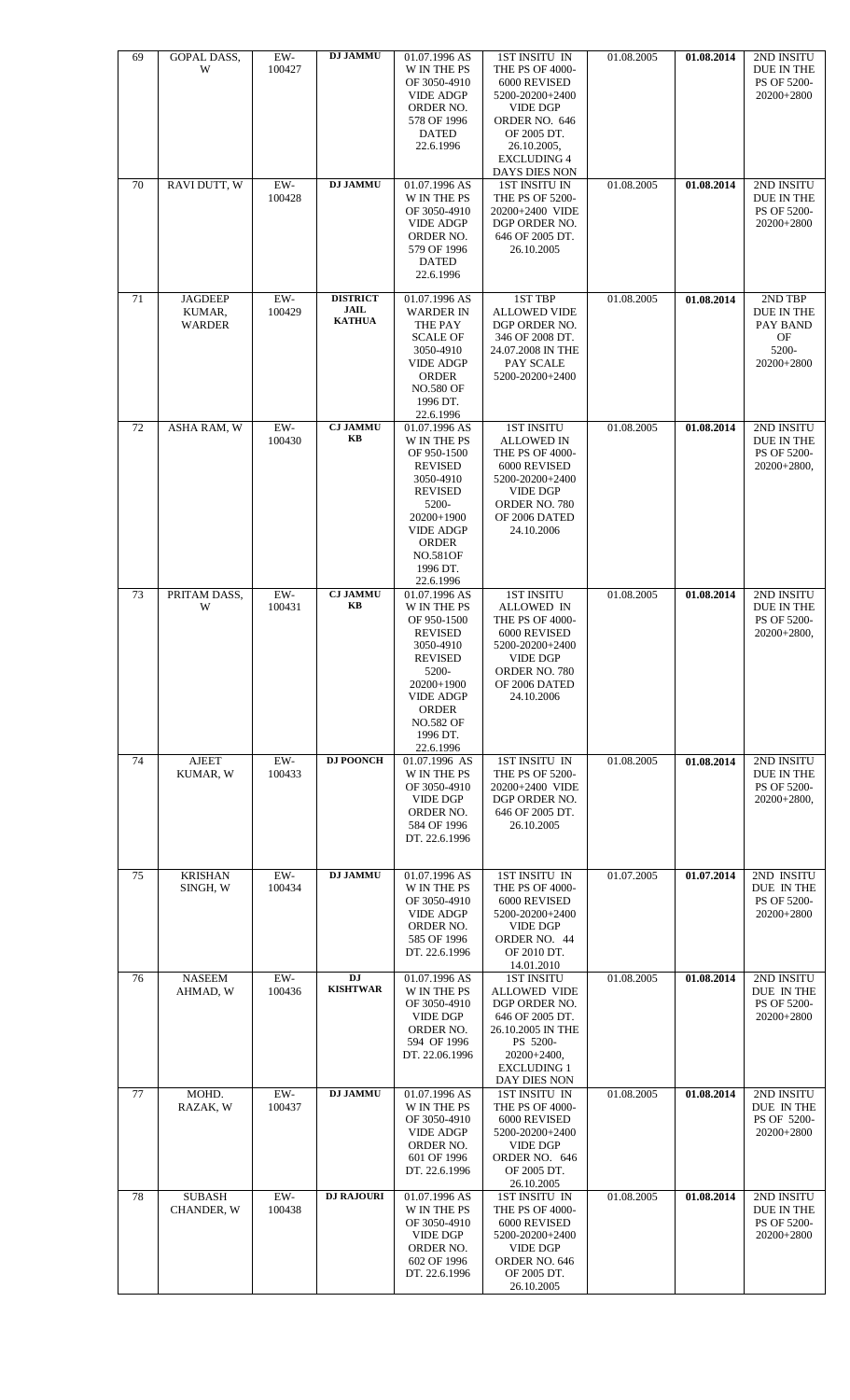| 79 | MEHMOOD<br><b>HUSSAIN</b><br>MIRZA, W | $EW-$<br>100440 | <b>DJ POONCH</b>              | 01.07.1996 AS<br>W IN THE PS<br>OF 3050-4910<br><b>VIDE DGP</b><br>ORDER NO.<br>604 OF 1996<br>DT. 22.6.1996                                | <b>1ST INSITU IN</b><br>THE PS OF 5200-<br>20200+2400 VIDE<br>DGP ORDER NO.<br>646 OF 2005 DT.<br>26.10.2005                                                                 | 01.08.2005 | 01.08.2014 | 2ND INSITU<br>DUE IN THE<br>PS OF 5200-<br>20200+2800,   |
|----|---------------------------------------|-----------------|-------------------------------|---------------------------------------------------------------------------------------------------------------------------------------------|------------------------------------------------------------------------------------------------------------------------------------------------------------------------------|------------|------------|----------------------------------------------------------|
| 80 | <b>JASBIR SINGH,</b><br>W             | EW-<br>100441   | DJ<br><b>UDHAMPUR</b>         | 01.07.1996 AS<br><b>W N THE PS</b><br>OF 3050-4910<br><b>VIDE ADGP</b><br><b>ORDER</b><br><b>NO.605 OF</b><br>1996 DT.<br>22.6.1996         | <b>1ST INSITU</b><br><b>ALLOWED IN</b><br>THE PS OF 4000-<br>100-6000<br>REVISED 5200-<br>20200+2400 VIDE<br>DGP ORDER NO.<br>646 OF 2005 DT.<br>26.10.2005                  | 01.08.2005 | 01.08.2014 | 2ND INSITU<br>DUE IN THE<br>PS OF 5200-<br>20200+2800    |
| 81 | <b>NISSAR</b><br>HUSSAIN, W           | EW-<br>100442   | <b>DJ RAJOURI</b>             | 01.07.1996 AS<br>W IN THE PS<br>OF 3050-4910<br><b>VIDE DGP</b><br>ORDER NO.<br>606 OF 1996<br>DT. 22.6.1996                                | 1ST INSITU IN<br>THE PS OF 4000-<br>6000 REVISED<br>5200-20200+2400<br><b>VIDE DGP</b><br>ORDER NO. 320<br>OF 2006 DT.<br>27.4.2006                                          | 01.08.2005 | 01.08.2014 | 2ND INSITU<br>DUE IN THE<br>PS OF 5200-<br>20200+2800    |
| 82 | MOHD.<br>SALEEM, W                    | $EW-$<br>100443 | <b>DJ</b><br><b>ANANTNAG</b>  | 01.07.1996 AS<br>W IN THE PS<br>OF 3050-4910<br><b>VIDE ADGP</b><br>ORDER NO.<br>607 OF 1996<br><b>DATED</b><br>22.06.1996                  | 1ST INSITU IN<br>THE PS OF 4000-<br>6000 REVISED<br>5200-20200+2400<br><b>VIDE DGP</b><br>ORDER NO.646<br>OF 2005 DATED<br>26.10.2005                                        | 01.08.2005 | 01.08.2014 | 2ND INSITU<br>DUE IN THE<br>PS OF 5200-<br>20200+2800    |
| 83 | MOHD.<br><b>FAROOQ</b><br>MALIK, W    | EW-<br>100444   | <b>DJ RAJOURI</b>             | 01.07.1996 AS<br>W IN THE PS<br>OF 3050-4910<br><b>VIDE DGP</b><br>ORDER NO.<br>608 OF 1996<br>DT. 22.6.1996                                | 1ST INSITU IN<br>THE PS OF 4000-<br>6000 REVISED<br>5200-20200+2400<br><b>VIDE DGP</b><br>ORDER NO. 646<br>OF 2005 DT.<br>26.10.2005,<br><b>EXCLUDING 6</b><br>DAYS DIES NON | 01.08.2005 | 01.08.2014 | 2ND INSITU<br>DUE IN THE<br>PS OF 5200-<br>20200+2800,   |
| 84 | PUSHPA DEVI,<br>F/W                   | $EW-$<br>100445 | <b>DJ RAJOURI</b>             | 01.07.1996 AS<br>W IN THE PS<br>OF 3050-4910<br><b>VIDE DGP</b><br>ORDER NO.<br>609 OF 1996<br>DT. 22.6.1996                                | <b>1ST INSITU IN</b><br>THE PS OF 4000-<br>6000 REVISED<br>5200-20200+2400<br><b>VIDE DGP</b><br>ORDER NO. 646<br>OF 2005 DT.<br>26.10.2005                                  | 01.08.2005 | 01.08.2014 | 2ND INSITU<br>DUE IN THE<br>PS OF 5200-<br>20200+2800    |
| 85 | MOHD. RAFIQ,<br>W                     | EW-<br>100446   | <b>DJ</b><br><b>ANANTNAG</b>  | 01.07.1996 AS<br>W IN THE PS<br>OF 3050-4910<br><b>VIDE ADGP</b><br>ORDER NO.<br>610 OF 1996<br><b>DATED</b><br>22.06.1996                  | 1ST INSITU IN<br>THE PS OF 4000-<br>6000 REVISED<br>5200-20200+2400<br><b>VIDE DGP</b><br>ORDER NO.646<br>OF 2005 DATED<br>26.10.2005                                        | 01.08.2005 | 01.08.2014 | 2ND INSITU<br>DUE IN THE<br>PS OF 5200-<br>20200+2800    |
| 86 | <b>GHAR SINGH,</b><br>W               | $EW-$<br>100447 | <b>DJ JAMMU</b>               | 01.07.1996 AS<br>W IN THE PS<br>OF 3050-4910<br><b>VIDE ADGP</b><br>ORDER NO.<br>611 OF 1996<br><b>DATED</b><br>22.6.1996                   | 1ST INSITU IN<br>THE PS OF 4000-<br>6000 REVISED<br>5200-20200+2400<br><b>VIDE DGP</b><br>ORDER NO. 646<br>OF 2005 DT.<br>26.10.2005                                         | 01.08.2005 | 01.08.2014 | 2ND INSITU<br>DUE IN THE<br>PS OF 5200-<br>20200+2800    |
| 87 | AYOUB KHAN,<br>W                      | $EW-$<br>100448 | <b>DJ RAJOURI</b>             | 01.07.1996 AS<br>W IN THE PS<br>OF 3050-4910<br><b>VIDE DGP</b><br>ORDER NO.<br>615 OF 1996<br>DT. 22.6.1996                                | 1ST INSITU IN<br>THE PS OF 4000-<br>6000 REVISED<br>5200-20200+2400<br><b>VIDE DGP</b><br>ORDER NO. 646<br>OF 2005 DT.<br>26.10.2005,<br><b>EXCLUDING 5</b><br>DAYS DIES NON | 01.08.2005 | 01.08.2014 | 2ND INSITU<br>DUE IN THE<br>PS OF 5200-<br>$20200+2800,$ |
| 88 | VIJAY KUMAR,<br>W                     | $EW-$<br>100449 | <b>DJ JAMMU</b>               | 01.07.1996 AS<br>W IN THE PS<br>OF 3050-4910<br><b>VIDE ADGP</b><br>ORDER NO.<br>616 OF 1996<br><b>DATED</b><br>22.6.1996                   | <b>1ST INSITU IN</b><br>THE PS OF 4000-<br>6000 REVISED<br>5200-20200+2400<br><b>VIDE DGP</b><br>ORDER NO. 780<br>OF 2006 DT.<br>24.10.2006                                  | 01.08.2005 | 01.08.2014 | 2ND INSITU<br>DUE IN THE<br>PS OF 5200-<br>20200+2800    |
| 89 | SMT.<br><b>PAMPOSH</b><br>KUMAR, F/W  | EW-<br>100451   | <b>SJ</b><br><b>HIRANAGAR</b> | 01.07.1996 AS<br>W VIDE ADGP<br>ORDER NO.<br>619 OF 1996<br>DT. 22.06.1996<br>IN THE PS OF<br>3050-4910<br>(REVISED<br>5200-<br>20200+1900) | <b>1ST INSITU</b><br><b>ALLOWED VIDE</b><br>DGP ORDER NO.<br>780 OF 2006 DT.<br>24.10.2006 IN THE<br>PS OF ₹ 4000-<br>6000 REVISED<br>5200-20200+2400                        | 01.08.2005 | 01.08.2014 | 2ND INSITU<br>DUE IN THE<br>PS OF ₹5200-<br>20200+2800   |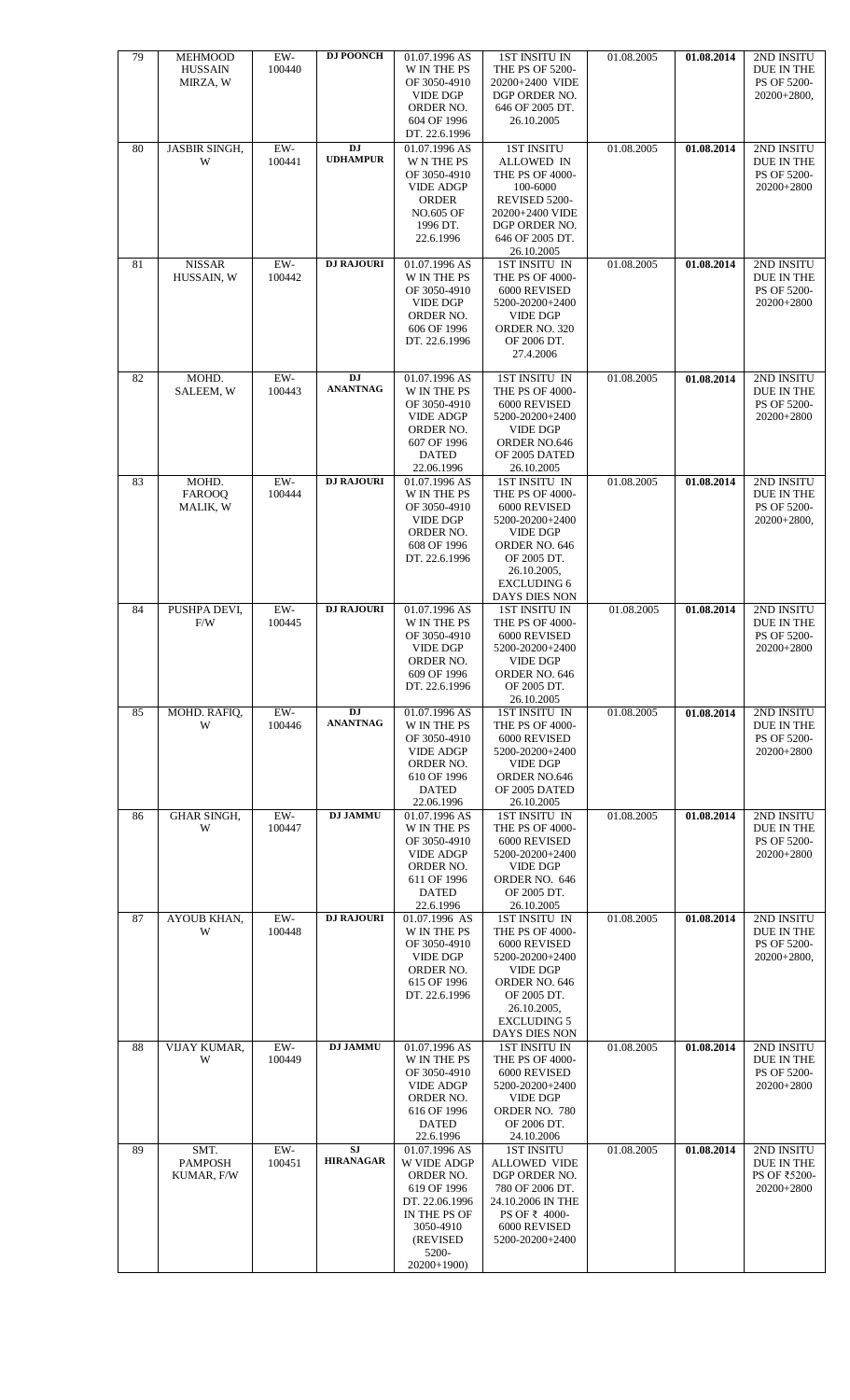| 90 | SMT.<br><b>PARVEEN</b><br>AKHTAR, W | $EW-$<br>100452 | <b>DJ JAMMU</b>       | 01.07.1996 AS<br>W IN THE PS<br>OF 3050-4910<br><b>VIDE ADGP</b><br>ORDER NO.<br>620 OF 1996<br><b>DATED</b><br>22.6.1996                                                                     | <b>1ST INSITU IN</b><br>THE PS OF 4000-<br>6000 REVISED<br>5200-20200+2400<br><b>VIDE DGP</b><br>ORDER NO. 646<br>OF 2005 DT.<br>26.10.2005                                                                              | 01.08.2005 | 01.08.2014 | 2ND INSITU<br>DUE IN THE<br>PS OF 5200-<br>20200+2800    |
|----|-------------------------------------|-----------------|-----------------------|-----------------------------------------------------------------------------------------------------------------------------------------------------------------------------------------------|--------------------------------------------------------------------------------------------------------------------------------------------------------------------------------------------------------------------------|------------|------------|----------------------------------------------------------|
| 91 | <b>SWARN</b><br>KUMAR, W            | EW-<br>100453   | <b>DJ JAMMU</b>       | 01.07.1996 AS<br>W IN THE PS<br>OF 3050-4910<br><b>VIDE ADGP</b><br>ORDER NO.<br>621 OF 1996<br><b>DATED</b><br>22.6.1996                                                                     | <b>1ST INSITU IN</b><br>THE PS OF 4000-<br>6000 REVISED<br>5200-20200+2400<br><b>VIDE DGP</b><br>ORDER NO. 603<br>OF 2008 DT.<br>23.12.2008,<br><b>EXCLUDING</b><br><b>FIVE DAYS DIES</b><br><b>NON PERIOD</b>           | 01.08.2005 | 01.08.2014 | 2ND INSITU<br>DUE IN THE<br>PS OF 5200-<br>20200+2800    |
| 92 | <b>RANBODH</b><br>SINGH, W          | EW-<br>100454   | <b>DJ JAMMU</b>       | 01.07.1996 AS<br>W IN THE PS<br>OF 3050-4910<br><b>VIDE ADGP</b><br>ORDER NO.<br>622 OF 1996<br><b>DATED</b><br>22.6.1996                                                                     | 1ST INSITU IN<br>THE PS OF 4000-<br>6000 REVISED<br>5200-20200+2400<br><b>VIDE DGP</b><br>ORDER NO. 646<br>OF 2005 DT.<br>26.10.2005,<br><b>EXCLUDING 5</b><br>DAYS DIES NON<br>PERIOD                                   | 01.08.2005 | 01.08.2014 | 2ND INSITU<br>DUE IN THE<br>PS OF 5200-<br>$20200+2800,$ |
| 93 | PADAM LAL,<br>W                     | $EW-$<br>100457 | <b>DJ JAMMU</b>       | 01.07.1996 AS<br>W IN THE PS<br>OF 3050-4910<br><b>VIDE ADGP</b><br>ORDER NO.<br>626 OF 1996<br><b>DATED</b><br>22.6.1996                                                                     | 1ST INSITU IN<br>THE PS OF 4000-<br>6000 REVISED<br>5200-20200+2400<br><b>VIDE DGP</b><br>ORDER NO. 646<br>OF 2005 DT.<br>26.10.2005                                                                                     | 01.08.2005 | 01.08.2014 | 2ND INSITU<br>DUE IN THE<br>PS OF 5200-<br>20200+2800    |
| 94 | SMT. OMA<br>DEVI, W                 | EW-<br>100458   | <b>DJ JAMMU</b>       | 01.07.1996 AS<br>W IN THE PS<br>OF 3050-4910<br><b>VIDE ADGP</b><br>ORDER NO.<br>627 OF 1996<br><b>DATED</b><br>22.6.1996                                                                     | <b>1ST INSITU IN</b><br>THE PS OF 5200-<br>20200+2400 VIDE<br>DGP ORDER NO.<br>646 OF 2005 DT.<br>26.10.2005                                                                                                             | 01.08.2005 | 01.08.2014 | 2ND INSITU<br>DUE IN THE<br>PS OF 5200-<br>20200+2800    |
| 95 | <b>SMT. SANDYA</b><br>JAMWAL, W     | EW-<br>100459   | <b>CJ JAMMU</b><br>KВ | 01.07.1996 AS<br>W IN THE PS<br>OF 3050-4910<br><b>REVISED</b><br>5200-<br>20200+1900<br><b>VIDE ADGP</b><br>ORDER NO.<br>628 OF 1996<br><b>DATED</b><br>22.6.1996                            | <b>1ST INSITU</b><br>ALLOWED IN<br>THE PS OF 4000-<br>6000 REVISED<br>5200-20200+2400<br><b>VIDE DGP</b><br>ORDER NO. 646<br>OF 2005 DATED<br>26.10.2005,<br><b>EXCLUDING 7</b><br>DAYS DIES NON<br><b>PERIOD</b>        | 01.08.2005 | 01.08.2014 | 2ND INSITU<br>DUE IN THE<br>PS OF 5200-<br>20200+2800,   |
| 96 | <b>GARU RAM, W</b>                  | $EW-$<br>100460 | <b>DJ JAMMU</b>       | 01.07.1996 AS<br>W IN THE PS<br>OF 3050-4910<br><b>VIDE ADGP</b><br>ORDER NO.<br>629 OF 1996<br><b>DATED</b><br>22.6.1996                                                                     | 1ST INSITU IN<br>THE PS OF 5200-<br>20200+2400 VIDE<br>DGP ORDER NO.<br>603 OF 2008<br><b>DATED</b><br>23.12.2008,<br><b>EXCLUDING 3</b><br>DAYS DIES NON<br><b>PERIOD</b>                                               | 01.08.2005 | 01.08.2014 | 2ND INSITU<br>DUE IN THE<br>PS OF 5200-<br>20200+2800    |
| 97 | SURJEET LAL,<br>W                   | EW-<br>100462   | <b>DJ JAMMU</b>       | 01.07.1996 AS<br>W IN THE PS<br>OF 3050-4910<br><b>VIDE ADGP</b><br>ORDER NO.<br>631 OF 1996<br><b>DATED</b><br>22.6.1996                                                                     | <b>1ST INSITU IN</b><br>THE PS OF 5200-<br>20200+2400 VIDE<br>DGP ORDER NO.<br>780 OF 2006<br>DATED<br>24.10.2006                                                                                                        | 01.08.2005 | 01.08.2014 | 2ND INSITU<br>DUE IN THE<br>PS OF 5200-<br>20200+2800    |
| 98 | <b>BEYAS DEV, W</b>                 | EW-<br>100463   | <b>CJ JAMMU</b><br>KB | 01.07.1996 AS<br>W IN THE PS<br>OF 950-1500<br><b>REVISED</b><br>3050-4910<br><b>REVISED</b><br>5200-<br>20200+1900<br><b>VIDE ADGP</b><br>ORDER<br><b>NO.632 OF</b><br>1996 DT.<br>22.6.1996 | 1ST INSITU<br><b>ALLOWED IN</b><br>THE PS OF 4000-<br>6000 REVISED<br>5200-20200+2400<br><b>VIDE DGP</b><br>ORDER NO. 603<br>OF 2008 DATED<br>23.12.2008,<br><b>EXCLUDING 7</b><br><b>DAYS DIES NON</b><br><b>PERIOD</b> | 01.08.2005 | 01.08.2014 | 2ND INSITU<br>DUE IN THE<br>PS OF 5200-<br>20200+2800,   |
| 99 | <b>SMT GEETA</b><br>DEVI, W         | $EW-$<br>100464 | <b>CJ JAMMU</b><br>KВ | 01.07.1996 AS<br>W IN THE PS<br>OF 3050-4910<br><b>REVISED</b><br>5200-<br>20200+1900<br><b>VIDE ADGP</b><br>ORDER NO.<br>633 OF 1996<br><b>DATED</b><br>22.6.1996                            | <b>1ST INSITU</b><br><b>ALLOWED IN</b><br>THE PS OF 4000-<br>6000 REVISED<br>5200-20200+2400<br><b>VIDE DGP</b><br>ORDER NO. 646<br>OF 2005 DATED<br>26.10.2005                                                          | 01.08.2005 | 01.08.2014 | 2ND INSITU<br>DUE IN THE<br>PS OF 5200-<br>20200+2800,   |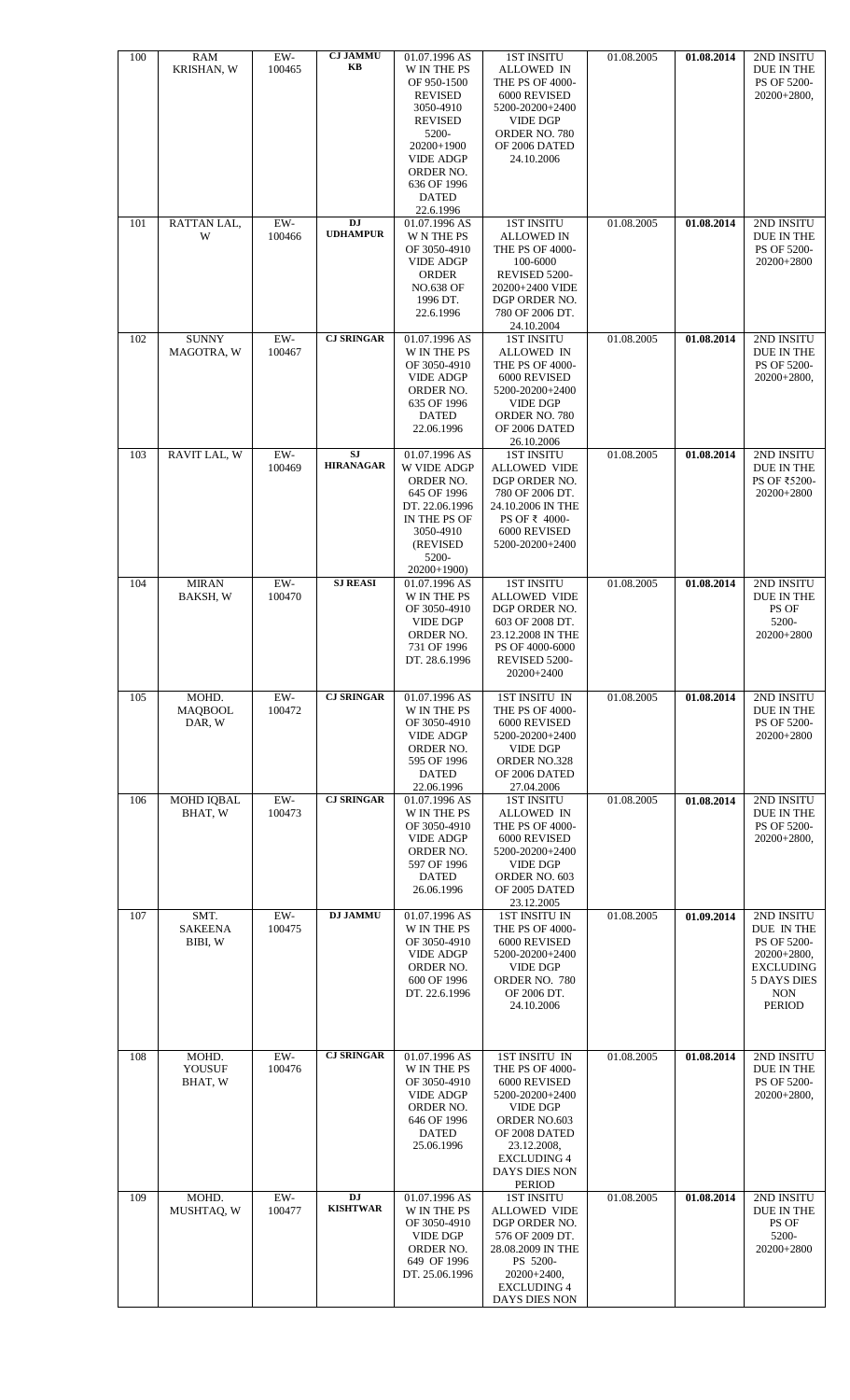| 110 | MOHD.<br><b>RAMZAN</b><br>KHAN, W          | EW-<br>100478   | <b>CJ SRINGAR</b>                 | 01.07.1996 AS<br>W IN THE PS<br>OF 3050-4910<br><b>VIDE ADGP</b><br>ORDER NO.<br>651 OF 1996<br><b>DATED</b><br>25.06.1996                                                                                                                        | 1ST INSITU IN<br>THE PS OF 4000-<br>6000 REVISED<br>5200-20200+2400<br><b>VIDE DGP</b><br>ORDER NO.646<br>OF 2005 DATED<br>26.10.2005,<br><b>EXCLUDING 5</b><br>DAYS LWP                                | 01.08.2005 | 01.10.2014 | 2ND INSITU<br>DUE IN THE<br>PS OF 5200-<br>$20200+2800,$<br><b>EXCLUDING</b><br>33 DAYS<br><b>DIES NON</b>                                                                                                                                               |
|-----|--------------------------------------------|-----------------|-----------------------------------|---------------------------------------------------------------------------------------------------------------------------------------------------------------------------------------------------------------------------------------------------|---------------------------------------------------------------------------------------------------------------------------------------------------------------------------------------------------------|------------|------------|----------------------------------------------------------------------------------------------------------------------------------------------------------------------------------------------------------------------------------------------------------|
| 111 | <b>ABDUL MAJID</b><br>SHEIKH, W            | EW-<br>100479   | <b>CJ SRINGAR</b>                 | 01.07.1996 AS<br><b>W IN THE PS</b><br>OF 3050-4910<br><b>VIDE ADGP</b><br>ORDER NO.<br>652 OF 1996<br><b>DATED</b><br>25.06.1996                                                                                                                 | 1ST INSITU IN<br>THE PS OF 4000-<br>6000 REVISED<br>5200-20200+2400<br><b>VIDE DGP</b><br>ORDER NO.603<br>OF 2008 DATED<br>23.12.2008,<br><b>EXCLUDING 4</b><br>DAYS DIES NON                           | 01.08.2005 | 01.08.2014 | 2ND INSITU<br>DUE IN THE<br>PS OF 5200-<br>20200+2800                                                                                                                                                                                                    |
| 112 | <b>MUSHTAQ</b><br>AHMAD WAR,<br>W          | EW-<br>100480   | <b>DJ</b><br><b>BARAMULL</b><br>A | 1.7.1996 AS W<br>IN THE PS OF<br>3050-4910<br><b>VIDE DGP</b><br>ORDER NO.<br>654 OF 96 DT.<br>25.6.96                                                                                                                                            | 1ST INSITU IN<br>THE PS OF 5200-<br>20200+2400 VIDE<br>DGP ORDER NO.<br>646 OF 2005 DT.<br>26.10.2005                                                                                                   | 01.08.2005 | 01.08.2014 | 2ND INSITU<br>DUE IN THE<br>PS OF 5200-<br>20200+2800                                                                                                                                                                                                    |
| 113 | <b>ASSAD ULLAH</b><br>KHAN, W              | $EW-$<br>100481 | <b>DJ</b><br><b>ANANTNAG</b>      | 01.07.1996 AS<br>W IN THE PS<br>OF 3050-4910<br><b>VIDE ADGP</b><br>ORDER NO.<br>655 OF 1996<br><b>DATED</b><br>25.06.1996                                                                                                                        | 1ST INSITU IN<br><b>THE PS OF 4000-</b><br>6000 REVISED<br>5200-20200+2400<br><b>VIDE DGP</b><br>ORDER NO.646<br>OF 2005 DATED<br>26.10.2005,<br><b>EXCLUDING 4</b><br><b>DIES NON</b><br><b>PERIOD</b> | 01.08.2005 | 01.08.2014 | 2ND INSITU<br>DUE IN THE<br>PS OF 5200-<br>20200+2800,                                                                                                                                                                                                   |
| 114 | <b>ABDUL</b><br><b>RASHID GASSI,</b><br>W  | $EW-$<br>100482 | <b>CJ SRINGAR</b>                 | 01.07.1996 AS<br><b>W IN THE PS</b><br>OF 3050-4910<br><b>VIDE ADGP</b><br>ORDER NO.<br>656 OF 1996<br><b>DATED</b><br>25.06.1996                                                                                                                 | 1ST INSITU IN<br>THE PS OF 4000-<br>6000 REVISED<br>5200-20200+2400<br><b>VIDE DGP</b><br>ORDER NO.603<br>OF 2008 DATED<br>23.12.2008,<br>EXCLUDING 4<br><b>DAYS DIES NON</b><br>PERIOD                 | 01.08.2005 | 01.08.2014 | 2ND INSITU<br>DUE IN THE<br>PS OF 5200-<br>20200+2800,                                                                                                                                                                                                   |
| 115 | FAYAZ<br>AHMAD LONE,<br>W                  | EW-<br>100483   | <b>SJ</b><br><b>HIRANAGAR</b>     | <b>APPOINTED</b><br>AS W VIDE<br><b>ADGP ORDER</b><br>NO. 657 OF<br>1996 DT.<br>25.06.1996 IN<br>THE PS OF<br>3050-4910<br>(REVISED)<br>5200-<br>$20200+1900$ ).<br>THE<br><b>OFFICIAL</b><br><b>JOINING HIS</b><br><b>DUTIES ON</b><br>17.7.1996 | <b>1ST INSITU</b><br><b>ALLOWED VIDE</b><br>DGP ORDER NO.<br>328 OF 2006 DT.<br>27.04.2006 IN THE<br>PS OF ₹ 4000-<br>6000 REVISED<br>5200-20200+2400                                                   | 01.08.2005 | 01.11.2014 | 2ND INSITU<br>DUE IN THE<br>PS OF ₹5200-<br>20200+2800<br><b>EXCLUDING</b><br>71 DAYS<br><b>LEAVE</b><br><b>WITHOUT</b><br>PAY W.E.F<br>30.01.2008<br>TO<br>09.04.2008<br><b>ORDERED</b><br><b>VIDE DGP</b><br>ORDER NO.<br>354 OF 2008<br>DT. 29.7.2008 |
| 116 | <b>ABDUL</b><br><b>GAFFAR</b><br>SHEIKH, W | EW-<br>100484   | <b>DJ</b><br><b>KUPWARA</b>       | 01.07.1996 AS<br>W IN THE PS<br>OF 3050-4910<br><b>VIDE ADGP</b><br>ORDER NO.<br>658 OF 1996<br>DT. 25.6.1996                                                                                                                                     | 1ST INSITU IN<br>THE PS OF 5200-<br>20200+2400 VIDE<br><b>DGP ORDER</b><br>NO328 OF 2006<br>DT. 27.04.2006                                                                                              | 01.08.2005 | 01.08.2014 | 2ND INSITU<br>DUE IN THE<br>PS OF 5200-<br>$20200+2800,$                                                                                                                                                                                                 |
| 117 | <b>ABDUL MAJID</b><br>MALIK, W             | $EW-$<br>100486 | <b>DJ</b><br><b>ANANTNAG</b>      | 01.07.1996 AS<br>W IN THE PS<br>OF 3050-4910<br><b>VIDE ADGP</b><br>ORDER NO.<br>660 OF 1996<br><b>DATED</b><br>25.06.1996                                                                                                                        | <b>1ST INSITU IN</b><br>THE PS OF 4000-<br>6000 REVISED<br>5200-20200+2400<br><b>VIDE DGP</b><br>ORDER NO.603<br>OF 2008 DATED<br>23.12.2008,<br><b>EXCLUDING 4</b><br>DAYS DIES NON<br><b>PERIOD</b>   | 01.08.2005 | 01.08.2014 | 2ND INSITU<br>DUE IN THE<br>PS OF 5200-<br>20200+2800                                                                                                                                                                                                    |
| 118 | <b>BASHIR</b><br>AHMAD BHAT-<br>II, W      | EW-<br>100487   | <b>CJ SRINGAR</b>                 | 01.07.1996 AS<br>W IN THE PS<br>OF 3050-4910<br><b>VIDE ADGP</b><br>ORDER NO.<br>661 OF 1996<br><b>DATED</b><br>25.06.1996                                                                                                                        | <b>1ST INSITU</b><br><b>ALLOWED IN</b><br>THE PS OF 4000-<br>6000 REVISED<br>5200-20200+2400<br><b>VIDE DGP</b><br>ORDER NO. 328<br>OF 2006 DATED<br>27.4.2006                                          | 01.08.2005 | 01.08.2014 | 2ND INSITU<br>DUE IN THE<br>PS OF 5200-<br>$20200+2800,$                                                                                                                                                                                                 |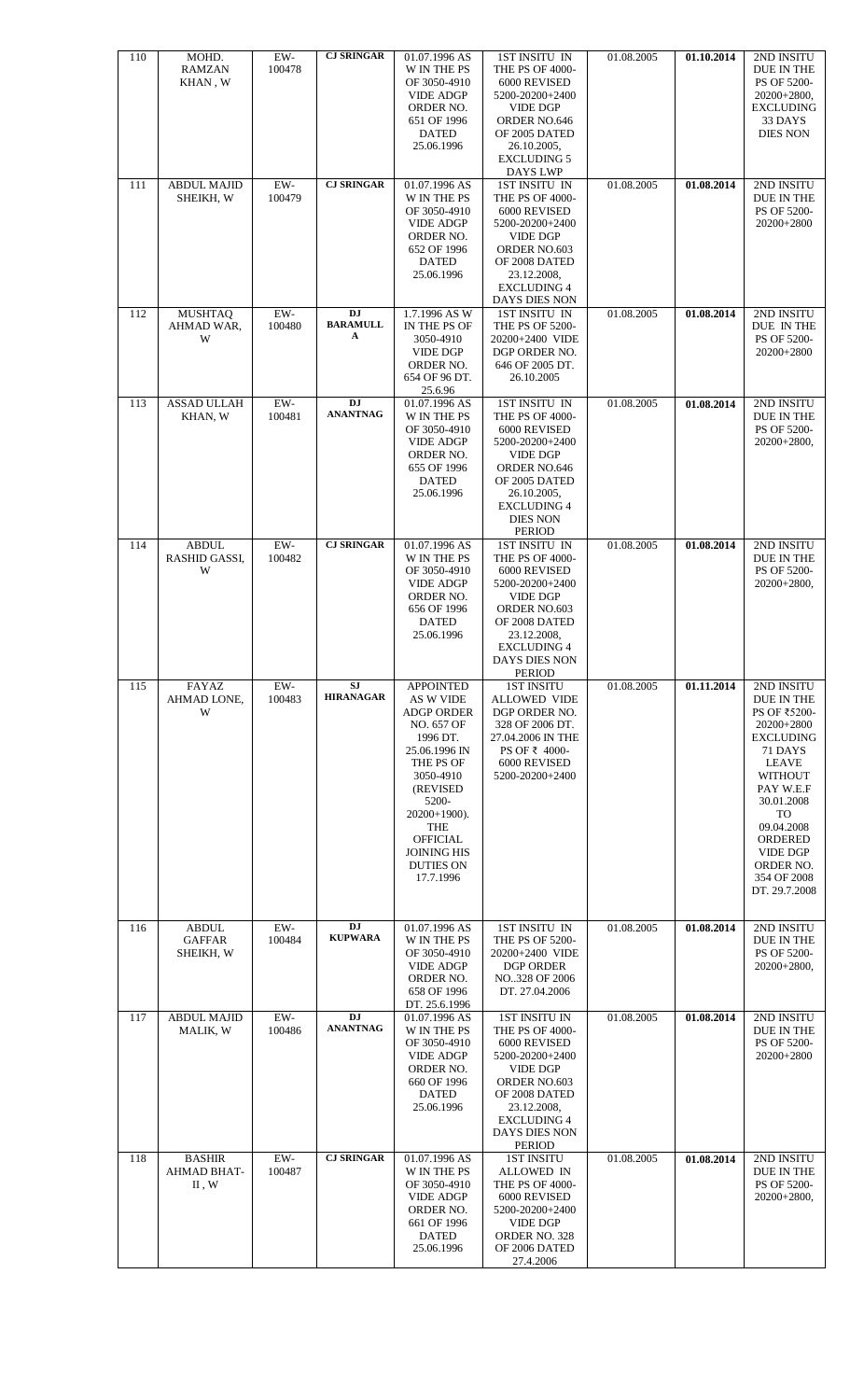| 119 | <b>SMT. NIRMAL</b><br>KOUR, W               | $EW-$<br>100488                | <b>CJ SRINGAR</b>                 | 01.07.1996 AS<br>W IN THE PS<br>OF 3050-4910<br><b>VIDE ADGP</b><br>ORDER NO.<br>662 OF 1996<br><b>DATED</b><br>25.06.1996        | <b>1ST INSITU</b><br><b>ALLOWED IN</b><br>THE PS OF 4000-<br>6000 REVISED<br>5200-20200+2400<br><b>VIDE DGP</b><br>ORDER NO. 603<br>OF 2008 DATED<br>23.12.2008<br><b>EXCLUDING 4</b><br>DAYS DIES NON | 01.08.2005 | 01.08.2014 | 2ND INSITU<br>DUE IN THE<br>PS OF 5200-<br>20200+2800,                                             |
|-----|---------------------------------------------|--------------------------------|-----------------------------------|-----------------------------------------------------------------------------------------------------------------------------------|--------------------------------------------------------------------------------------------------------------------------------------------------------------------------------------------------------|------------|------------|----------------------------------------------------------------------------------------------------|
| 120 | MOHD. ABASS<br>BEIGH, W                     | EW-<br>100489                  | <b>CJ SRINGAR</b>                 | 01.07.1996 AS<br><b>W IN THE PS</b><br>OF 3050-4910<br><b>VIDE ADGP</b><br>ORDER NO.<br>663 OF 1996<br><b>DATED</b><br>25.06.1996 | <b>1ST INSITU IN</b><br>THE PS OF 4000-<br>6000 REVISED<br>5200-20200+2400<br><b>VIDE DGP</b><br>ORDER NO.780<br>OF 2006 DT.<br>24.10.2006                                                             | 01.08.2005 | 01.08.2014 | 2ND INSITU<br>DUE IN THE<br>PS OF 5200-<br>20200+2800                                              |
| 121 | <b>BASHIR</b><br><b>AHMAD</b><br>KHAN, W    | EW-<br>100490                  | <b>CJ SRINGAR</b>                 | 01.07.1996 AS<br><b>W IN THE PS</b><br>OF 3050-4910<br><b>VIDE ADGP</b><br>ORDER NO.<br>665 OF 1996<br><b>DATED</b><br>25.06.1996 | 1ST INSITU IN<br>THE PS OF 4000-<br>6000 REVISED<br>5200-20200+2400<br><b>VIDE DGP</b><br>ORDER NO.603<br>OF 2008 DATED<br>23.12.2008,<br><b>EXCLUDING 4</b><br>DAYS DIES NON                          | 01.08.2005 | 01.08.2014 | 2ND INSITU<br>DUE IN THE<br>PS OF 5200-<br>$20200+2800,$                                           |
| 122 | <b>MUSHTAQ</b><br><b>AHMAD</b><br>GANAI, W  | ${\rm EW}\textrm{-}$<br>100492 | <b>CJ SRINGAR</b>                 | 01.07.1996 AS<br>W IN THE PS<br>OF 3050-4910<br><b>VIDE ADGP</b><br>ORDER NO.<br>667 OF 1996<br><b>DATED</b><br>25.06.1996        | 1ST INSITU IN<br>THE PS OF 4000-<br>6000 REVISED<br>5200-20200+2400<br><b>VIDE DGP</b><br>ORDER NO.328<br>OF 2006 DATED<br>27.04.2006                                                                  | 01.08.2005 | 01.08,2014 | 2ND INSITU<br>DUE IN THE<br>PS OF 5200-<br>20200+2800                                              |
| 123 | MOHD.<br>HUSSAIN DAR,<br>W                  | $EW-$<br>100493                | <b>CJ SRINGAR</b>                 | 01.07.1996 AS<br>W IN THE PS<br>OF 3050-4910<br><b>VIDE ADGP</b><br>ORDER NO.<br>668 OF 1996<br><b>DATED</b><br>25.06.1996        | <b>1ST INSITU</b><br><b>ALLOWED IN</b><br>THE PS OF 4000-<br>6000 REVISED<br>5200-20200+2400<br><b>VIDE DGP</b><br>ORDER NO. 603<br>OF 2008 DATED.<br>23.12.2008                                       | 01.07.2005 | 01.07.2014 | 2ND INSITU<br>DUE IN THE<br>PS OF 5200-<br>20200+2800,                                             |
| 124 | ABDUL<br>RASHID MIR,<br>W                   | EW-<br>100494                  | <b>DJ</b><br><b>BARAMULL</b><br>A | 17.07.1996 AS<br>W IN THE PS<br>OF 3050-4910<br><b>VIDE ADGP</b><br>ORDER NO.<br>669 OF 1996<br>DT. 25.6.1996                     | 1ST INSITU IN<br><b>THE PS OF 5200-</b><br>20200+2400 VIDE<br>DGP ORDER NO.<br>603 OF 2008 DT.<br>23.12.2008,<br><b>EXCLUDING 5</b><br>DAYS DIES NON                                                   | 01.08.2005 | 01.08.2014 | 2ND INSITU<br>DUE IN THE<br>PS OF 5200-<br>20200+2800,                                             |
| 125 | <b>ABDUL</b><br><b>MAJEED</b><br>RANGREZ, W | $EW-$<br>100495                | <b>CJ SRINGAR</b>                 | 01.07.1996 AS<br><b>W IN THE PS</b><br>OF 3050-4910<br><b>VIDE ADGP</b><br>ORDER NO.<br>670 OF 1996<br><b>DATED</b><br>25.06.1996 | 1ST INSITU IN<br><b>THE PS OF 4000-</b><br>6000 REVISED<br>5200-20200+2400<br><b>VIDE DGP</b><br>ORDER NO.603<br>OF 2008 DATED<br>23.12.2008                                                           | 01.07.2005 | 01.07.2014 | 2ND INSITU<br>DUE IN THE<br>PS OF 5200-<br>20200+2800                                              |
| 126 | <b>FIDA</b><br>HUSSAIN, W                   | $EW-$<br>100496                | <b>CJ SRINGAR</b>                 | 01.07.1996 AS<br>W IN THE PS<br>OF 3050-4910<br><b>VIDE ADGP</b><br>ORDER NO.<br>671 OF 1996<br><b>DATED</b><br>25.06.1996        | 1ST INSITU IN<br>THE PS OF 4000-<br>6000 REVISED<br>5200-20200+2400<br><b>VIDE DGP</b><br>ORDER NO.596<br>OF 2009 DATED<br>28.8.2009,<br><b>EXCLUDING 5</b><br>DAYS DIES NON                           | 01.08.2005 | 01.11.2014 | 2ND INSITU<br>DUE IN THE<br>PS OF 5200-<br>20200+2800<br><b>EXCLUDING</b><br>62 DAYS<br><b>LWP</b> |
| 127 | <b>SYED</b><br><b>MANZOOR</b><br>AHMAD, W   | EW-<br>100497                  | <b>DJ</b><br><b>BARAMULL</b><br>A | 01.07.1996 AS<br>W IN THE PS<br>OF 3050-4910<br><b>VIDE ADGP</b><br>ORDER NO.<br>672 OF 1996<br>DT. 25.06.1996                    | 1ST INSITU IN<br>THE PS OF 4000-<br>6000 VIDE DGP<br>ORDER NO. 603<br>OF 2008 DT.<br>23.12.2008                                                                                                        | 01.07.2005 | 01.07.2014 | 2ND INSITU<br>DUE IN THE<br>PS OF 5200-<br>20200+2800,                                             |
| 128 | <b>SHABIR</b><br>HUSSAIN DAR,<br>W          | $EW-$<br>100498                | <b>DJ</b><br><b>ANANTNAG</b>      | 01.07.1996 AS<br>W IN THE PS<br>OF 3050-4910<br><b>VIDE ADGP</b><br>ORDER NO.<br>673 OF 1996<br><b>DATED</b><br>25.06.1996        | 1ST INSITU IN<br>THE PS OF 4000-<br>6000 REVISED<br>5200-20200+2400<br><b>VIDE DGP</b><br>ORDER NO.328<br>OF 2006 DATED<br>27.4.2006                                                                   | 01.08.2005 | 01.08.2014 | 2ND INSITU<br>DUE IN THE<br>PS OF 5200-<br>20200+2800                                              |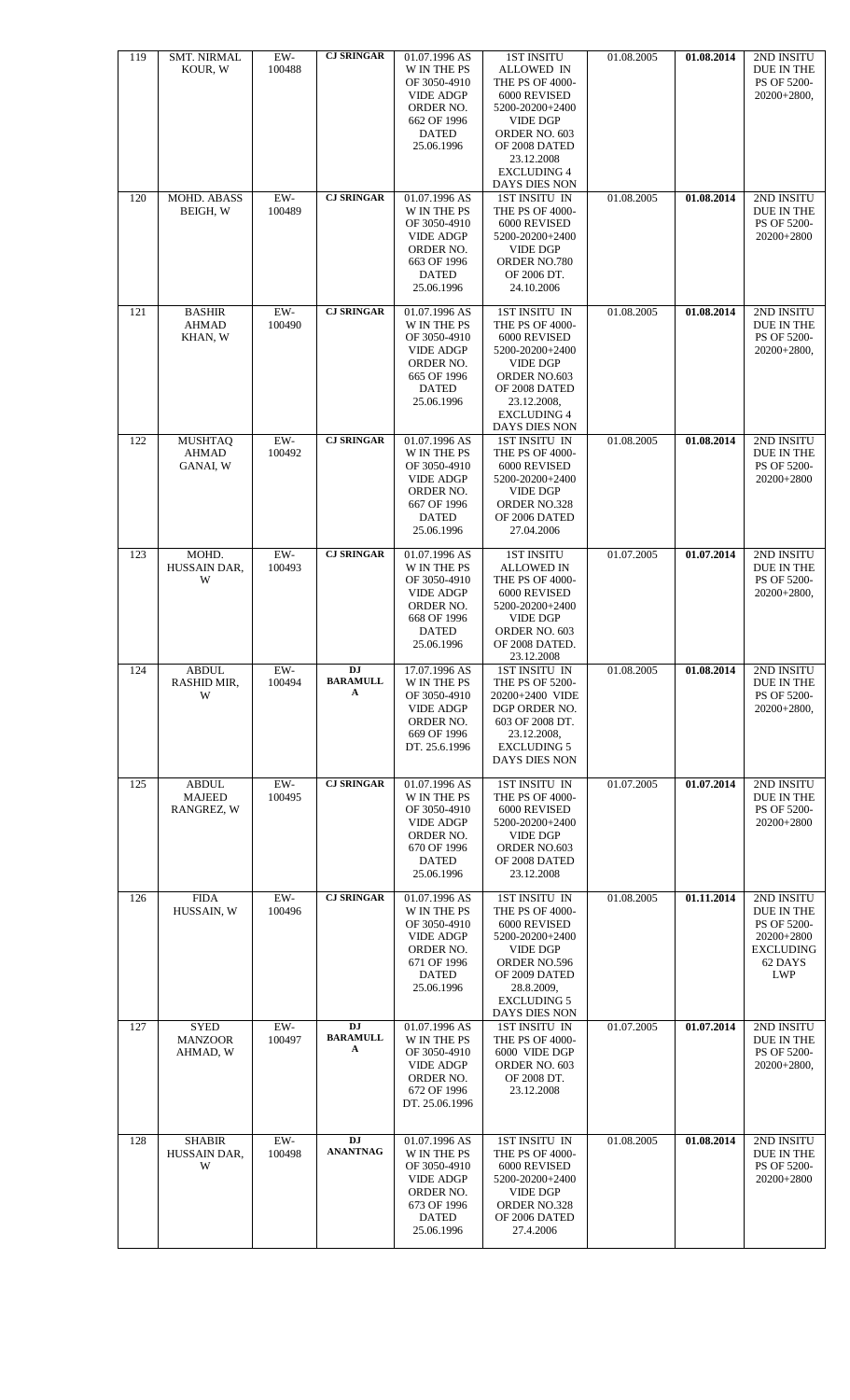| 129 | <b>MUKHTAR</b><br>AHMAD SHAH,<br>W         | $EW-$<br>100500 | <b>CJ SRINGAR</b>                 | 01.07.1996 AS<br>W IN THE PS<br>OF 3050-4910<br><b>VIDE ADGP</b><br>ORDER NO.<br>675 OF 1996<br><b>DATED</b><br>25.6.1996  | 1ST INSITU IN<br>THE PS OF 4000-<br>6000 REVISED<br>5200-20200+2400<br><b>VIDE DGP</b><br>ORDER NO.501<br>OF 2011 DATED<br>22.6.2011                                             | 01.07.2005  | 01.08.2014 | 2ND INSITU<br>DUE IN THE<br>PS OF 5200-<br>$20200+2800,$<br><b>EXCLUDING</b><br><b>6 DAYS DIES</b><br><b>NON</b><br><b>PERIOD</b> |
|-----|--------------------------------------------|-----------------|-----------------------------------|----------------------------------------------------------------------------------------------------------------------------|----------------------------------------------------------------------------------------------------------------------------------------------------------------------------------|-------------|------------|-----------------------------------------------------------------------------------------------------------------------------------|
| 130 | <b>BILAL AHMD</b><br>KHAN, W               | $EW-$<br>100501 | <b>CJ SRINGAR</b>                 | 01.07.1996 AS<br>W IN THE PS<br>OF 3050-4910<br><b>VIDE ADGP</b><br>ORDER NO.<br>678 OF 1996<br><b>DATED</b><br>25.06.1996 | <b>1ST INSITU IN</b><br>THE PS OF 4000-<br>6000 REVISED<br>5200-20200+2400<br><b>VIDE DGP</b><br>ORDER NO.328<br>OF 2006 DATED<br>27.04.2006                                     | 01.08.2005  | 01.08.2014 | 2ND INSITU<br>DUE IN THE<br>PS OF 5200-<br>20200+2800                                                                             |
| 131 | <b>SHAKEEL</b><br>AHMAD SHAH,<br>W         | $EW-$<br>100502 | <b>CJ SRINGAR</b>                 | 01.07.1996 AS<br>W IN THE PS<br>OF 3050-4910<br><b>VIDE ADGP</b><br>ORDER NO.<br>681 OF 1996<br><b>DATED</b><br>25.06.1996 | 1ST INSITU IN<br>THE PS OF 4000-<br>6000 REVISED<br>5200-20200+2400<br><b>VIDE DGP</b><br>ORDER NO.328<br>OF 2006 DATED<br>27.04.2006                                            | 01.08.2005  | 01.08.2014 | 2ND INSITU<br>DUE IN THE<br>PS OF 5200-<br>20200+2800                                                                             |
| 132 | <b>MUSHTAQ</b><br>AHMAD DAR,<br>W          | $EW-$<br>100504 | <b>CJ SRINGAR</b>                 | 17.07.1996 AS<br>W IN THE PS<br>OF 3050-4910<br><b>VIDE ADGP</b><br>ORDER NO.<br>683 OF 1996<br><b>DATED</b><br>25.06.1996 | <b>1ST INSITU</b><br><b>ALLOWED IN</b><br>THE PS OF 4000-<br>6000 REVISED<br>5200-20200+2400<br><b>VIDE DGP</b><br>ORDER NO. 328<br>OF 2006 DATED<br>27.4.2006                   | 01.08.2005  | 01.08.2014 | 2ND INSITU<br>DUE IN THE<br>PS OF 5200-<br>$20200+2800,$                                                                          |
| 133 | <b>SHABIR</b><br><b>AHMAD</b><br>PANDIT, W | EW-<br>100506   | <b>CJ SRINGAR</b>                 | 01.07.1996 AS<br>W IN THE PS<br>OF 3050-4910<br><b>VIDE ADGP</b><br>ORDER NO.<br>685 OF 1996<br><b>DATED</b><br>25.06.1996 | 1ST INSITU IN<br>THE PS OF 4000-<br>6000 REVISED<br>5200-20200+2400<br><b>VIDE DGP</b><br>ORDER NO.328<br>OF 2006 DATED<br>27.04.2006                                            | 01.08.2005  | 01.08.2014 | 2ND INSITU<br>DUE IN THE<br>PS OF 5200-<br>20200+2800                                                                             |
| 134 | <b>ARSHAD</b><br><b>HUSSAIN</b><br>SHAH, W | $EW-$<br>100510 | <b>CJ SRINGAR</b>                 | 17.07.1996 AS<br>W IN THE PS<br>OF 3050-4910<br><b>VIDE ADGP</b><br>ORDER NO.<br>695 OF 1996<br><b>DATED</b><br>25.06.1996 | 1ST INSITU IN<br>THE PS OF 4000-<br>6000 REVISED<br>5200-20200+2400<br><b>VIDE DGP</b><br>ORDER NO.328<br>OF 2006 DATED<br>27.04.2006,<br><b>EXCLUDING 10</b><br><b>DAYS LWP</b> | 01.08.2005  | 01.08.2014 | 2ND INSITU<br>DUE IN THE<br>PS OF 5200-<br>20200+2800                                                                             |
| 135 | <b>MEHRAJ UD</b><br>DIN SHAH, W            | $EW-$<br>100511 | <b>DJ</b><br><b>KUPWARA</b>       | 18.07.1996 AS<br>W IN THE PS<br>OF 3050-4910<br><b>VIDE ADGP</b><br>ORDER NO.<br>696 OF 1996<br>DT. 25.6.1996              | 1ST INSITU IN<br>THE PS OF 5200-<br>20200+2400 VIDE<br>DGP ORDER<br>NO.603 OF 2008<br>DT. 23.12.2008,<br><b>EXCLUDING 30</b><br>DAYS DIES NON                                    | 01.09.2005, | 01.09.2014 | 2ND INSITU<br>DUE IN THE<br>PS OF 5200-<br>$20200+2800,$                                                                          |
| 136 | GH. MOHD<br>GANAI, W                       | EW-<br>100513   | <b>DJ</b><br><b>BARAMULL</b><br>A | 17.07.1996 AS<br>W IN THE PS<br>OF 3050-4910<br><b>VIDE DGP</b><br>ORDER NO.<br>698 OF 1996<br>DT. 25.6.1996               | 1ST INSITU IN<br>THE PS OF 5200-<br>20200+2400 VIDE<br>DGP ORDER NO.<br>780 OF 2006 DT.<br>24.10.2006                                                                            | 01.08.2005  | 01.08.2014 | 2ND INSITU<br>DUE IN THE<br>PS OF 5200-<br>20200+2800                                                                             |
| 137 | <b>FAROOQ</b><br>AHMAD SHAH,<br>W          | $EW-$<br>100514 | $\overline{DJ}$<br><b>KUPWARA</b> | 17.07.1996 AS<br>W IN THE PS<br>OF 3050-4910<br><b>VIDE ADGP</b><br>ORDER NO.<br>715 OF 1996<br>DT. 25.6.1996              | <b>1ST INSITU IN</b><br>THE PS OF 5200-<br>20200+2400 VIDE<br><b>DGP ORDER</b><br>NO.328 OF 2006<br>DT. 27.04.2006                                                               | 01.08.2005  | 01.08.2014 | 2ND INSITU<br>DUE IN THE<br>PS OF 5200-<br>20200+2800,                                                                            |
| 138 | <b>GHULAM</b><br><b>RASOOL</b><br>GUJRI, W | $EW-$<br>100515 | <b>DJ</b><br><b>ANANTNAG</b>      | 18.07.1996 AS<br>W IN THE PS<br>OF 3050-4910<br><b>VIDE ADGP</b><br>ORDER NO.<br>701 OF 1996<br><b>DATED</b><br>25.06.1996 | 1ST INSITU IN<br>THE PS OF 4000-<br>6000 REVISED<br>5200-20200+2400<br><b>VIDE DGP</b><br>ORDER NO.780<br>OF 2006 DATED<br>24.10.2006                                            | 01.08.2005  | 01.08.2014 | 2ND INSITU<br>DUE IN THE<br>PS OF 5200-<br>20200+2800                                                                             |
| 139 | MOHD. AKBAR<br>SHAGOO, W                   | EW-<br>100516   | <b>DJ</b><br><b>BARAMULL</b><br>A | 17.07.1996 AS<br>W IN THE PS<br>OF 3050-4910<br><b>VIDE DGP</b><br>ORDER NO.<br>704 OF 1996<br>DT. 25.6.1996               | 1ST INSITU IN<br>THE PS OF 5200-<br>20200+2400 VIDE<br>DGP ORDER NO.<br>603 OF 2008 DT.<br>23.12.2008,<br><b>EXCLUDING 15</b><br>DAYS DIES NON                                   | 01.09.2005, | 01.09.2014 | 2ND INSITU<br>DUE IN THE<br>PS OF 5200-<br>$20200+2800$ ,                                                                         |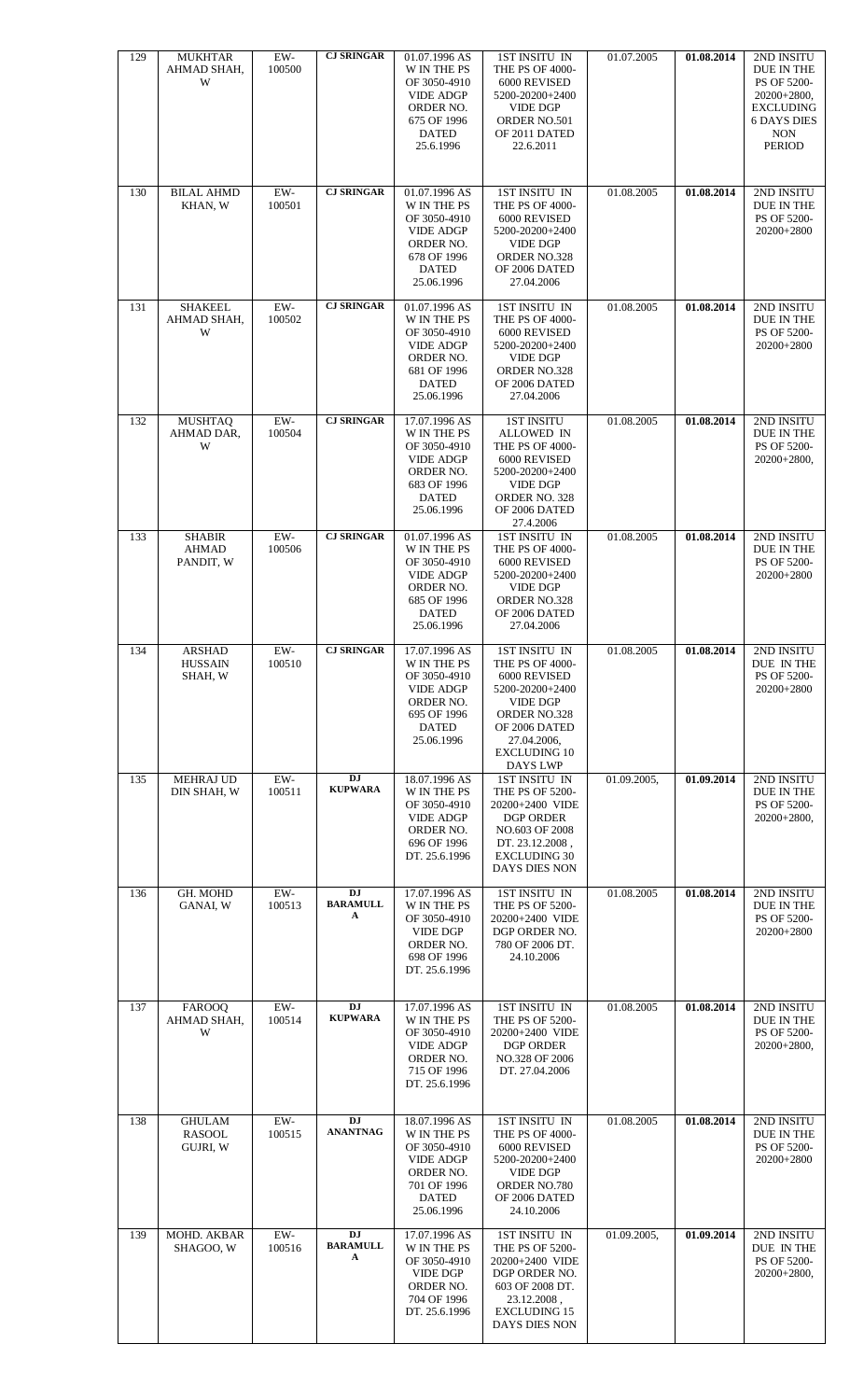| 140 | <b>GULZAR</b><br>AHMAD WANI,<br>W         | $EW-$<br>100517 | <b>CJ SRINGAR</b>                 | 17.07.1996 AS<br>W IN THE PS<br>OF 3050-4910<br><b>VIDE ADGP</b><br>ORDER NO.<br>705 OF 1996<br><b>DATED</b><br>23.06.1996        | 1ST INSITU IN<br>THE PS OF 4000-<br>6000 REVISED<br>5200-20200+2400<br><b>VIDE DGP</b><br>ORDER NO.328<br>OF 2006 DATED<br>27.04.2006                                                                             | 01.08.2005 | 01.08.2014 | 2ND INSITU<br>DUE IN THE<br>PS OF 5200-<br>20200+2800           |
|-----|-------------------------------------------|-----------------|-----------------------------------|-----------------------------------------------------------------------------------------------------------------------------------|-------------------------------------------------------------------------------------------------------------------------------------------------------------------------------------------------------------------|------------|------------|-----------------------------------------------------------------|
| 141 | SMT.<br><b>DILSHADA</b><br>AKHTAR, W      | $EW-$<br>100518 | DJ<br><b>BARAMULL</b><br>A        | 17.07.1996 AS<br>W IN THE PS<br>OF 3050-4910<br><b>VIDE DGP</b><br>ORDER NO.<br>706 OF 1996<br>DT. 25.6.1996                      | 1ST INSITU IN<br>THE PS OF 5200-<br>20200+2400 VIDE<br>DGP ORDER NO.<br>780 OF 2006 DT.<br>24.10.2006                                                                                                             | 01.08.2005 | 01.08.2014 | 2ND INSITU<br>DUE IN THE<br>PS OF 5200-<br>20200+2800           |
| 142 | <b>ABDUL</b><br><b>LATIEF</b><br>NAJAR, W | $EW-$<br>100519 | <b>DJ</b><br><b>BARAMULL</b><br>A | 17.07.1996 AS<br>W IN THE PS<br>OF 3050-4910<br><b>VIDE DGP</b><br>ORDER NO.<br>707 OF 1996<br>DT. 6.11.1996                      | 1ST INSITU IN<br>THE PS OF 5200-<br>20200+2400 VIDE<br>DGP ORDER NO.<br>603 OF 2008 DT.<br>23.12.2008,<br><b>EXCLUDING 3</b><br>DAYS DIES NON                                                                     | 01.08.2005 | 01.08.2014 | 2ND INSITU<br>DUE IN THE<br>PS OF 5200-<br>$20200+2800,$        |
| 143 | <b>GULZAR</b><br>AHMAD LONE,<br>W         | $EW-$<br>100521 | <b>DJ</b><br><b>ANANTNAG</b>      | 17.07.1996 AS<br>W IN THE PS<br>OF 3050-4910<br><b>VIDE ADGP</b><br>ORDER NO.<br>709 OF 1996<br><b>DATED</b><br>25.06.1996        | 1ST INSITU IN<br>THE PS OF 4000-<br>6000 REVISED<br>5200-20200+2400<br><b>VIDE DGP</b><br>ORDER NO.603<br>OF 2008 DATED<br>23.12.2008                                                                             | 01.08.2005 | 01.08.2014 | 2ND INSITU<br><b>DUE IN THE</b><br>PS OF 5200-<br>$20200+2800,$ |
| 144 | MOHD.<br><b>HUSSAIN</b><br>LONE, W        | EW-<br>100522   | <b>CJ SRINGAR</b>                 | 17.07.1996 AS<br>W IN THE PS<br>OF 3050-4910<br><b>VIDE ADGP</b><br>ORDER NO.<br>710 OF 1996<br><b>DATED</b><br>25.06.1996        | <b>1ST INSITU</b><br>ALLOWED IN<br>THE PS OF 4000-<br>6000 REVISED<br>5200-20200+2400<br><b>VIDE DGP</b><br>ORDER NO. 603<br>OF 2005 DATED<br>23.12.2005,<br><b>EXCLUDING 2</b><br>DAYS DIES NON<br><b>PERIOD</b> | 01.08.2005 | 01.08.2014 | 2ND INSITU<br>DUE IN THE<br>PS OF 5200-<br>$20200+2800,$        |
| 145 | <b>NAZIR AHMAD</b><br>WANI, W             | $EW-$<br>100523 | <b>DJ</b><br><b>ANANTNAG</b>      | 17.07.1996 AS<br>W IN THE PS<br>OF 3050-4910<br><b>VIDE ADGP</b><br>ORDER NO.<br>711 OF 1996<br><b>DATED</b><br>25.06.1996        | 1ST INSITU IN<br><b>THE PS OF 4000-</b><br>6000 REVISED<br>5200-20200+2400<br><b>VIDE DGP</b><br>ORDER NO.603<br>OF 2008 DATED<br>23.12.2008,<br><b>EXCLUDING 2</b><br>DAYS DIES NON<br><b>PERIOD</b>             | 01.08.2005 | 01.08.2014 | 2ND INSITU<br>DUE IN THE<br>PS OF 5200-<br>20200+2800,          |
| 146 | MOHD.<br><b>ASHRAF</b><br>WANI, W         | EW-<br>100745   | <b>CJ SRINGAR</b>                 | 17.07.1996 AS<br>W IN THE PS<br>OF 3050-4910<br><b>VIDE ADGP</b><br>ORDER NO.<br>712 OF 1996<br><b>DATED</b><br>25.06.1996        | <b>1ST INSITU IN</b><br>THE PS OF 4000-<br>6000 REVISED<br>5200-20200+2400<br><b>VIDE DGP</b><br>ORDER NO.603<br>OF 2008 DATED<br>23.12.2008,<br><b>EXCLUDING 2</b><br>DAYS DIES NON                              | 01.08.2005 | 01.08.2014 | 2ND INSITU<br>DUE IN THE<br>PS OF 5200-<br>$20200+2800,$        |
| 147 | MOHD.<br><b>ASHRAF</b><br>BHAT, W         | EW-<br>100524   | <b>DJ</b><br><b>KUPWARA</b>       | 17.07.1996 AS<br>W IN THE PS<br>OF 3050-4910<br><b>VIDE ADGP</b><br>ORDER NO.<br>714 OF 1996<br>DT. 25.6.1996                     | <b>1ST INSITU IN</b><br>THE PS OF 5200-<br>20200+2400 VIDE<br>DGP ORDER<br>NO780 OF 2006<br>DT. 24.10.2006                                                                                                        | 01.08.2005 | 01.08.2014 | 2ND INSITU<br>DUE IN THE<br>PS OF 5200-<br>$20200+2800,$        |
| 148 | <b>MOHD</b><br><b>ASHRAF</b><br>KHAN, W   | EW-<br>100526   | <b>DJ</b><br><b>UDHAMPUR</b>      | 17.07.1996 AS<br><b>WNTHEPS</b><br>OF 3050-4910<br><b>VIDE ADGP</b><br>ORDER<br><b>NO.717 OF</b><br>1996 DT.<br>25.6.1996         | <b>1ST INSITU</b><br><b>ALLOWED IN</b><br>THE PS OF 4000-<br>100-6000<br>REVISED 5200-<br>20200+2400 VIDE<br>DGP ORDER NO.<br>603 OF 2008 DT.<br>23.12.2008,<br><b>EXCLUDING 3</b><br>DAYS DIES NON               | 01.08.2005 | 01.08.2014 | 2ND INSITU<br>DUE IN THE<br>PS OF 5200-<br>$20200+2800,$        |
| 149 | MOHD. SHAFI,<br>W                         | EW-<br>100527   | DJ<br><b>ANANTNAG</b>             | 17.07.1996 AS<br><b>W IN THE PS</b><br>OF 3050-4910<br><b>VIDE ADGP</b><br>ORDER NO.<br>719 OF 1996<br><b>DATED</b><br>25.06.1996 | 1ST INSITU IN<br>THE PS OF 4000-<br>6000 REVISED<br>5200-20200+2400<br><b>VIDE DGP</b><br>ORDER NO.328<br>OF 2006 DATED<br>27.4.2006                                                                              | 01.08.2005 | 01.08.2014 | 2ND INSITU<br><b>DUE IN THE</b><br>PS OF 5200-<br>20200+2800    |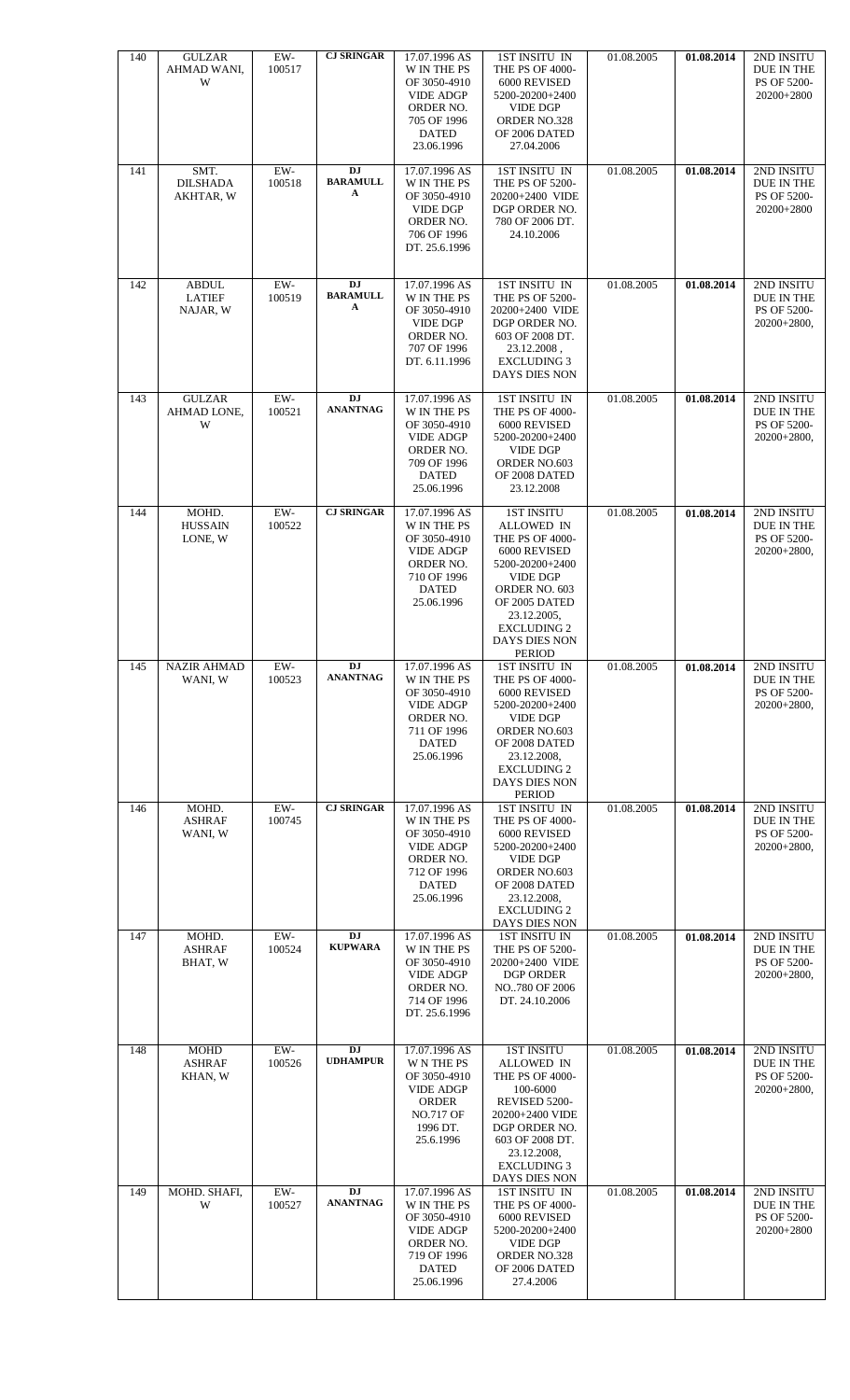| 150 | ALI MOHD.<br>SHAH, W                        | EW-<br>100528   | DJ<br><b>KUPWARA</b>                      | 17.07.1996 AS<br>W IN THE PS<br>OF 3050-4910<br><b>VIDE ADGP</b><br>ORDER NO.<br>720 OF 1996<br>DT. 25.6.1996                 | 1ST INSITU IN<br>THE PS OF 5200-<br>20200+2400 VIDE<br><b>DGP ORDER</b><br>NO.780 OF 2006<br>DT. 24.10.2006                                                                                                              | 01.08.2005 | 01.08.2014 | 2ND INSITU<br>DUE IN THE<br>PS OF 5200-<br>20200+2800,   |
|-----|---------------------------------------------|-----------------|-------------------------------------------|-------------------------------------------------------------------------------------------------------------------------------|--------------------------------------------------------------------------------------------------------------------------------------------------------------------------------------------------------------------------|------------|------------|----------------------------------------------------------|
| 151 | PEER MOHD.<br>AMIN SHAH, W                  | $EW-$<br>100529 | $\mathbf{D} \mathbf{J}$<br><b>KUPWARA</b> | 17.07.1996 AS<br><b>W IN THE PS</b><br>OF 3050-4910<br><b>VIDE ADGP</b><br>ORDER NO.<br>722 OF 1996<br>DT. 25.6.1996          | <b>1ST INSITU IN</b><br>THE PS OF 5200-<br>20200+2400 VIDE<br><b>DGP ORDER</b><br>NO.328 OF 2006<br>DT. 27.04.2006                                                                                                       | 01.08.2005 | 01.08.2014 | 2ND INSITU<br>DUE IN THE<br>PS OF 5200-<br>20200+2800,   |
| 152 | <b>TARIQ</b><br><b>HUSSAIN</b><br>SHEIKH, W | $EW-$<br>100530 | <b>CJ SRINGAR</b>                         | 17.07.1996 AS<br>W IN THE PS<br>OF 3050-4910<br><b>VIDE ADGP</b><br>ORDER NO.<br>723 OF 1996<br><b>DATED</b><br>25.06.1996    | 1ST INSITU IN<br>THE PS OF 4000-<br>6000 REVISED<br>5200-20200+2400<br><b>VIDE DGP</b><br>ORDER NO.603<br>OF 2008 DATED<br>23.12.2008,<br><b>EXCLUDING 2</b><br>DAYS DIES NON                                            | 01.08.2005 | 01.08.2014 | 2ND INSITU<br>DUE IN THE<br>PS OF 5200-<br>20200+2800    |
| 153 | NOOR UD DIN<br>KHAN, W                      | $EW-$<br>100531 | DJ<br><b>ANANTNAG</b>                     | 17.07.1996 AS<br>W IN THE PS<br>OF 3050-4910<br><b>VIDE ADGP</b><br>ORDER NO.<br>724 OF 1996<br><b>DATED</b><br>25.06.1996    | <b>1ST INSITU IN</b><br>THE PS OF 4000-<br>6000 REVISED<br>5200-20200+2400<br>VIDE DGP<br>ORDER NO.328<br>OF 2006 DATED<br>27.4.2006                                                                                     | 01.08.2005 | 01.08.2014 | 2ND INSITU<br>DUE IN THE<br>PS OF 5200-<br>20200+2800    |
| 154 | <b>GHULAM</b><br><b>HASSAN</b><br>WANI, W   | $EW-$<br>100533 | <b>CJ SRINGAR</b>                         | 17.07.1996 AS<br>W IN THE PS<br>OF 3050-4910<br><b>VIDE ADGP</b><br>ORDER NO.<br>727 OF 1996<br><b>DATED</b><br>25.06.1996    | <b>1ST INSITU</b><br><b>ALLOWED IN</b><br>THE PS OF 4000-<br>6000 REVISED<br>5200-20200+2400<br><b>VIDE DGP</b><br>ORDER NO. 603<br>OF 2008 DATED<br>23.12.2008<br><b>EXCLUDING 3</b><br>DAYS DIES NON                   | 01.08.2005 | 01.08.2014 | 2ND INSITU<br>DUE IN THE<br>PS OF 5200-<br>$20200+2800,$ |
| 155 | <b>KAMAL</b><br>KISHORE, W                  | EW-<br>100534   | <b>DJ KATHUA</b>                          | 18.07.1996 AS<br>W IN THE PS<br>OF 3050-4910<br><b>VIDE DGP</b><br><b>ORDER</b><br><b>NO.753 OF</b><br>1996 DT.<br>17.07.1996 | <b>1ST INSITU</b><br>ALLOWED VIDE<br>DGP ORDER NO.<br>646 OF 2005 DT.<br>26.10.2005 IN THE<br>PS 5200-<br>20200+2400                                                                                                     | 01.08.2005 | 01.08.2014 | 2ND INSITU<br>DUE IN THE<br>PS OF<br>5200-<br>20200+2800 |
| 156 | <b>NAZIR AHMAD</b><br>MAGRAY, W             | $EW-$<br>100594 | <b>CJ SRINGAR</b>                         | 17.07.1996 AS<br>W IN THE PS<br>OF 3050-4910<br><b>VIDE ADGP</b><br>ORDER NO.<br>721 OF 1996<br><b>DATED</b><br>25.06.1996    | <b>1ST INSITU</b><br><b>ALLOWED IN</b><br>THE PS OF 4000-<br>6000 REVISED<br>5200-20200+2400<br><b>VIDE DGP</b><br>ORDER NO. 603<br>OF 2008 DATED<br>23.12.2008,<br><b>EXCLUDING 3</b><br>DAYS DIES NON<br><b>PERIOD</b> | 01.08.2005 | 01.08.2014 | 2ND INSITU<br>DUE IN THE<br>PS OF 5200-<br>$20200+2800,$ |
| 157 | <b>SHABNAM</b><br>BEGUM, W                  | EW-<br>100537   | <b>DJ JAMMU</b>                           | 01.08.1996 AS<br>W IN THE PS<br>OF 3050-4910<br><b>VIDE ADGP</b><br>ORDER NO.<br>596 OF 1996<br><b>DATED</b><br>22.6.1996     | 1ST INSITU IN<br>THE PS OF 5200-<br>20200+2400 VIDE<br>DGP ORDER NO.<br>780 OF 2006 DT.<br>24.10.2006                                                                                                                    | 01.09.2005 | 01.09.2014 | 2ND INSITU<br>DUE IN THE<br>PS OF 5200-<br>20200+2800    |
| 158 | <b>NAZIR AHMAD</b><br>SHEIKH, W             | EW-<br>100485   | <b>CJ SRINGAR</b>                         | 01.09.1996 AS<br>W IN THE PS<br>OF 3050-4910<br><b>VIDE ADGP</b><br>ORDER NO.<br>659 OF 1996<br><b>DATED</b><br>25.6.1996     | 1ST INSITU IN<br>THE PS OF 4000-<br>6000 REVISED<br>5200-20200+2400<br><b>VIDE DGP</b><br>ORDER NO.603<br>OF 2008 DT.<br>23.12.2008                                                                                      | 01.10.2005 | 01.10.2014 | 2ND INSITU<br>DUE IN THE<br>PS OF 5200-<br>20200+2800    |
| 159 | MOHD.<br><b>MAOBOOL</b><br>GANAI, W         | $EW-$<br>100541 | <b>CJ SRINGAR</b>                         | 02.09.1996 AS<br>W IN THE PS<br>OF 3050-4910<br><b>VIDE ADGP</b><br>ORDER NO.<br>676 OF 1996<br><b>DATED</b><br>25.06.1996    | 1ST INSITU IN<br>THE PS OF 4000-<br>6000 REVISED<br>5200-20200+2400<br><b>VIDE DGP</b><br>ORDER NO.603<br>OF 2008 DT.<br>23.12.2008                                                                                      | 01.10.2005 | 01.10.2014 | 2ND INSITU<br>DUE IN THE<br>PS OF 5200-<br>20200+2800    |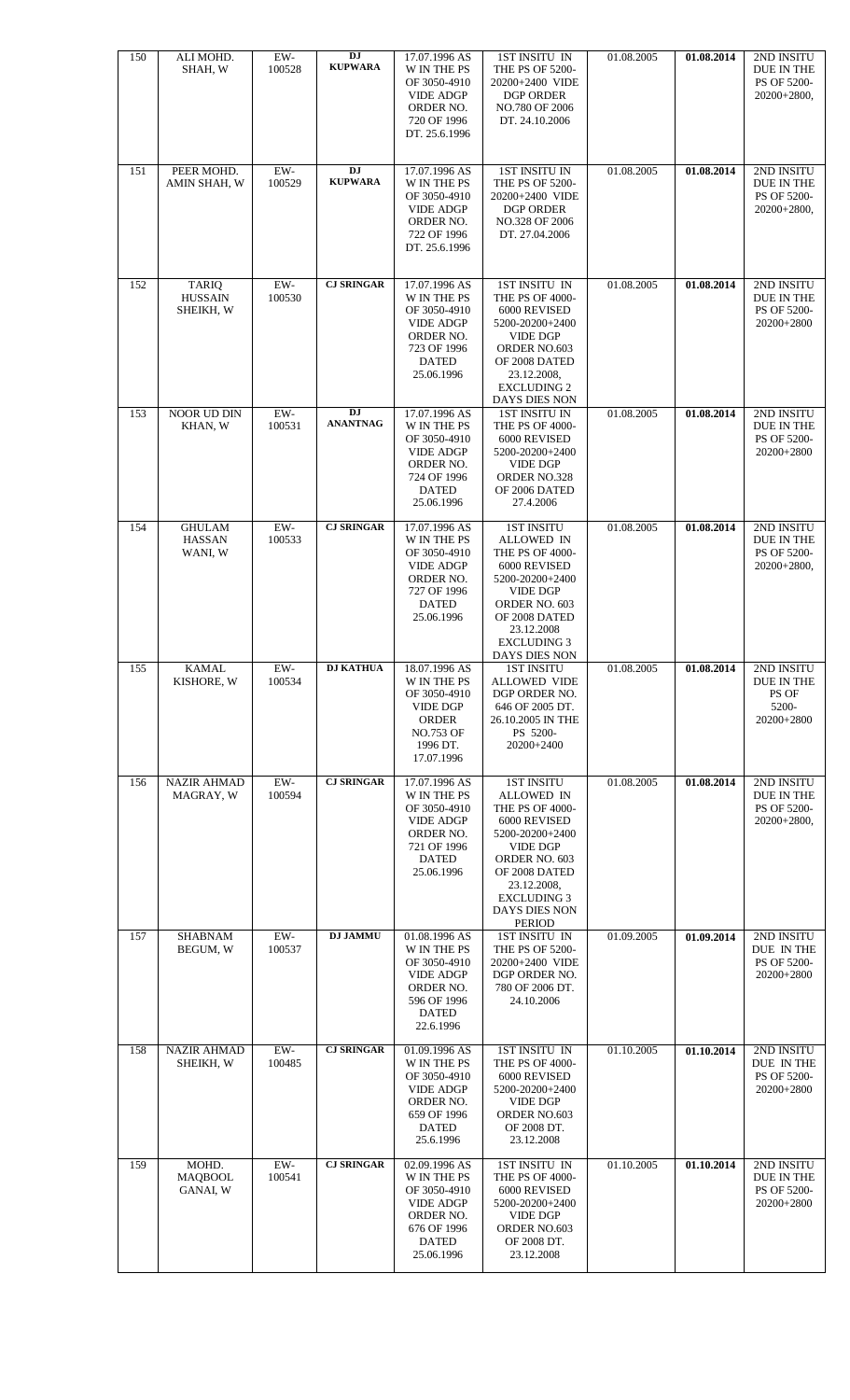| 160 | <b>GULZAR</b><br>AHMAD<br>NAIKOO, W      | $EW-$<br>100543 | <b>CJ SRINGAR</b>            | 01.09.1996 AS<br>W IN THE PS<br>OF 3050-4910<br><b>VIDE ADGP</b><br>ORDER NO.<br>653 OF 1996<br><b>DATED</b><br>25.6.1996       | 1ST INSITU IN<br>THE PS OF 4000-<br>6000 REVISED<br>5200-20200+2400<br><b>VIDE DGP</b><br>ORDER NO.328<br>OF 2006 DATED<br>27.04.2006                              | 01.10.2005 | 01.10.2014 | 2ND INSITU<br>DUE IN THE<br>PS OF 5200-<br>20200+2800     |
|-----|------------------------------------------|-----------------|------------------------------|---------------------------------------------------------------------------------------------------------------------------------|--------------------------------------------------------------------------------------------------------------------------------------------------------------------|------------|------------|-----------------------------------------------------------|
| 161 | S.<br><b>KANWALNAIN</b><br>SINGH, W      | EW-<br>100544   | <b>CJ SRINGAR</b>            | 01.09.1996 AS<br>W IN THE PS<br>OF 3050-4910<br><b>VIDE ADGP</b><br>ORDER NO.<br>687 OF 1996<br><b>DATED</b><br>25.06.1996      | 1ST INSITU IN<br>THE PS OF 4000-<br>6000 REVISED<br>5200-20200+2400<br><b>VIDE DGP</b><br>ORDER NO.328<br>OF 2006 DT.<br>27.042006                                 | 01.10.2005 | 01.10.2014 | 2ND INSITU<br>DUE IN THE<br>PS OF 5200-<br>20200+2800     |
| 162 | <b>NAZIR AHMAD</b><br>GANAI, W           | EW-<br>100545   | DJ<br><b>BARAMULL</b><br>A   | 01.09.1996 AS<br>W IN THE PS<br>OF 3050-4910<br><b>VIDE ADGP</b><br>ORDER NO.<br>691 OF 1996<br>DT. 25.06.1996                  | 1ST INSITU IN<br>THE PS OF 4000-<br>6000 VIDE DGP<br>ORDER NO. 603<br>OF 2008 DT.<br>23.12.2008                                                                    | 01.09.2005 | 01.09.2014 | 2ND INSITU<br>DUE IN THE<br>PS OF 5200-<br>20200+2800     |
| 163 | <b>SUDERSHAN</b><br>KUMAR, W             | EW-<br>100546   | <b>DJ</b><br><b>UDHAMPUR</b> | 01.09.1996 AS<br>W IN THE PS<br>OF 3050-4910<br><b>VIDE ADGP</b><br>ORDER NO.21<br>OF 1996 DT.<br>28.8.1996                     | <b>1ST INSITU</b><br><b>ALLOWED IN</b><br><b>THE PS OF 4000-</b><br>100-6000<br>REVISED 5200-<br>20200+2400 VIDE<br>DGP ORDER NO.<br>780 OF 2006 DT.<br>24.10.2006 | 01.10.2005 | 01.10.2014 | 2ND INSITU<br>DUE IN THE<br>PS OF 5200-<br>20200+2800     |
| 164 | <b>RAM TIRATH</b><br>KHAJURIA, W         | $EW-$<br>100547 | <b>CJ JAMMU</b><br>KB        | 01.09.1996 AS<br>W IN THE PS<br>OF 950-1500<br><b>VIDE ADGP</b><br>ORDER NO. 3-<br>CAMP OF 1996<br><b>DATED</b><br>23.08.1996   | <b>1ST INSITU</b><br>ALLOWED IN<br>THE PS OF 4000-<br>6000 VIDE DGP<br>ORDER NO.780<br>OF 2006 DATED<br>24.10.2006                                                 | 01.10.2005 | 01.10.2014 | 2ND INSITU<br>DUE IN THE<br>PS OF 5200-<br>20200+2800     |
| 165 | ALI MOHD.<br>TEELI, W                    | EW-<br>100548   | DJ<br><b>KUPWARA</b>         | 02.09.1996 AS<br>W IN THE PS<br>OF 3050-4910<br><b>VIDE ADGP</b><br>ORDER NO.<br>14/CAMP OF<br>1996 DT.<br>23.8.1996            | <b>1ST INSITU IN</b><br><b>THE PS OF 5200-</b><br>20200+2400 VIDE<br>DGP ORDER<br>NO.328 OF 2006<br>DT. 27.04.2006                                                 | 01.10.2005 | 01.10.2014 | 2ND INSITU<br>DUE IN THE<br>PS OF 5200-<br>20200+2800,    |
| 166 | <b>BASHIR</b><br>AHMAD BHAT.<br>W        | $EW-$<br>100549 | <b>CJ SRINGAR</b>            | 01.09.1996 AS<br><b>W IN THE PS</b><br>OF 3050-4910<br><b>VIDE ADGP</b><br>ORDER NO. 15<br>OF 1996<br><b>DATED</b><br>22.8.1996 | <b>1ST INSITU IN</b><br>THE PS OF 4000-<br>6000 REVISED<br>5200-20200+2400<br><b>VIDE DGP</b><br>ORDER NO.646<br>OF 2005 DATED<br>26.10.2005                       | 01.10.2005 | 01.10.2014 | 2ND INSITU<br>DUE IN THE<br>PS OF 5200-<br>20200+2800     |
| 167 | <b>ABDUL</b><br><b>GAFFAR</b><br>WANI, W | EW-<br>100551   | <b>CJ SRINGAR</b>            | 01.09.1996 AS<br>W IN THE PS<br>OF 3050-4910<br><b>VIDE ADGP</b><br>ORDER NO. 17<br>OF 1996<br><b>DATED</b><br>23.5.1996        | 1ST INSITU IN<br>THE PS OF 4000-<br>6000 REVISED<br>5200-20200+2400<br><b>VIDE DGP</b><br>ORDER NO.780<br>OF 2006 DATED<br>24.10.2006                              | 01.10.2005 | 01.10.2014 | 2ND INSITU<br>DUE IN THE<br>PS OF 5200-<br>20200+2800     |
| 168 | MOHD.<br><b>ABDULLAH</b><br>SHAH, W      | EW-<br>100552   | DJ<br><b>KUPWARA</b>         | 01.09.1996 AS<br>W IN THE PS<br>OF 3050-4910<br><b>VIDE ADGP</b><br>ORDER NO. 18<br>OF 1996 DT.<br>23.8.1996                    | 1ST INSITU IN<br>THE PS OF 5200-<br>20200+2400 VIDE<br><b>DGP ORDER</b><br>NO780 OF 2006<br>DT. 24.10.2006                                                         | 01.10.2005 | 01.10.2014 | 2ND INSITU<br>DUE IN THE<br>PS OF 5200-<br>$20200+2800$ , |
| 169 | <b>MOHD SHAFI</b><br>SHAH, W             | EW-<br>100554   | DJ<br><b>KUPWARA</b>         | 01.09.1996 AS<br><b>W IN THE PS</b><br>OF 3050-4910<br><b>VIDE ADGP</b><br>ORDER NO.<br>20/CAMP OF<br>1996 DT.<br>23.8.1996     | <b>1ST INSITU IN</b><br>THE PS OF 5200-<br>20200+2400 VIDE<br><b>DGP ORDER</b><br>NO.328 OF 2006<br>DT. 27.04.2006                                                 | 01.10.2005 | 01.10.2014 | 2ND INSITU<br>DUE IN THE<br>PS OF 5200-<br>20200+2800,    |
| 170 | <b>ALTAF</b><br>HUSSAIN, W               | EW-<br>100556   | <b>DJ RAJOURI</b>            | 01.09.1996 AS<br><b>W IN THE PS</b><br>OF 3050-4910<br><b>VIDE DGP</b><br>ORDER NO. 23<br>OF 1996 DT.<br>23.8.1996              | <b>1ST INSITU</b><br><b>ALLOWED IN</b><br>THE PS OF 5200-<br>20200+2400 VIDE<br>DGP ORDER NO.<br>328 OF 2006 DT.<br>27.4.2006                                      | 01.10.2005 | 01.10.2014 | 2ND INSITU<br>DUE IN THE<br>PS OF 5200-<br>$20200+1800$ , |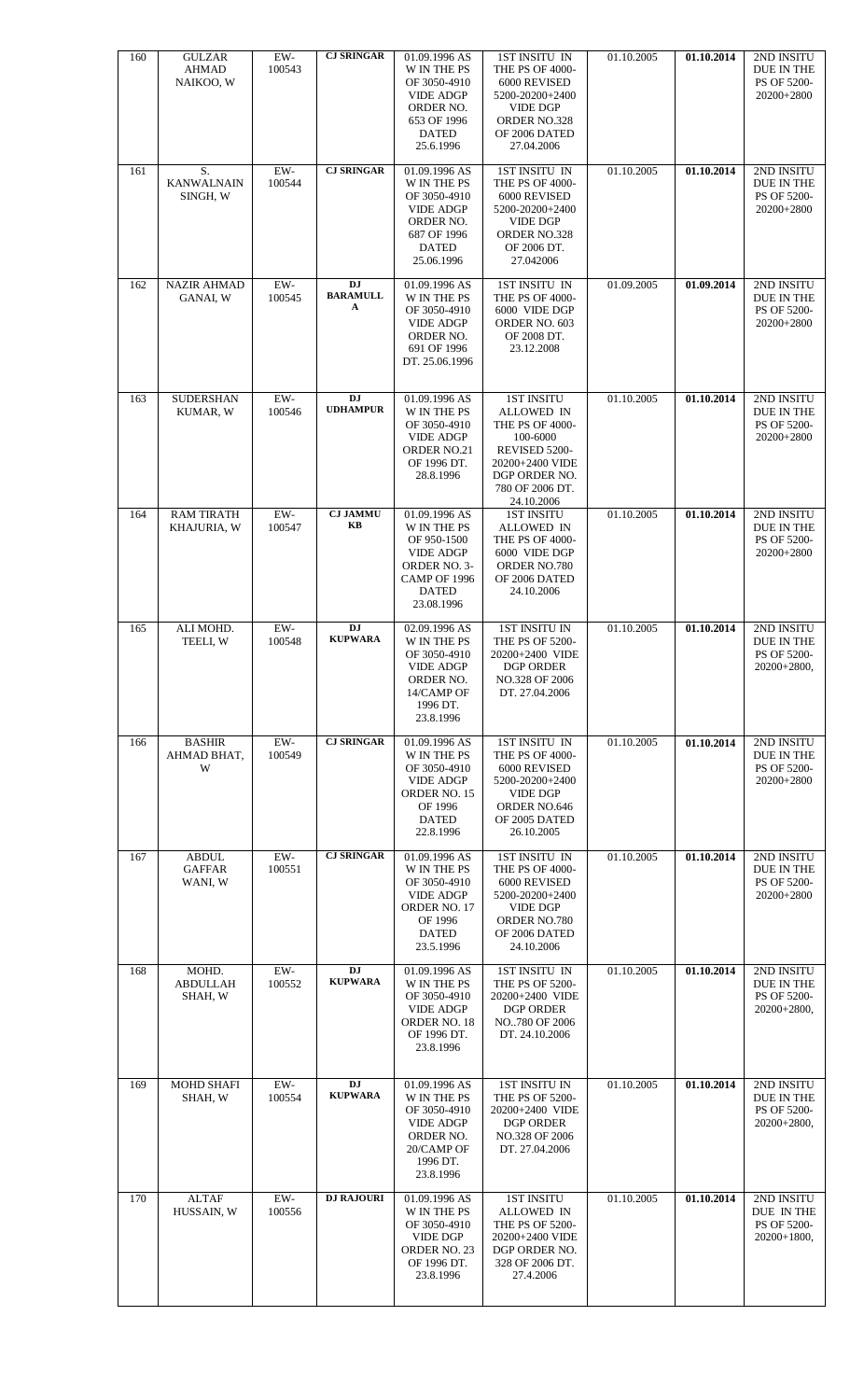| 171 | <b>HARBANS</b><br>LAL, W   | EW-<br>100559   | SJ<br><b>HIRANAGAR</b>       | 01.09.1996 AS<br>W VIDE ADGP<br>ORDER NO. 25<br>OF 1996 DT.<br>23.08.1996 IN<br>THE PS OF<br>3050-4910<br>(REVISED)<br>5200-<br>$20200+1900$                                                                  | <b>1ST INSITU</b><br><b>ALLOWED VIDE</b><br>DGP ORDER NO.<br>501 OF 2011 DT.<br>22.06.2011 IN THE<br>PS OF ₹ 4000-<br>6000 REVISED<br>5200-20200+2400                                                                                                                                                                 | 01.09.2005 | 01.09.2014 | 2ND INSITU<br>DUE IN THE<br>PS OF ₹5200-<br>20200+2800                                                          |
|-----|----------------------------|-----------------|------------------------------|---------------------------------------------------------------------------------------------------------------------------------------------------------------------------------------------------------------|-----------------------------------------------------------------------------------------------------------------------------------------------------------------------------------------------------------------------------------------------------------------------------------------------------------------------|------------|------------|-----------------------------------------------------------------------------------------------------------------|
| 172 | RAJ KUMAR,<br>W            | $EW-$<br>100560 | <b>DJ</b><br><b>UDHAMPUR</b> | 01.09.1996 AS<br>W IN THE PS<br>OF 3050-4910<br><b>VIDE ADGP</b><br>ORDER NO.26<br>OF 1996 DT.<br>23.8.1996                                                                                                   | <b>1ST INSITU</b><br><b>ALLOWED IN</b><br><b>THE PS OF 4000-</b><br>100-6000<br>REVISED 5200-<br>20200+2400 VIDE<br>DGP ORDER NO.<br>594 OF 2009 DT.<br>02.09.2009,<br><b>EXCLUDING 23</b><br>DAYS DIES NON<br>W.E.F 1.8.92 TO<br>10.8.1992, 5.2.02<br>TO 6.2.2002,<br>11.2.02 TO 20.2.02.<br>& 20.7.97 TO<br>22.7.97 | 01.10.2005 | 01.10.2014 | 2ND INSITU<br>DUE IN THE<br>PS OF 5200-<br>20200+2800                                                           |
| 173 | PAIR SINGH, W              | $EW-$<br>100562 | <b>DJ</b><br><b>UDHAMPUR</b> | 01.09.1996 AS<br>W IN THE PS<br>OF 3050-4910<br><b>VIDE ADGP</b><br>ORDER NO.28<br>OF 1996 DT.<br>23.8.1996                                                                                                   | <b>1ST INSITU</b><br><b>ALLOWED IN</b><br>THE PS OF 4000-<br>100-6000<br>REVISED 5200-<br>20200+2400 VIDE<br>DGP ORDER NO.<br>780 OF 2006 DT.<br>24.10.2006                                                                                                                                                           | 01.10.2005 | 01.10.2014 | 2ND INSITU<br>DUE IN THE<br>PS OF 5200-<br>20200+2800                                                           |
| 174 | <b>KAMAL</b><br>KISHORE, W | $EW-$<br>100563 | <b>DJ JAMMU</b>              | 01.09.1996 AS<br>W IN THE PS<br>OF 3050-4910<br><b>VIDE ADGP</b><br>ORDER NO.<br>29-CAMP OF<br>1996 DT.<br>23.8.1996                                                                                          | <b>1ST INSITU IN</b><br>THE PS OF 5200-<br>20200+2400 VIDE<br>DGP ORDER NO.<br>646 OF 2005 DT.<br>26.10.2005                                                                                                                                                                                                          | 01.10.2005 | 01.10.2014 | 2ND INSITU<br>DUE IN THE<br>PS OF 5200-<br>20200+2800                                                           |
| 175 | <b>GIRDHARI</b><br>LAL, W  | $EW-$<br>100565 | <b>CJ JAMMU</b><br>KB        | 01.09.1996 AS<br>W IN THE PS<br>OF 950-1500<br><b>REVISED</b><br>3050-4910<br><b>REVISED</b><br>5200-<br>20200+1900<br><b>VIDE ADGP</b><br><b>ORDER</b><br>NO.3/CAMP<br>OF 1996<br><b>DATED</b><br>23.08.1996 | <b>1ST INSITU</b><br>ALLOWED IN<br>THE PS OF 4000-<br>6000 REVISED<br>5200-20200+2400<br><b>VIDE DGP</b><br>ORDER NO. 646<br>OF 2005 DATED<br>26.10.2005,<br><b>EXCLUDING 8</b><br>DAYS DIES NON<br><b>PERIOD</b>                                                                                                     | 01.10.2005 | 01.11.2014 | 2ND INSITU<br>DUE IN THE<br>PS OF 5200-<br>$20200+2800,$<br><b>EXCLUDING</b><br>15 DAYS<br><b>LWP</b><br>PERIOD |
| 176 | JAI KRISHAN,<br>W          | $EW-$<br>100566 | <b>DJ JAMMU</b>              | 01.09.1996 AS<br>W IN THE PS<br>OF 3050-4910<br><b>VIDE ADGP</b><br>ORDER NO.<br>32/CAMP OF<br>96 DT.<br>23.8.1996                                                                                            | <b>1ST INSITU IN</b><br>THE PS OF 4000-<br>6000 REVISED<br>5200-20200+2400<br><b>VIDE DGP</b><br>ORDER NO. 646<br>OF 2005 DT.<br>26.10.2005                                                                                                                                                                           | 01.10.2005 | 1.10.2014  | 2ND INSITU<br>DUE IN THE<br>PS OF 4000-<br>6000<br><b>REVISED</b><br>5200-<br>20200+2800                        |
| 177 | HIMAT SINGH,<br>W          | EW-<br>100567   | <b>CJ JAMMU</b><br>KB        | 01.09.1996 AS<br>W IN THE PS<br>OF 3050-4910<br><b>REVISED</b><br>5200-<br>20200+1900<br><b>VIDE ADGP</b><br>ORDER NO.<br>34/CAMP OF<br>1996 DATED<br>23.08.1996                                              | <b>1ST INSITU</b><br><b>ALLOWED IN</b><br>THE PS OF 4000-<br>6000 REVISED<br>5200-20200+2400<br><b>VIDE DGP</b><br>ORDER NO. 780<br>OF 2006 DATED<br>24.10.2006                                                                                                                                                       | 01.10.2005 | 01.10.2014 | 2ND INSITU<br>DUE IN THE<br>PS OF 5200-<br>20200+2800,                                                          |
| 178 | MISRA BANO,<br>W           | $EW-$<br>100568 | <b>CJ SRINGAR</b>            | 01.09.1996 AS<br>W IN THE PS<br>OF 3050-4910<br><b>VIDE ADGP</b><br>ORDER NO.<br>35/CAMP OF<br>1996 DATED<br>23.8.1996                                                                                        | 1ST INSITU IN<br>THE PS OF 4000-<br>6000 REVISED<br>5200-20200+2400<br><b>VIDE DGP</b><br>ORDER NO.328<br>OF 2006 DATED<br>27.04.2006                                                                                                                                                                                 | 01.10.2005 | 01.10.2014 | 2ND INSITU<br>DUE IN THE<br>PS OF 5200-<br>20200+2800                                                           |
| 179 | PREM KUMAR,<br>W           | EW-<br>100569   | SJ<br><b>HIRANAGAR</b>       | 01.09.1996 AS<br>W VIDE ADGP<br>ORDER NO.<br>CAMP/37 OF<br>1996 DT.<br>23.08.1996 IN<br>THE PS OF<br>3050-4910<br>(REVISED<br>5200-<br>20200+1900)                                                            | <b>1ST INSITU</b><br><b>ALLOWED VIDE</b><br>DGP ORDER NO.<br>780 OF 2006 DT.<br>24.10.2006 IN THE<br>PS OF ₹ 4000-<br>6000 REVISED<br>5200-20200+2400                                                                                                                                                                 | 01.10.2005 | 01.10.2014 | 2ND INSITU<br>DUE IN THE<br>PS OF ₹5200-<br>20200+2800                                                          |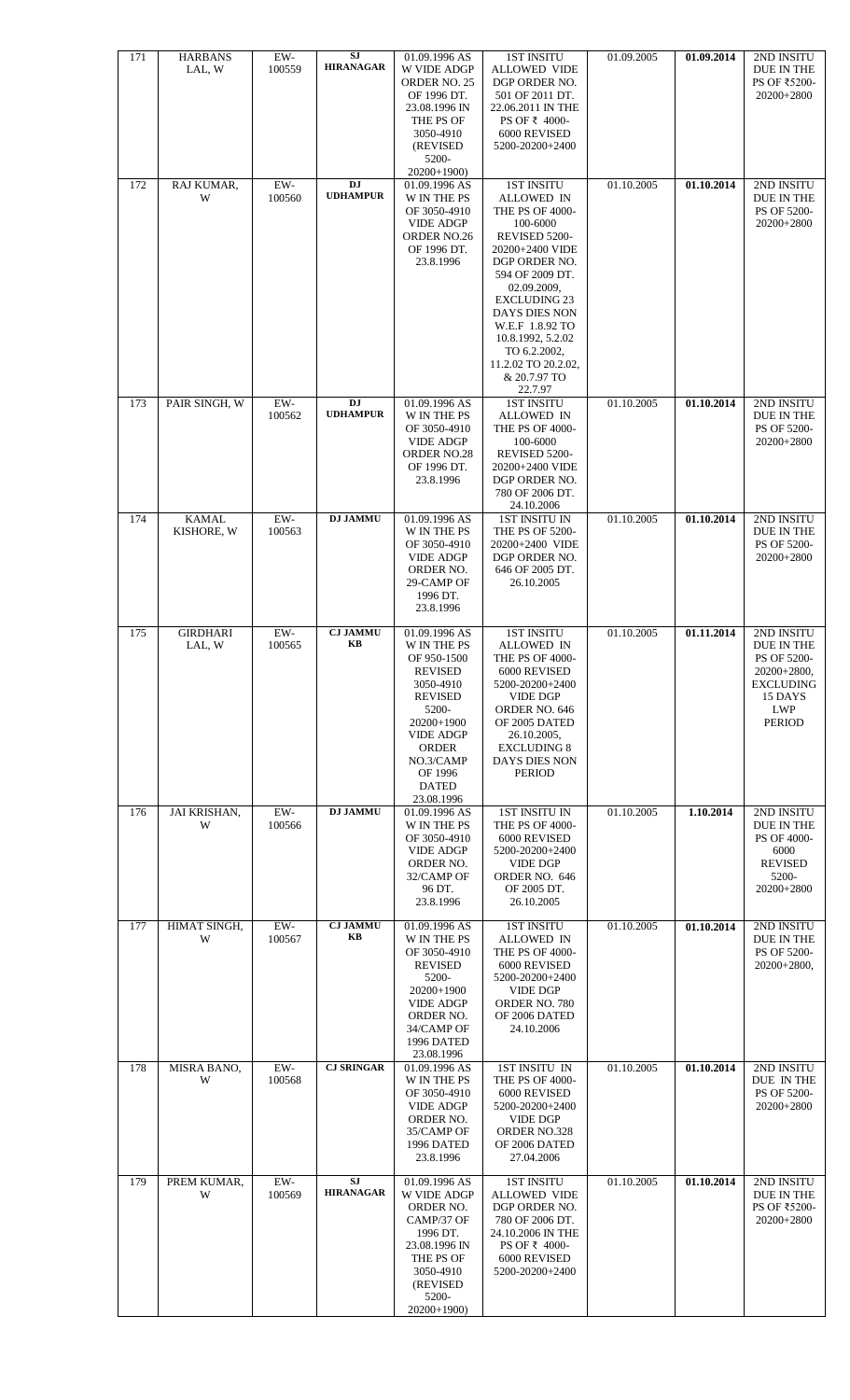| 180 | <b>DARSHAN</b><br>KUMAR, W           | $EW-$<br>100570 | <b>DJ JAMMU</b>                   | 01.09.1996 AS<br>W IN THE PS<br>OF 3050-4910<br><b>VIDE ADGP</b><br>ORDER NO.<br>38-CAMP OF<br>1996 DT.<br>23.8.1996                                          | <b>1ST INSITU IN</b><br>THE PS OF 5200-<br>20200+2400 VIDE<br><b>DGP ORDER</b><br>NO.346 OF 2008<br>DT. 24.07.2008                                                                            | 01.09.2005 | 01.09.2014 | 2ND INSITU<br>DUE IN THE<br>PS OF 5200-<br>20200+2800                                                                                                              |
|-----|--------------------------------------|-----------------|-----------------------------------|---------------------------------------------------------------------------------------------------------------------------------------------------------------|-----------------------------------------------------------------------------------------------------------------------------------------------------------------------------------------------|------------|------------|--------------------------------------------------------------------------------------------------------------------------------------------------------------------|
| 181 | <b>KULDEEP</b><br><b>BUSHAN, W</b>   | $EW-$<br>100571 | <b>SJ</b><br><b>HIRANAGAR</b>     | 01.09.1996 AS<br>W VIDE ADGP<br>ORDER NO.<br>CAMP/40 OF<br>1996 DT.<br>23.08.1996 IN<br>THE PS OF<br>3050-4910<br>(REVISED<br>5200-<br>20200+1900)            | <b>1ST INSITU</b><br><b>ALLOWED VIDE</b><br>DGP ORDER NO.<br>603 OF 2006 DT.<br>23.12.2008 IN THE<br>PS OF ₹ 4000-<br>6000 REVISED<br>5200-20200+2400,<br><b>EXCLUDING 6</b><br>DAYS DIES NON | 01.10.2005 | 01.10.2014 | 2ND INSITU<br>DUE IN THE<br>PS OF ₹5200-<br>20200+2800                                                                                                             |
| 182 | LAL DIN, W                           | $EW-$<br>100572 | <b>DJ JAMMU</b>                   | 01.09.1996 AS<br>W IN THE PS<br>OF 3050-4910<br><b>VIDE ADGP</b><br>ORDER NO.<br>41/CAMP OF<br>1996 DT.<br>23.8.1996                                          | 1ST INSITU IN<br>THE PS OF 4000-<br>6000 REVISED<br>5200-20200+2400<br><b>VIDE DGP</b><br>ORDER NO. 780<br>OF 2006 DT.<br>24.10.2006                                                          | 01.10.2005 | 01.10.2014 | 2ND INSITU<br>DUE IN THE<br>PS OF 4000-<br>6000<br><b>REVISED</b><br>5200-<br>20200+2800                                                                           |
| 183 | <b>CHAMAN</b><br>SINGH, W            | $EW-$<br>100573 | <b>DJ KATHUA</b>                  | 01.09.1996 AS<br><b>W IN THE PS</b><br>OF 3050-4910<br><b>VIDE ADGP</b><br><b>ORDER NO.42</b><br>OF 1996 DT.<br>23.08.1996                                    | <b>1ST INSITU</b><br><b>ALLOWED VIDE</b><br>DGP ORDER NO.<br>780 OF 2006 DT.<br>24.10.2006 IN THE<br>PS 5200-<br>20200+2400                                                                   | 01.10.2005 | 01.10.2014 | 2ND INSITU<br>DUE IN THE<br>PS OF<br>5200-<br>20200+2800                                                                                                           |
| 184 | <b>MUSHTAQ</b><br>AHMAD<br>DENTOO, W | EW-<br>100574   | <b>DJ</b><br><b>BARAMULL</b><br>A | 01.09.1996 AS<br>W IN THE PS<br>OF 3050-4910<br><b>VIDE ADGP</b><br>ORDER NO. 45<br>OF 1996 DT.<br>23.08.1996                                                 | 1ST INSITU IN<br>THE PS OF 4000-<br>6000 VIDE DGP<br>ORDER NO. 780<br>OF 2006 DT.<br>24.10.2006                                                                                               | 01.10.2005 | 01.11.2014 | 2ND INSITU<br>DUE IN THE<br>PS OF 5200-<br>20200+2800,<br><b>EXCLUDING</b><br>6 DAYS<br><b>ABSENCE</b><br><b>PERIOD</b><br><b>TREATED</b><br>AS DIES<br><b>NON</b> |
| 185 | ALI MOHD.<br>TEEDWA, W               | EW-<br>100575   | <b>CJ SRINGAR</b>                 | 02.09.1996 AS<br>W IN THE PS                                                                                                                                  | 1ST INSITU IN<br>THE PS OF 4000-                                                                                                                                                              | 01.10.2005 | 01.10.2014 | 2ND INSITU<br>DUE IN THE                                                                                                                                           |
|     |                                      |                 |                                   | OF 3050-4910<br><b>VIDE ADGP</b><br>ORDER NO.<br>47/CAMP OF<br>1996 DT.<br>23.8.1996                                                                          | 6000 REVISED<br>5200-20200+2400<br><b>VIDE DGP</b><br>ORDER NO.603<br>OF 2008 DT.<br>23.12.2008,<br><b>EXCLUDING 4</b><br>DAYS DIES NON                                                       |            |            | PS OF 5200-<br>20200+2800.                                                                                                                                         |
| 186 | <b>BRIJ MOHANI</b><br>SHARMA, F/W    | EW-<br>100576   | <b>DJ KATHUA</b>                  | 01.09.1996 AS<br>W IN THE PS<br>OF 3050-4910<br><b>VIDE ADGP</b><br><b>ORDER NO.49</b><br>OF 1996 DT.<br>23.08.1996                                           | <b>PERIOD</b><br><b>1ST INSITU</b><br><b>ALLOWED VIDE</b><br>DGP ORDER NO.<br>603 OF 2008 DT.<br>23.12.2008 IN THE<br>PS 5200-<br>20200+2400                                                  | 01.10.2005 | 01.10.2014 | 2ND INSITU<br>DUE IN THE<br>PS OF<br>5200-<br>20200+2800                                                                                                           |
| 187 | <b>SMT. NIRMAL</b><br>KUMARI, W      | EW-<br>100579   | <b>CJ JAMMU</b><br>KB             | 01.09.1996 AS<br>W IN THE PS<br>OF 3050-4910<br><b>REVISED</b><br>5200-<br>20200+1900<br><b>VIDE ADGP</b><br>ORDER NO.<br>56/CAMP OF<br>1996 DT.<br>23.8.1996 | <b>1ST INSITU</b><br>ALLOWED IN<br>THE PS OF 4000-<br>6000 REVISED<br>5200-20200+2400<br><b>VIDE DGP</b><br>ORDER NO. 780<br>OF 2006 DATED<br>24.10.2006                                      | 01.10.2005 | 01.10.2014 | 2ND INSITU<br>DUE IN THE<br>PS OF 5200-<br>20200+2800,                                                                                                             |
| 188 | <b>DEVINDER</b><br>SINGH, W          | $EW-$<br>100580 | <b>DJ KATHUA</b>                  | 01.09.1996 AS<br>W IN THE PS<br>OF 3050-4910<br><b>VIDE ADGP</b><br>ORDER NO.59<br>OF 1996 DT.<br>23.08.1996                                                  | <b>1ST INSITU</b><br><b>ALLOWED VIDE</b><br>DGP ORDER NO.<br>780 OF 2006 DT.<br>24.10.2006 IN THE<br>PS 5200-<br>20200+2400                                                                   | 01.10.2005 | 01.10.2014 | 2ND INSITU<br>DUE IN THE<br>PS OF<br>5200-<br>20200+2800                                                                                                           |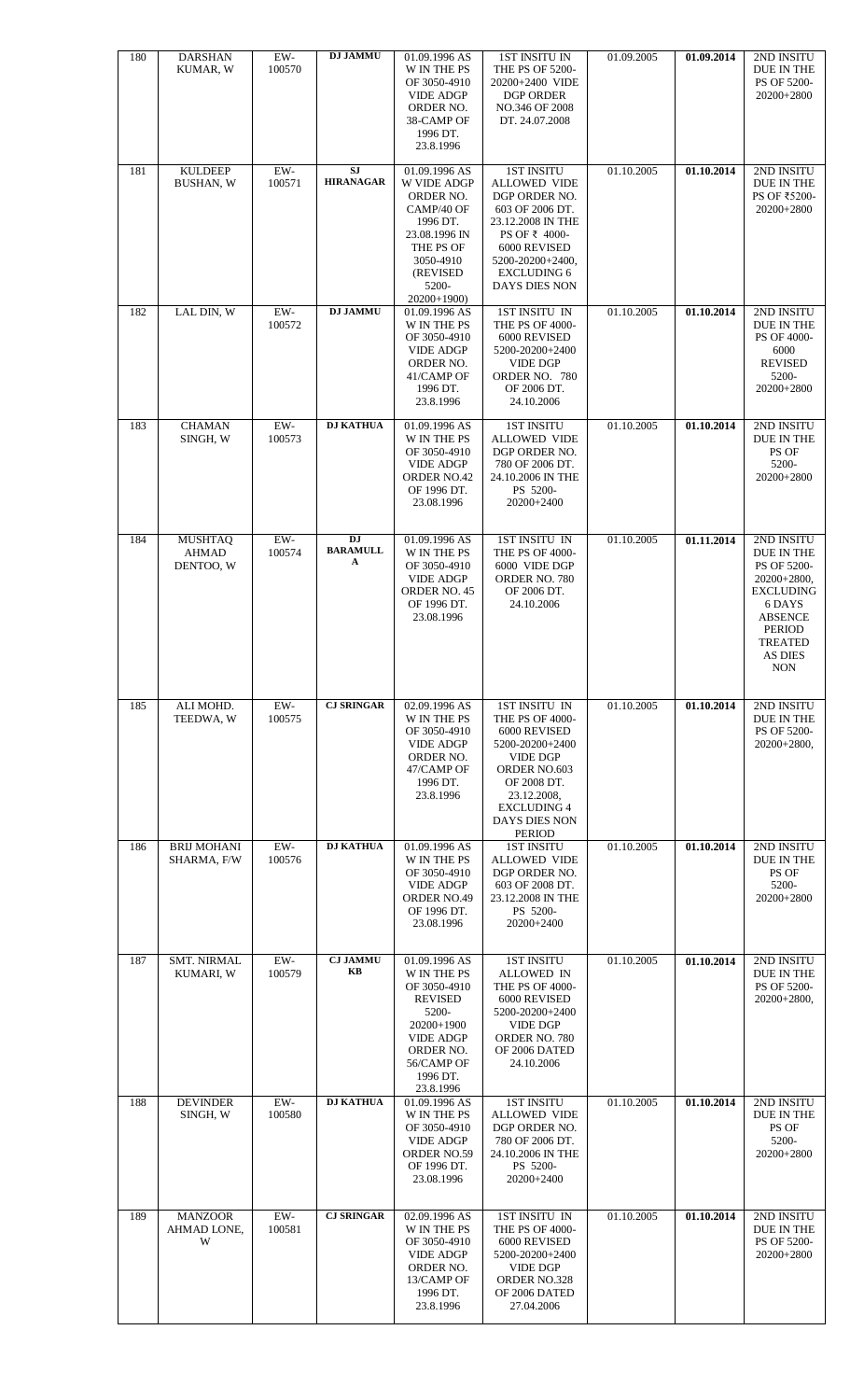| 190<br>191 | <b>BASHIR</b><br>AHMAD<br>SHEIKH, W<br><b>MANZOOR</b> | EW-<br>100582<br>EW- | DJ<br><b>KUPWARA</b><br><b>CJ SRINGAR</b> | 02.09.1996 AS<br>W IN THE PS<br>OF 3050-4910<br><b>VIDE ADGP</b><br>ORDER NO. 65<br>OF 1996 DT.<br>23.8.1996<br>05.09.1996 AS                                                                          | 1ST INSITU IN<br>THE PS OF 5200-<br>20200+2400 VIDE<br><b>DGP ORDER</b><br>NO.328 OF 2005<br>DT. 27.04.2006<br><b>1ST INSITU IN</b>                                                                             | 01.10.2005<br>01.10.2005 | 01.10.2014<br>01.10.2014 | 2ND INSITU<br>DUE IN THE<br>PS OF 5200-<br>20200+2800<br>2ND INSITU |
|------------|-------------------------------------------------------|----------------------|-------------------------------------------|--------------------------------------------------------------------------------------------------------------------------------------------------------------------------------------------------------|-----------------------------------------------------------------------------------------------------------------------------------------------------------------------------------------------------------------|--------------------------|--------------------------|---------------------------------------------------------------------|
|            | AHMAD<br>BILAL, W                                     | 100584               |                                           | W IN THE PS<br>OF 3050-4910<br><b>VIDE ADGP</b><br>ORDER NO.<br>12/CAMP OF<br>1996 DATED<br>23.8.1996                                                                                                  | THE PS OF 4000-<br>6000 REVISED<br>5200-20200+2400<br><b>VIDE DGP</b><br><b>ORDER NO.328</b><br>OF 2006 DATED<br>27.04.2006                                                                                     |                          |                          | DUE IN THE<br>PS OF 5200-<br>20200+2800                             |
| 192        | <b>BANSILAL</b><br>PANDITA, W                         | EW-<br>100585        | <b>CJ JAMMU</b><br>KB                     | 06.09.1996 AS<br>W IN THE PS<br>OF 950-1500<br><b>REVISED</b><br>3050-4910<br><b>REVISED</b><br>5200-<br>$20200+1900$<br><b>VIDE ADGP</b><br>ORDER NO. 7-<br>CAMP OF 1996<br><b>DATED</b><br>23.8.1996 | <b>1ST INSITU</b><br><b>ALLOWED IN</b><br>THE PS OF 4000-<br>6000 REVISED<br>5200-20200+2400<br><b>VIDE DGP</b><br>ORDER NO. 646<br>OF 2005 DATED<br>26.10.2005                                                 | 01.10.2005               | 01.10.2014               | 2ND INSITU<br>DUE IN THE<br>PS OF 5200-<br>$20200+2800,$            |
| 193        | PRITHVI RAJ-<br>II, W                                 | $EW-$<br>100586      | <b>DJ KATHUA</b>                          | 06.09.1996 AS<br>W IN THE PS<br>OF 3050-4910<br><b>VIDE ADGP</b><br>ORDER NO.08<br>OF 1996 DT.<br>23.08.1996                                                                                           | <b>1ST INSITU</b><br><b>ALLOWED VIDE</b><br>DGP ORDER NO.<br>780 OF 2006 DT.<br>24.10.2006 IN THE<br>PS 5200-<br>20200+2400                                                                                     | 01.10.2005               | 01.10.2014               | 2ND INSITU<br>DUE IN THE<br>PS OF<br>5200-<br>20200+2800            |
| 194        | SHER SINGH,<br>W                                      | EW-<br>100587        | <b>CJ JAMMU</b><br>KB                     | 06.09.1996 AS<br>W IN THE PS<br>OF 950-1500<br><b>REVISED</b><br>3050-4910<br><b>REVISED</b><br>5200-<br>20200+1900<br><b>VIDE ADGP</b><br>ORDER NO. 44<br>OF 1996 DT.<br>23.8.1996                    | <b>1ST INSITU</b><br>ALLOWED IN<br><b>THE PS OF 4000-</b><br>6000 REVISED<br>5200-20200+2400<br><b>VIDE DGP</b><br>ORDER NO. 603<br>OF 2008 DATED<br>23.12.2008,<br><b>EXCLUDING 71</b><br><b>DAYS DIES NON</b> | 01.12.2005               | 01.12.2014               | 2ND INSITU<br>DUE IN THE<br>PS OF 5200-<br>20200+2800,              |
| 195        | SMT.<br><b>SHAMIMA</b><br>BANO, W                     | EW-<br>100588        | DJ<br><b>BARAMULL</b><br>A                | 09.09.1996 AS<br>W IN THE PS<br>OF 3050-4910<br><b>VIDE ADGP</b><br>ORDER NO.<br>818 OF 1996<br>DT. 06.09.1996                                                                                         | <b>1ST INSITU IN</b><br>THE PS OF 4000-<br>6000 VIDE DGP<br>ORDER NO. 780<br>OF 2006 DT.<br>24.10.2006                                                                                                          | 01.10.2005               | 01.10.2014               | 2ND INSITU<br>DUE IN THE<br>PS OF 5200-<br>20200+2800               |
| 196        | MOHD.<br>YOUSUF<br>SHEIKH, W                          | EW-<br>100589        | <b>CJ SRINGAR</b>                         | 10.09.1996 AS<br>W IN THE PS<br>OF 3050-4910<br><b>VIDE ADGP</b><br>ORDER NO.<br>46/CAMP OF<br>1996 DT.<br>23.8.1996                                                                                   | 1ST INSITU IN<br>THE PS OF 4000-<br>6000 REVISED<br>5200-20200+2400<br><b>VIDE DGP</b><br>ORDER NO.780<br>OF 2006 DT.<br>24.10.2006                                                                             | 01.10.2005               | 01.10.2014               | 2ND INSITU<br>DUE IN THE<br>PS OF 5200-<br>20200+2800               |
| 197        | <b>ALTAF</b><br><b>HUSSAIN</b><br>KHAN, W             | EW-<br>100590        | <b>DJ</b><br><b>KISHTWAR</b>              | 01.09.1996 AS<br>W IN THE PS<br>OF 3050-4910<br><b>VIDE ADGP</b><br>ORDER NO. 4<br>OF 1996 DT.<br>23.8.1996                                                                                            | <b>1ST INSITU</b><br><b>ALLOWED VIDE</b><br>DGP ORDER NO.<br>780 OF 2006 DT.<br>24.10.2006 IN THE<br>PS 5200-<br>20200+2400                                                                                     | 01.10.2005               | 01.10.2014               | 2ND INSITU<br>DUE IN THE<br>PS OF<br>5200-<br>20200+2800            |
| 198        | <b>MOHD</b><br><b>SHARIEF</b><br>RANGREZ, W           | EW-<br>100591        | <b>DJ</b><br><b>KISHTWAR</b>              | 12.09.1996 AS<br>W IN THE PS<br>OF 3050-4910<br><b>VIDE DGP</b><br>ORDER NO.<br>33/CAMP OF<br>1996 DT.<br>23.8.96                                                                                      | <b>1ST INSITU</b><br><b>ALLOWED VIDE</b><br>DGP ORDER NO.<br>603 OF 2008 DT.<br>23.12.2008 IN<br>THE PS 5200-<br>20200+2400                                                                                     | 01.10.2005               | 01.10.2014               | 2ND INSITU<br>DUE IN THE<br>PS OF<br>5200-<br>20200+2800            |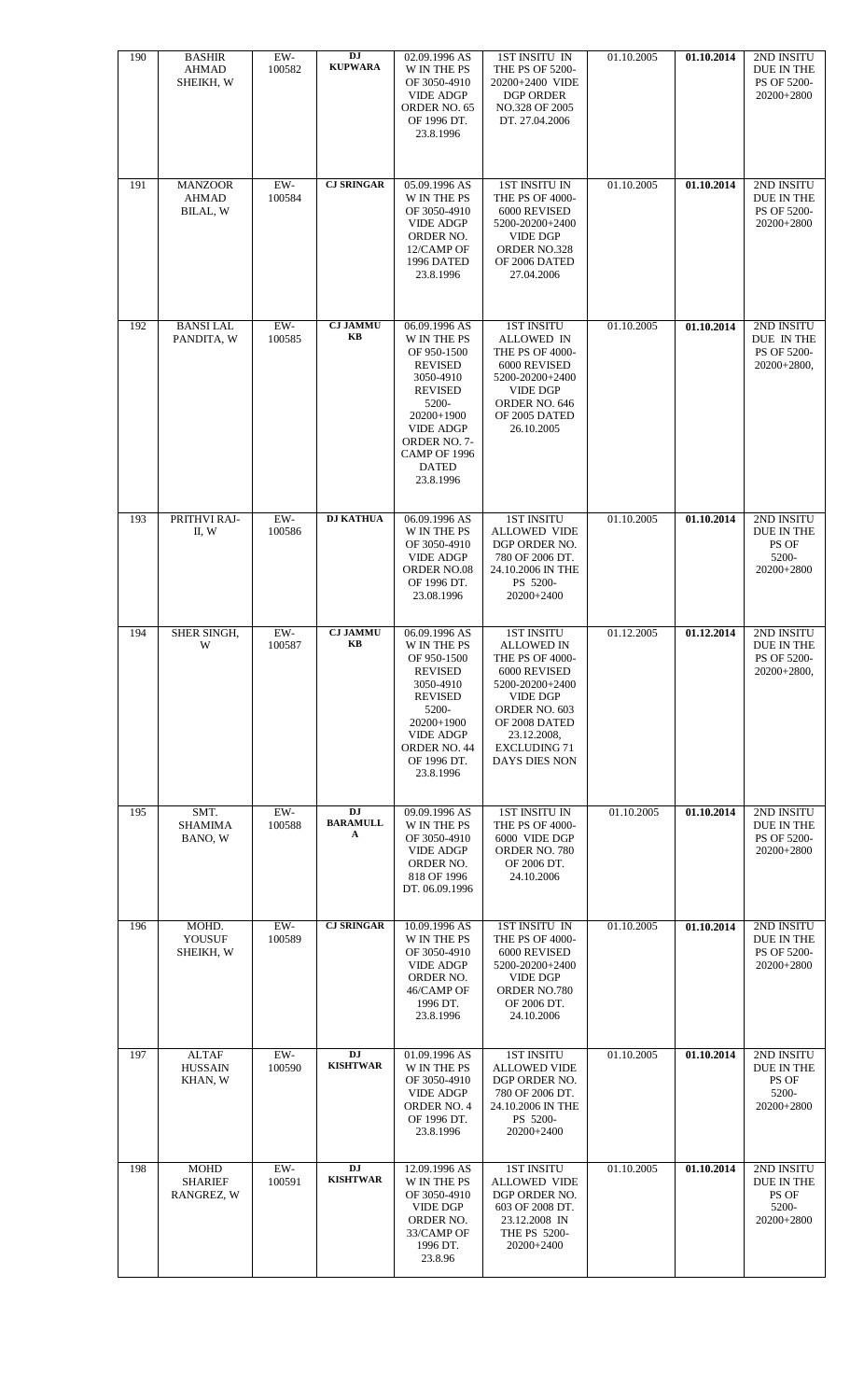| 199 | PREM LATA, W                                | EW-<br>100592   | DJ<br><b>UDHAMPUR</b> | 13.09.1996 AS<br><b>W N THE PS</b><br>OF 3050-4910<br><b>VIDE ADGP</b><br>ORDER NO.54<br>OF 1996 DT.<br>23.8.1996                                                                             | <b>1ST INSITU</b><br><b>ALLOWED IN</b><br>THE PS OF 4000-<br>100-6000<br>REVISED 5200-<br>20200+2400 VIDE<br>DGP ORDER NO.<br>603 OF 2008<br><b>DATED</b><br>23.12.2008 | 01.10.2005 | 01.10.2014 | 2ND INSITU<br>DUE IN THE<br>PS OF 5200-<br>20200+2800                                                                                                                               |
|-----|---------------------------------------------|-----------------|-----------------------|-----------------------------------------------------------------------------------------------------------------------------------------------------------------------------------------------|-------------------------------------------------------------------------------------------------------------------------------------------------------------------------|------------|------------|-------------------------------------------------------------------------------------------------------------------------------------------------------------------------------------|
| 200 | MOHD. ARIF<br>BEIGH, W                      | $EW-$<br>100596 | <b>SJ REASI</b>       | 23.11.1996 AS<br>W IN THE PS<br>OF 3050-4910<br><b>VIDE DGP</b><br>ORDER NO.<br>936 OF 1996<br>DT. 06.11.1996                                                                                 | <b>1ST INSITU</b><br>ALLOWED VIDE<br>DGP ORDER NO.<br>780 OF 2006 DT.<br>24.10.2006 IN THE<br>PS OF 4000-6000<br>REVISED 5200-<br>20200+2400                            | 01.12.2005 | 01.12.2014 | 2ND INSITU<br>DUE IN THE<br>PS OF<br>5200-<br>20200+2800                                                                                                                            |
| 201 | <b>SHAMSHER</b><br>SINGH, W<br>$(EX-SM)$    | EW-<br>100759   | <b>DJ JAMMU</b>       | 18.06.1998 AS<br><b>W IN THE PS</b><br>OF 3050-4910<br><b>VIDE DGP</b><br>ORDER NO.<br>935 OF 2002<br>DT. 14.12.2002                                                                          | NIL                                                                                                                                                                     | NIL        | 1.7.2007   | <b>1ST INSITU</b><br>DUE IN THE<br>PS OF 4000-<br>6000<br><b>REVISED</b><br>5200-<br>20200+2400                                                                                     |
| 202 | <b>SANJEEV</b><br>KUMAR, W                  | $EW-$<br>100471 | <b>DJ JAMMU</b>       | 02.07.1996 AS<br>W IN THE PS<br>OF 3050-4910<br><b>VIDE ADGP</b><br>ORDER NO.<br>576 OF 1996<br><b>DATED</b><br>22.6.1996                                                                     | $\text{NIL}$                                                                                                                                                            | NIL        | 01.03.2011 | <b>1ST INSITU</b><br>DUE IN THE<br>PS OF 5200-<br>$20200 + 2400$<br><b>EXCLUDING</b><br><b>DIES NON</b><br>PERIOD 5<br>YEARS 6<br><b>MONTHS</b><br>AND <sub>21</sub><br><b>DAYS</b> |
| 203 | ANIL SINGH,<br>W                            | EW-<br>100539   | <b>DJ KATHUA</b>      | 07.08.1996 AS<br>W IN THE PS<br>OF 3050-4910<br><b>VIDE ADGP</b><br>ORDER NO.<br>767 OF 1996<br><b>DATED</b><br>5.8.1996                                                                      | $\text{NIL}$                                                                                                                                                            | NIL        | 01.04.2014 | <b>1ST INSITU</b><br>DUE IN THE<br>PS OF 5200-<br>$20200 + 2400$<br><b>EXCLUDING</b><br><b>DIES NON</b><br>PERIOD <sub>8</sub><br>YEARS <sub>7</sub><br><b>MONTHS</b><br>AND 6 DAYS |
| 204 | <b>SHOWKAT</b><br>AHMAD<br>RAINA, W         | EW-<br>100791   | DJ<br><b>ANANTNAG</b> | 28.08.2005 AS<br><b>W UNDER</b><br>SRO 43 IN<br>THE PS OF<br>3050-4910<br><b>VIDE ADGP</b><br>ORDER NO.<br>510 OF 2005<br><b>DATED</b><br>12.8.2005                                           | $\text{NIL}$                                                                                                                                                            | NIL        | 01.09.2014 | <b>1ST INSITU</b><br>DUE IN THE<br><b>PS OF 5200-</b><br>$20200+2400,$                                                                                                              |
| 205 | <b>PANKAJ</b><br><b>SINGH</b><br>SLATHIA, W | EW-<br>100794   | <b>DJ JAMMU</b>       | 18.08.2005 AS<br>W IN THE PS<br>OF 3050-4910<br><b>VIDE DGP</b><br>ORDER NO.<br>510 OF 2005<br><b>DATED</b><br>12.8.2005                                                                      | $\text{NIL}$                                                                                                                                                            | $\rm NIL$  | 01.09.2014 | <b>1ST INSITU</b><br>DUE IN THE<br>PS OF 5200-<br>20200+2400                                                                                                                        |
| 206 | SHAMBU, W                                   | EW-<br>100793   | <b>CJ JAMMU</b><br>KB | 18.08.2005 AS<br><b>W UNDER</b><br><b>SRO-43 IN</b><br>THE PS OF<br>3050-4910<br><b>REVISED</b><br>5200-<br>20200+1900<br><b>VIDE ADGP</b><br>ORDER NO.<br>510 OF 2005<br>DATED.<br>12.8.2005 | $\text{NIL}$                                                                                                                                                            | NIL        | 01.09.2014 | <b>1ST INSITU</b><br>DUE IN THE<br>PS OF 5200-<br>20200+2400                                                                                                                        |